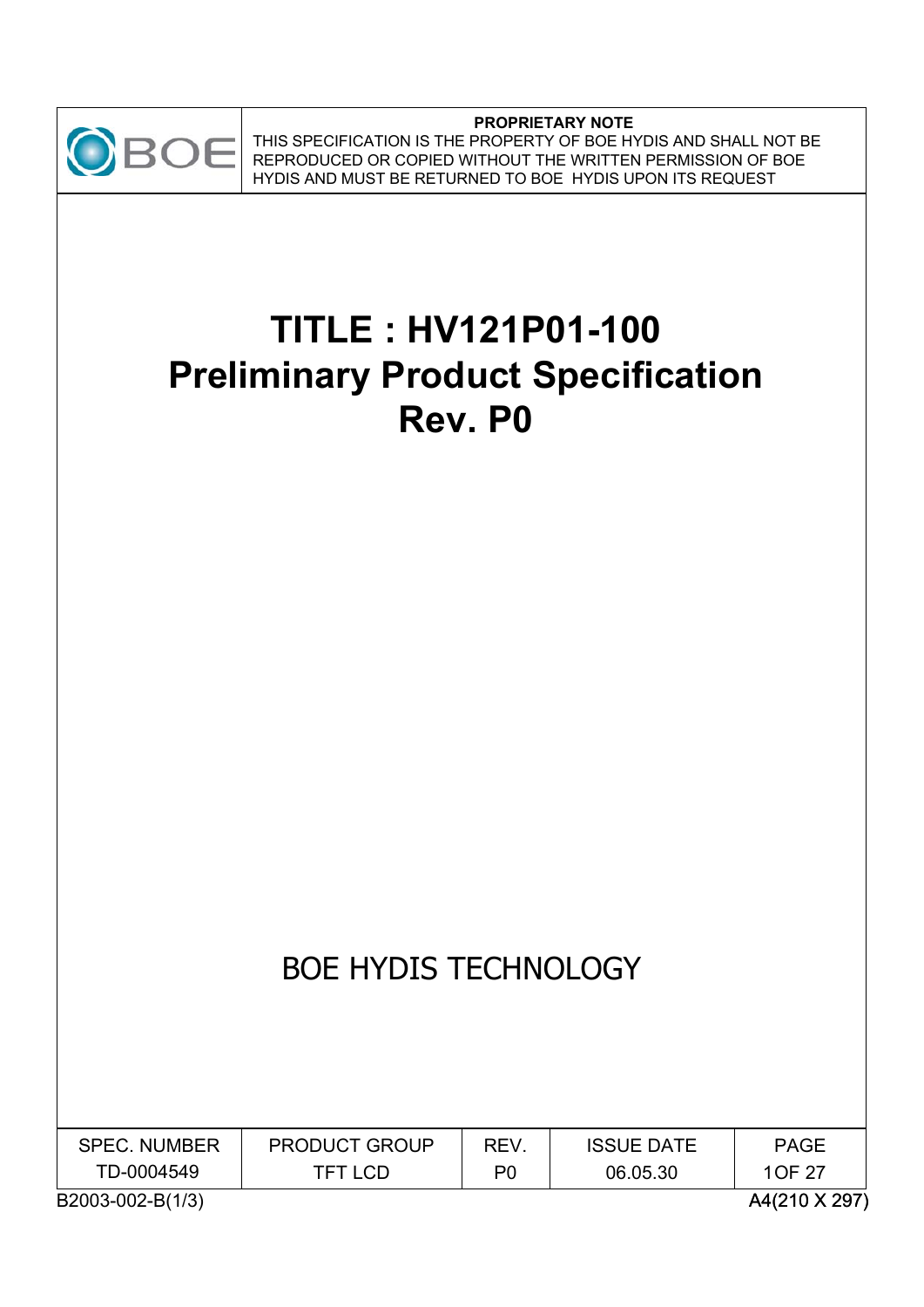

# REVISION HISTORY

| REV.           | ECN NO.                      | DESCRIPTION OF CHANGES                         | <b>DATE</b> | PREPARED    |
|----------------|------------------------------|------------------------------------------------|-------------|-------------|
| P <sub>0</sub> | $\qquad \qquad \blacksquare$ | <b>Initial Release</b>                         | 06.05.03    | H.R.PARK    |
|                |                              |                                                |             |             |
|                |                              |                                                |             |             |
|                |                              |                                                |             |             |
|                |                              |                                                |             |             |
|                |                              |                                                |             |             |
|                |                              |                                                |             |             |
|                |                              |                                                |             |             |
|                |                              |                                                |             |             |
|                |                              |                                                |             |             |
|                |                              |                                                |             |             |
|                |                              |                                                |             |             |
|                |                              |                                                |             |             |
|                |                              |                                                |             |             |
|                |                              |                                                |             |             |
|                |                              |                                                |             |             |
|                |                              |                                                |             |             |
|                |                              |                                                |             |             |
|                |                              |                                                |             |             |
|                |                              |                                                |             |             |
|                |                              |                                                |             |             |
|                |                              |                                                |             |             |
|                |                              |                                                |             |             |
|                | <b>SPEC. NUMBER</b>          | <b>SPEC TITLE</b>                              |             | <b>PAGE</b> |
|                |                              | HV121P01-100 Preliminary Product Specification |             | 2 OF 27     |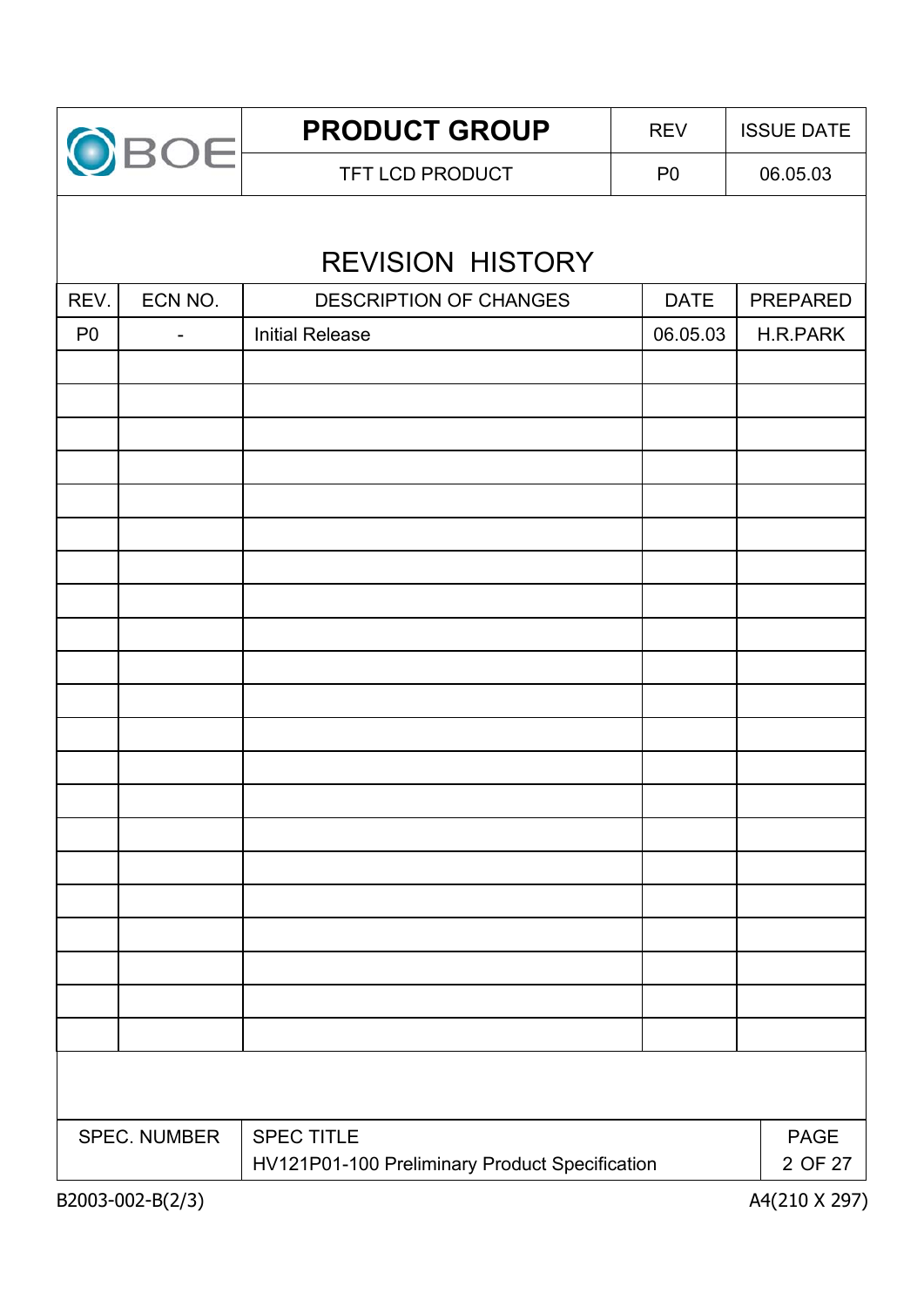

# **Contents**

| <b>No</b> | Item                                                 | Page           |
|-----------|------------------------------------------------------|----------------|
| 1.0       | <b>General Description</b>                           | $\overline{4}$ |
| 2.0       | Absolute Maximum ratings                             | 6              |
| 3.0       | Electrical specifications.                           | $\overline{7}$ |
| 4.0       | Optical specifications.                              | 9              |
| 5.0       | <b>Interface Connection</b>                          | 13             |
| 6.0       | <b>Signal Timing Specification</b>                   | 16             |
| 7.0       | <b>Signal Timing waveforms</b>                       | 16             |
| 8.0       | Input Signals, Display Colors & Gray Scale of Colors | 18             |
| 9.0       | <b>Power Sequence</b>                                | 19             |
| 10.0      | <b>Mechanical Characteristics</b>                    | 20             |
| 11.0      | <b>Reliability Test</b>                              | 21             |
| 12.0      | Handling & Cautions.                                 | 22             |
| 13.0      | Packing information                                  | 23             |
| 14.0      | Label                                                | 24             |
| Appendix  | Outline drawing (Front and Rear)                     | 26             |
|           |                                                      |                |

| <b>SPEC. NUMBER</b> | <b>SPEC TITLE</b>                              | <b>PAGE</b> |
|---------------------|------------------------------------------------|-------------|
|                     | HV121P01-100 Preliminary Product Specification | 3 OF 27     |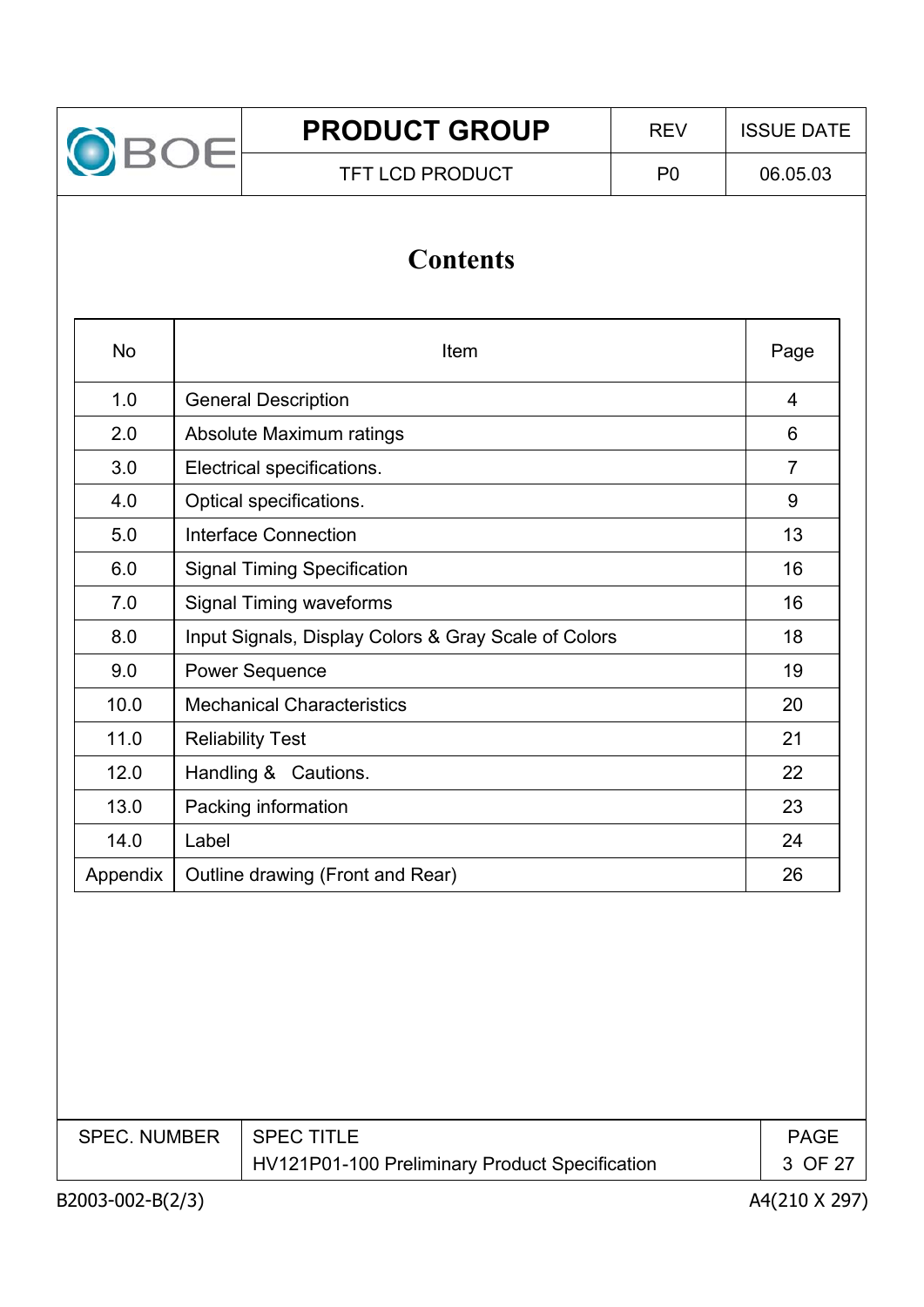

# **1.0 GENERAL DESCRIPTION**

## **1.1 Introduction**

HV121P01-100 is a color active matrix TFT LCD module using amorphous silicon TFT's (Thin Film Transistors) as an active switching devices. This module has a 12.1 inch diagonally measured active area with SXGA+ resolutions (1400 horizontal by 1050 vertical pixel array). Each pixel is divided into RED, GREEN, BLUE dots which are arranged in vertical stripe and this module can display 262,144 colors. The TFT-LCD panel used for this module is a low reflection and higher color type. Therefore, this module is suitable for Notebook PC. The DC/AC inverter for back-light driving is not built in this model.



| SPEC. NUMBER   SPEC TITLE |                                                | <b>PAGE</b> |
|---------------------------|------------------------------------------------|-------------|
|                           | HV121P01-100 Preliminary Product Specification | 4 OF 27     |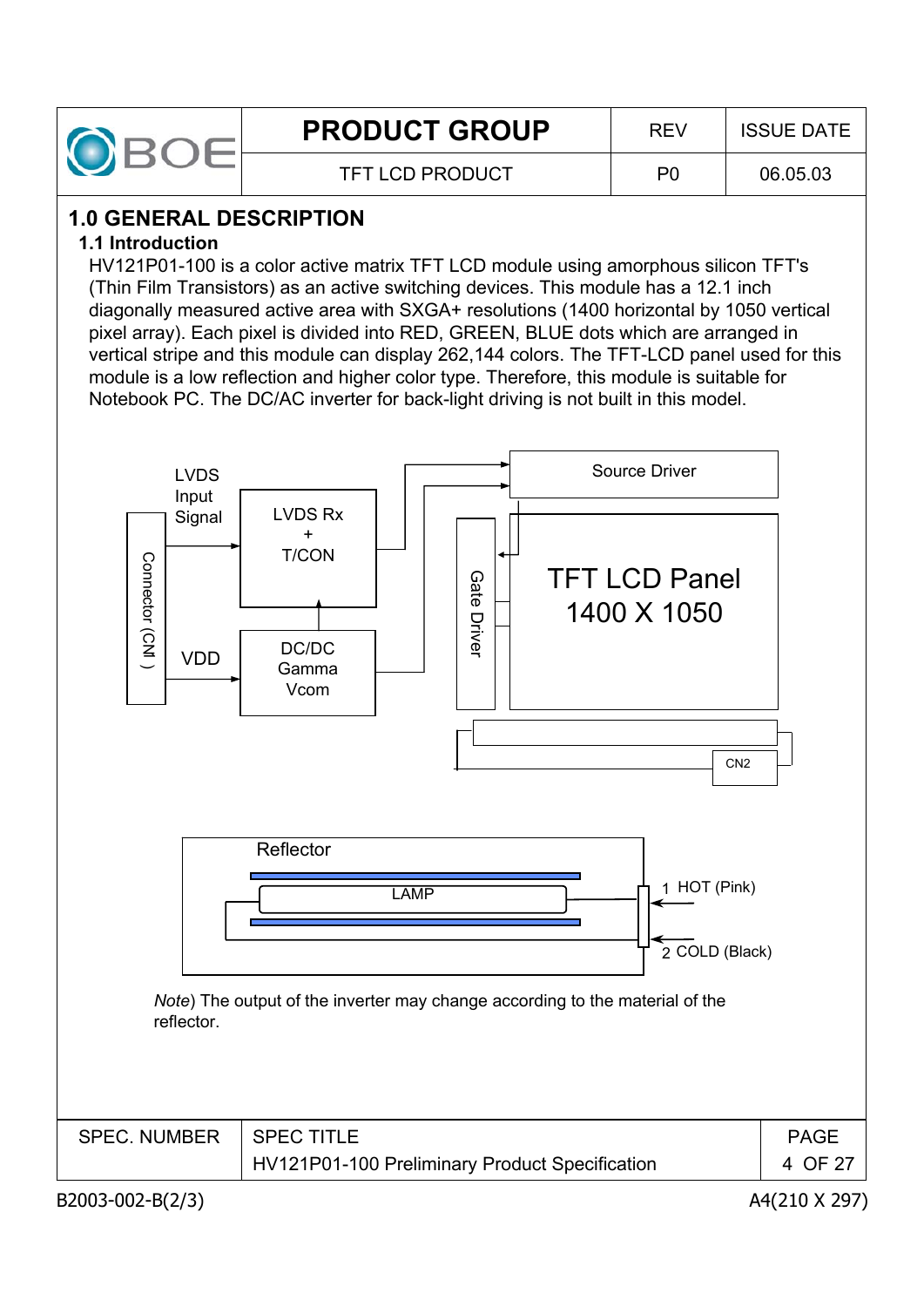| OBOE                         | <b>PRODUCT GROUP</b>                             | <b>REV</b>     | <b>ISSUE DATE</b> |
|------------------------------|--------------------------------------------------|----------------|-------------------|
|                              | <b>TFT LCD PRODUCT</b>                           | P <sub>0</sub> | 06.05.03          |
| <b>1.2 Features</b>          |                                                  |                |                   |
| $\bullet$ 12.1" SXGA + AFFS  |                                                  |                |                   |
| • Thin and light weight      |                                                  |                |                   |
| $\bullet$ 3.3 V power supply |                                                  |                |                   |
| • 1 Channel LVDS Interface   |                                                  |                |                   |
|                              | • Single CCFL (Bottom side/Horizontal Direction) |                |                   |
| $\bullet$ 262,144 colors     |                                                  |                |                   |
| • Data enable signal mode    |                                                  |                |                   |
| • Front mounting frame       |                                                  |                |                   |
|                              |                                                  |                |                   |

- Green Product (RoHS)
- $\bullet$  On Board EDID chip
- $\bullet$  High contrast ratio

#### **1.3 General Specification**

The followings are general specifications at the model HV121P01-100. (listed in Table 1.) <Table 1. General Specifications>

| <b>Parameter</b>    | <b>Specification</b>                                                       | <b>Unit</b> | <b>Remarks</b> |
|---------------------|----------------------------------------------------------------------------|-------------|----------------|
| Active area         | 245.70 (H) X 184.275 (V) (12.1" diagonal)                                  | mm          |                |
| Number of pixels    | $1400(H) \times 1050(V)$                                                   | pixels      |                |
| Pixel pitch         | $0.1755(H) \times 0.1755(V)$                                               | mm          |                |
| Pixel arrangement   | <b>RGB Vertical stripe</b>                                                 |             |                |
| Display colors      | 262,144                                                                    | colors      |                |
| Display mode        | <b>Normally Black</b>                                                      |             |                |
| Dimensional outline | 270.0 $\pm$ 0.5(H) $\times$ 199.0 $\pm$ 0.5(V) $\times$ 4.8 $\pm$ 0.3@Lamp | mm          | Note 1.        |
| Weight              | 305 g (typ.), 315 g (Max.)                                                 | g           |                |
| Surface treatment   | AG(H40%)/2H                                                                |             |                |
| Back-light          | Bottom edge side, 1-CCFL type                                              |             | Note 2.        |
| Power consumption   | $P_D: 0.9$                                                                 | W           |                |
|                     | $P_{BL}$ : 3.2                                                             | W           |                |
|                     | $P_{total}$ : 4.1                                                          | W           |                |

Note 1. : LCM Height 4.8 [mm] typical (lamp area) and 6.7 [mm] typical (Pouch area) 2. : CCFL (Cold Cathode Fluorescent Lamp)

| SPEC. NUMBER   SPEC TITLE |                                                | <b>PAGE</b> |
|---------------------------|------------------------------------------------|-------------|
|                           | HV121P01-100 Preliminary Product Specification | 5 OF 27     |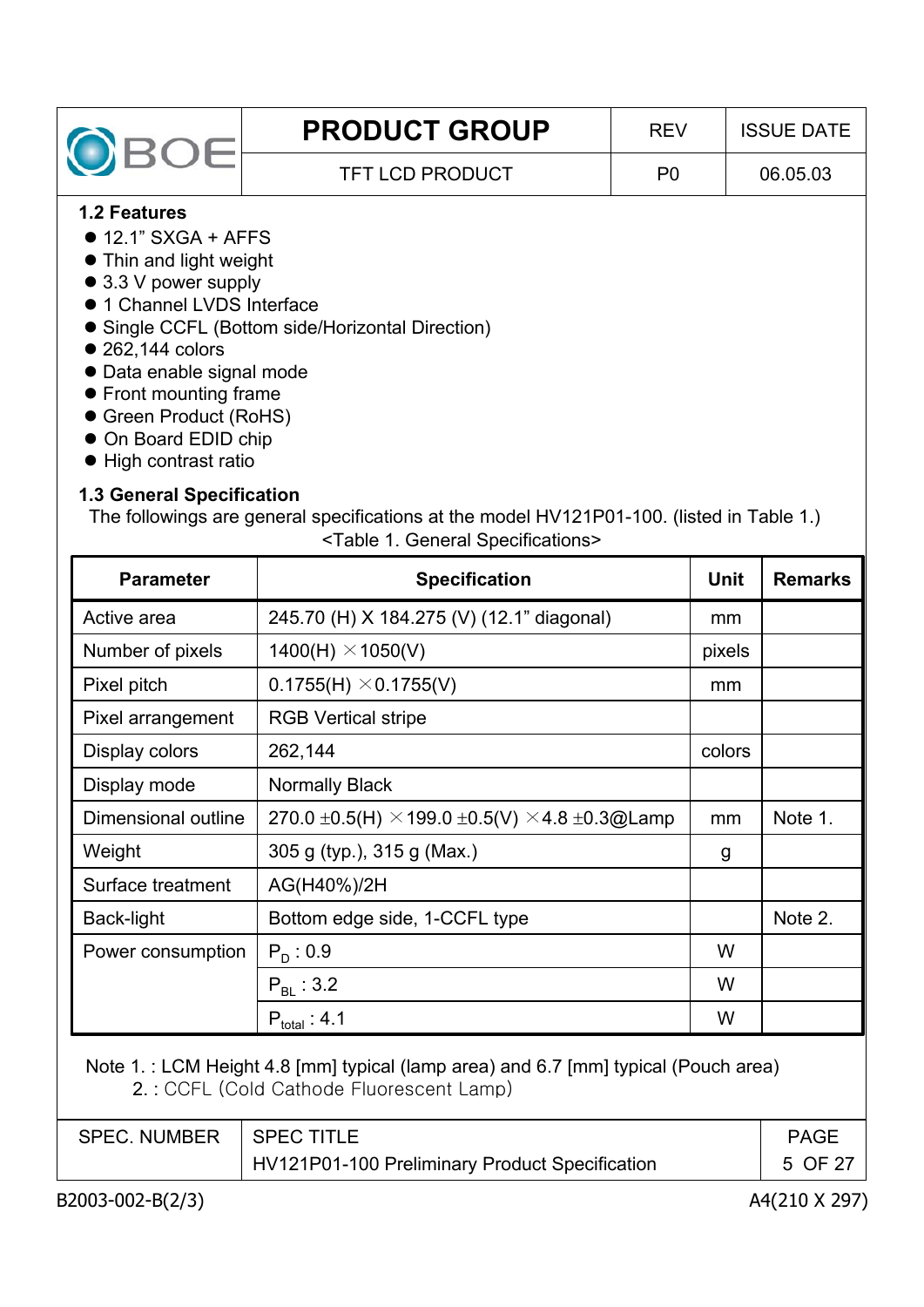

## **2.0 ABSOLUTE MAXIMUM RATINGS**

The followings are maximum values which, if exceed, may cause faulty operation or damage to the unit. The operational and non-operational maximum voltage and current values are listed in Table 2.

|                              |                            |        |               |                     | 1 a - 2 J 1 / 2 U |
|------------------------------|----------------------------|--------|---------------|---------------------|-------------------|
| <b>Parameter</b>             | <b>Symbol</b>              | Min.   | Max.          | Unit                | <b>Remarks</b>    |
| <b>Power Supply Voltage</b>  | V <sub>DD</sub>            | $-0.3$ | 4.0           | V                   |                   |
| Logic Supply Voltage         | $V_{\text{IN}}$            | $-0.3$ | $V_{DD}$ +0.3 | V                   |                   |
| Lamp Current                 | Ч.                         | 3.0    | 6.0           | mArms               | (1)               |
| Lamp frequency               | $\mathsf{F}_{\mathsf{L}}$  | 30     | 80            | <b>kHz</b>          |                   |
| <b>Operating Temperature</b> | $\mathsf{T}_{\mathsf{OP}}$ | 0      | $+50$         | $\mathcal{C}$       | (2)               |
| <b>Operating Humidity</b>    | <b>RHop</b>                |        | 80            | $\%$                |                   |
| <b>Storage Temperature</b>   | $\mathsf{T}_{\mathsf{SP}}$ | $-20$  | $+60$         | $\int_{0}^{\infty}$ |                   |
| <b>Storage Humidity</b>      | <b>RH<sub>ST</sub></b>     |        | 90            | $\%$                |                   |

 $\times$  Table 2. Absolute Maximum Ratings><br> $T_{22}$ 

Note (1) Permanent damage to the device may occur if maximum values are exceeded Functional operation should be restricted to the condition described under normal operating conditions.

Note (2) Temperature and relative humidity range are shown in the figure below. 95 % RH Max. (40  $^{\circ}$ C  $\geq$  Ta)

Maximum wet - bulb temperature at 39  $\mathrm{^{\circ}C}$  or less. (Ta > 40  $\mathrm{^{\circ}C}$ ) No condensation.



B2003-002-B(2/3) A4(210 X 297)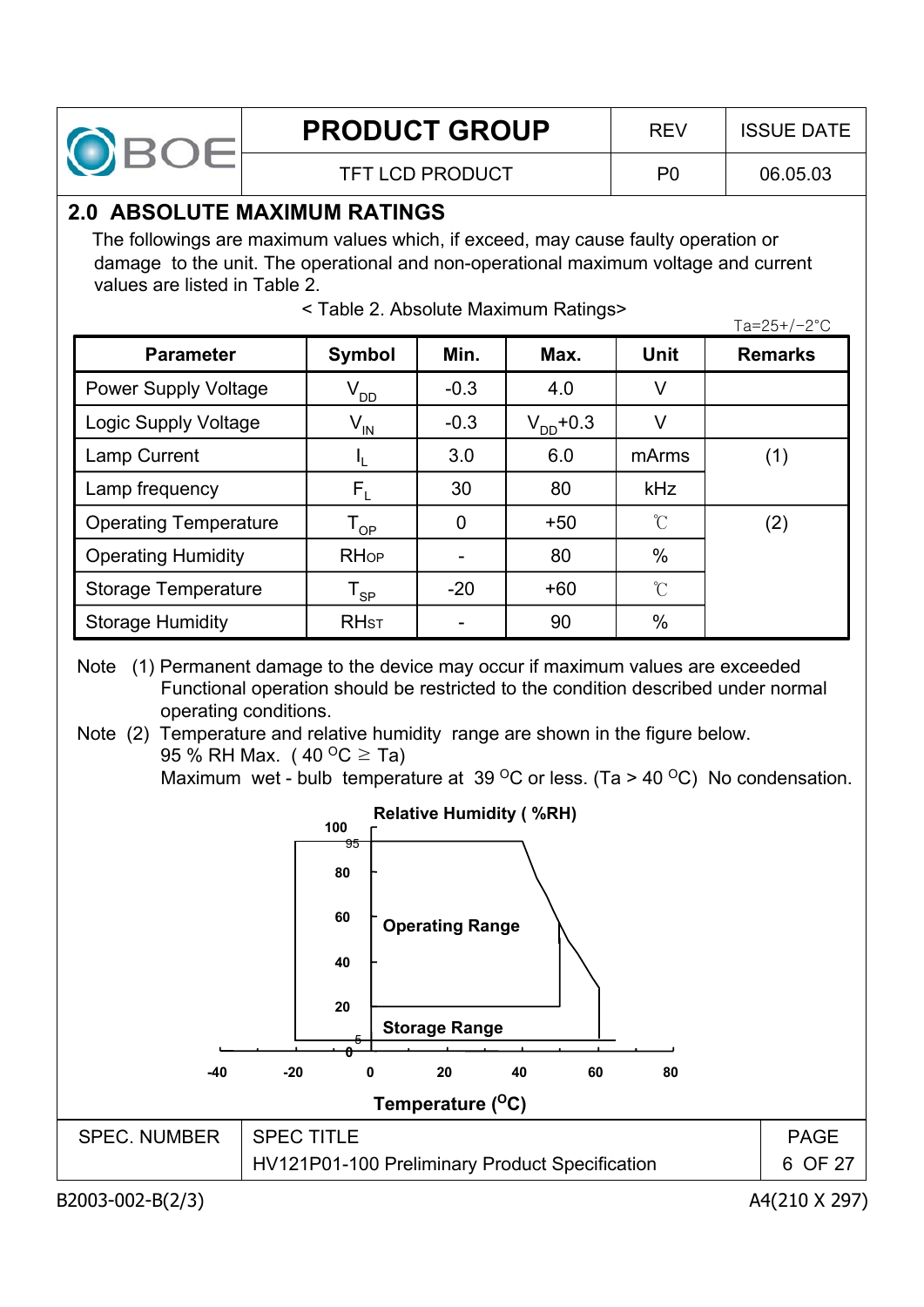

# **3.0 ELECTRICAL SPECIFICATIONS**

# **3.1Electrical Specifications**

**<** Table 3. Electrical specifications >

| <b>Parameter</b>                                              |                                                                     | Min.            | Typ.   | Max.                         | <b>Unit</b>                  | <b>Remarks</b> |                                      |  |
|---------------------------------------------------------------|---------------------------------------------------------------------|-----------------|--------|------------------------------|------------------------------|----------------|--------------------------------------|--|
| <b>Power Supply Voltage</b>                                   |                                                                     | $V_{DD}$        | 3.0    | 3.3                          | 3.6                          | V              | Note1                                |  |
| Permissible Input Ripple<br>Voltage                           |                                                                     | $V_{RF}$        |        |                              | 100                          | mV             | At $V_{DD} = 3.3V$                   |  |
| <b>Power Supply Current</b>                                   |                                                                     | l <sub>DD</sub> |        | 270                          | $\qquad \qquad \blacksquare$ | mA             | Note1                                |  |
| <b>High Level Differential Input</b><br><b>Signal Voltage</b> |                                                                     | $V_{\rm IH}$    |        | $\qquad \qquad \blacksquare$ | $+100$                       | mV             | $Vcm = 1.2 V typ$                    |  |
| Low Level Differential Input<br><b>Signal Voltage</b>         |                                                                     | $V_{IL}$        | $-100$ |                              |                              |                |                                      |  |
| <b>Back-light Lamp Voltage</b>                                |                                                                     | $V_{BL}$        | 680    | 580                          | 560                          | $V_{rms}$      | Note <sub>2</sub>                    |  |
| <b>Back-light Lamp Current</b>                                |                                                                     | $I_{BL}$        | 2.0    | 5.5                          | 6.0                          | mA             |                                      |  |
| <b>Back-light Lamp operating</b><br>Frequency                 |                                                                     | $F_L$           | 40     | 60                           | 80                           | <b>KHz</b>     | One Lamp,<br>Note <sub>3</sub>       |  |
|                                                               |                                                                     |                 | 1,050  |                              |                              |                | At Ta = $25^\circ$ C<br>Note 4       |  |
| Lamp Start Voltage                                            |                                                                     |                 | 1,310  |                              |                              | <b>Vrms</b>    | At Ta = $0^{\circ}$<br>Note 4        |  |
| <b>Back Light Life</b>                                        |                                                                     |                 | 10,000 |                              |                              | <b>Hrs</b>     | At $I_{BL} = 6.0$ mA,<br>Max. Note5  |  |
| $P_{D}$                                                       |                                                                     |                 |        | 0.9                          |                              | W              | Note1                                |  |
| <b>Power Consumption</b>                                      |                                                                     | $P_{BL}$        |        | 3.2                          |                              | W              | Note <sub>6</sub> ,<br>$IRI = 5.5mA$ |  |
| $\mathsf{P}_{\sf tot}$<br>a                                   |                                                                     |                 | 4.1    |                              | W                            |                |                                      |  |
|                                                               |                                                                     |                 |        |                              |                              |                |                                      |  |
| <b>SPEC. NUMBER</b>                                           | <b>SPEC TITLE</b><br>HV121P01-100 Preliminary Product Specification |                 |        |                              |                              |                | <b>PAGE</b><br>7 OF 27               |  |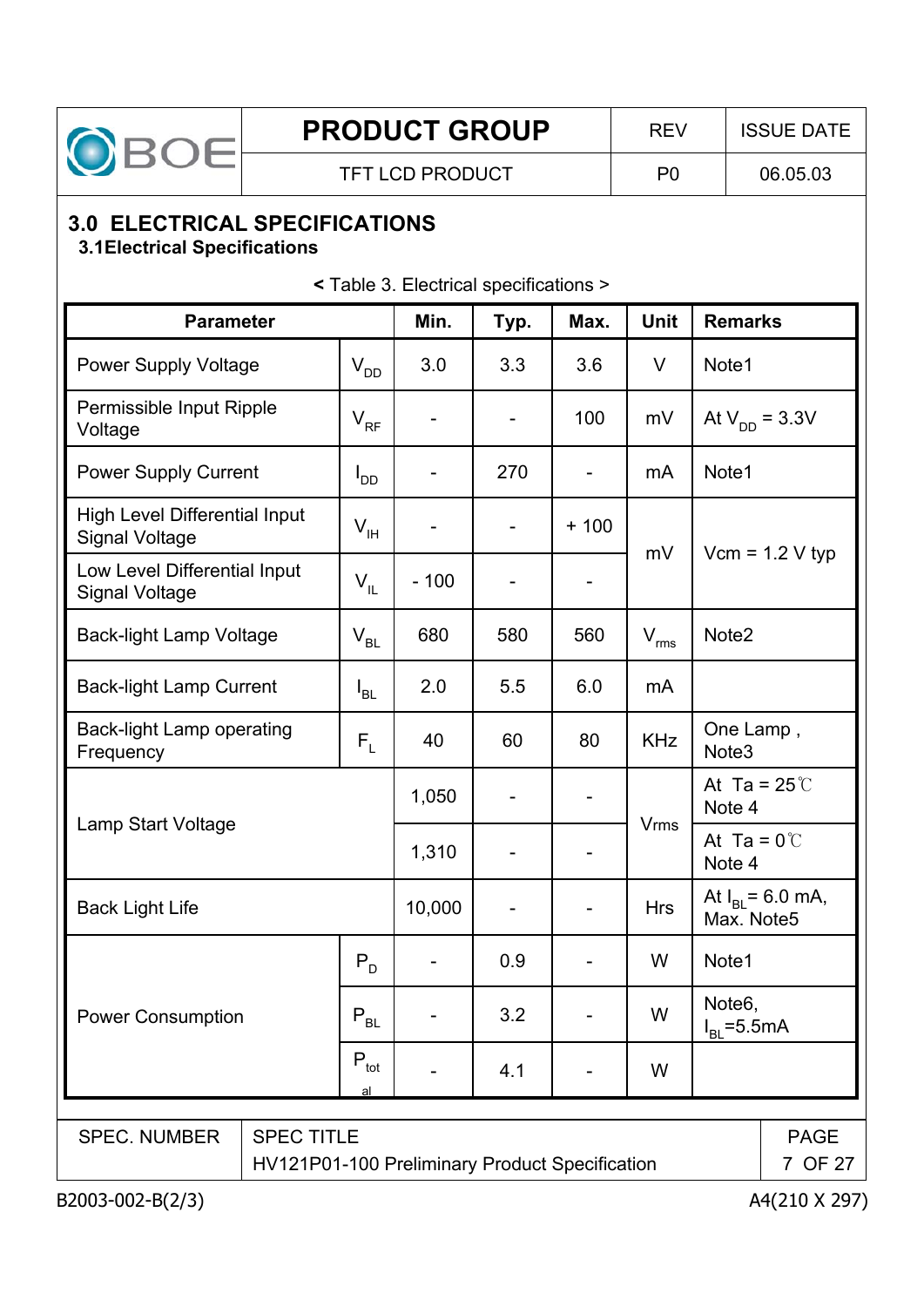

|  |  |                                                                                |  |  | Notes : 1. The supply voltage is measured and specified at the interface connector of LCM. |  |
|--|--|--------------------------------------------------------------------------------|--|--|--------------------------------------------------------------------------------------------|--|
|  |  | The current draw and power consumption specified is for 3.3V at $25^{\circ}$ . |  |  |                                                                                            |  |

The test pattern of power supply current

- a) Typ : Window XP pattern @ 50Hz
- b) Max : Gray 28 @ vertical 2 skip line pattern
- 2. Reference value, which is measured with Samsung Electric SIC-180 Inverter. (VBL Min is value at IBL Min and VBL Max is value at IBL Max)
- 3. The lamp frequency should be selected as different as possible from the horizontal synchronous frequency and its harmonics to avoid interference which may cause line flow on the display.
- 4. For starting the backlight unit, the output voltage of DC/AC's transformer should be larger than the minimum lamp starting voltage.

(1,050 Vrms at 25  $\degree$ C, 1,310 Vrms at 0  $\degree$ C)

If an inverter has shutdown function it should keep its output for more than 1 second even if the lamp connector open. Otherwise the lamps may not to be turned on.

- 5. End of Life shall be determined by the time when any of the following is satisfied under continuous lighting at  $25^{\circ}$  and IBL = 6.0[mA] Max Only.
	- Intensity drops to 50% of the Initial Value.
- 6. The typical value is calculated value for reference (VBL  $\times$  IBL). Max value adds a 10 % tolerance of typical value of Back light power.

| SPEC. NUMBER   SPEC TITLE |                                                | PAGE    |
|---------------------------|------------------------------------------------|---------|
|                           | HV121P01-100 Preliminary Product Specification | 8 OF 27 |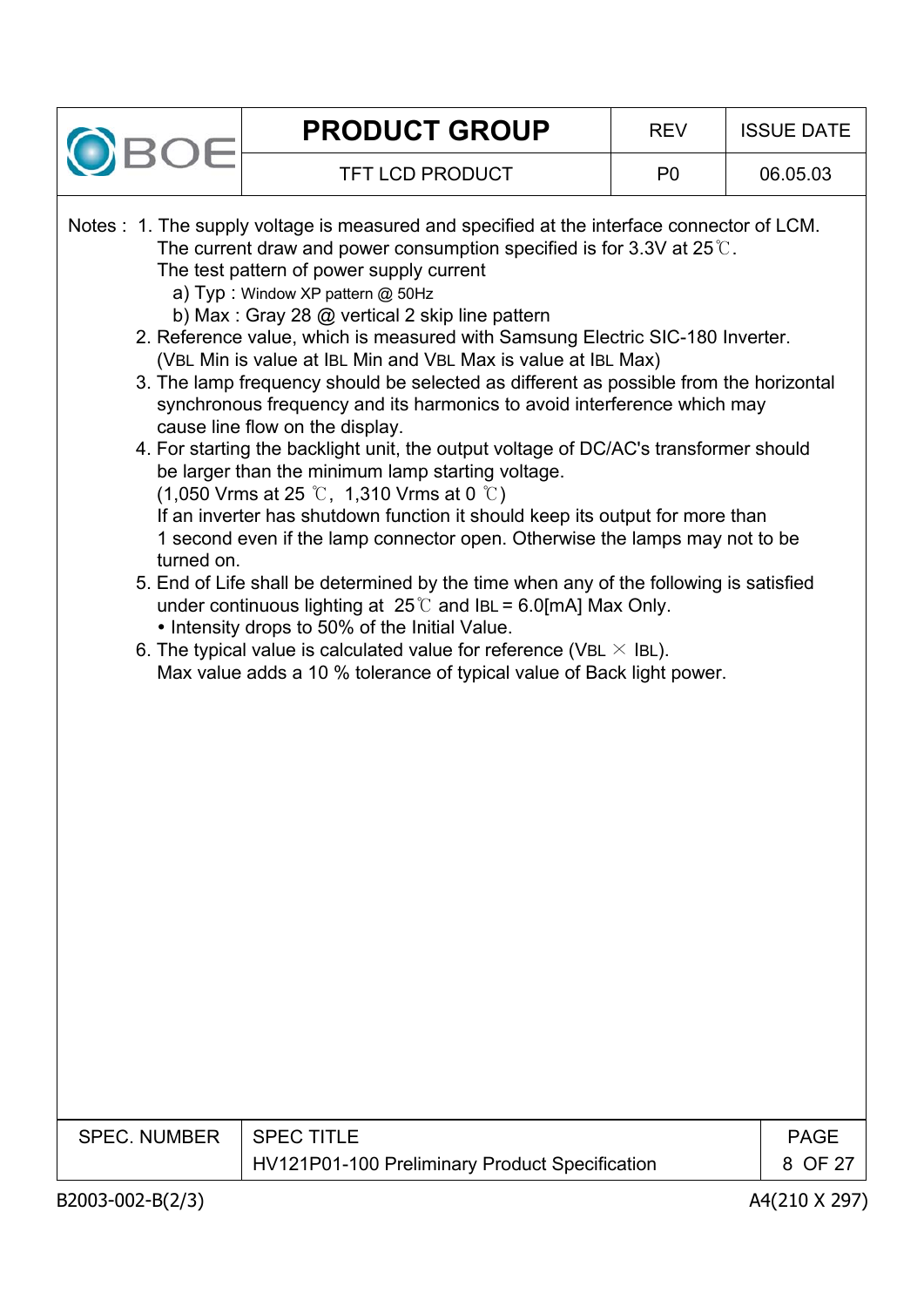

# **4.0 OPTICAL SPECIFICATION**

#### **4.1 Overview**

The test of Optical specifications shall be measured in a dark room (ambient luminance  $\leq 1$ lux and temperature =  $25\pm2\degree$ C) with the equipment of Luminance meter system (Goniometer system and TOPCONE BM-5) and test unit shall be located at an approximate distance 50cm from the LCD surface at a viewing angle of  $\Theta$  and  $\Phi$  equal to 0°. We refer to  $\Theta \varnothing$ =0  $(=\Theta 3)$  as the 3 o'clock direction (the "right"),  $\Theta \emptyset = 90$  (=  $\Theta$ 12) as the 12 o'clock direction ("upward"),  $\Theta \emptyset$ =180 (=  $\Theta$ 9) as the 9 o'clock direction ("left") and  $\Theta \emptyset$ =270(=  $\Theta$ 6) as the 6 o'clock direction ("bottom"). While scanning  $\Theta$  and/or  $\varnothing$ , the center of the measuring spot on the Display surface shall stay fixed. The backlight should be operating for 30 minutes prior to measurement... VDD shall be  $3.3+/$ - 0.3V at  $25^{\circ}$ C. Optimum viewing angle direction is 6 'clock.

# **4.2 Optical Specifications** <Table 4. Optical Specifications>

| <b>Parameter</b>                               |                           |             | <b>Symbol</b>                | <b>Condition</b>     | Min.                     | <u>Тур.</u>    | Max.                     | <b>Unit</b>       | <b>Remark</b>     |
|------------------------------------------------|---------------------------|-------------|------------------------------|----------------------|--------------------------|----------------|--------------------------|-------------------|-------------------|
|                                                |                           | Horizontal  | $\Theta_{3}$                 |                      |                          | 89             |                          | Deg.              |                   |
| <b>Viewing Angle</b>                           |                           |             | $\Theta_{\mathbf{q}}$        | CR > 10              |                          | 89             | $\overline{\phantom{0}}$ | Deg.              | Note 1            |
| range                                          |                           | Vertical    | $\Theta_{12}$                |                      |                          | 89             |                          | Deg.              |                   |
|                                                |                           |             | $\Theta_{\mathbf{a}}$        |                      | $\overline{\phantom{0}}$ | 89             |                          | Deg.              |                   |
| Luminance Contrast ratio                       |                           |             | <b>CR</b>                    | $\Theta = 0^{\circ}$ | $\overline{a}$           | 500:1          | $\overline{a}$           |                   | Note 2            |
| Center<br>Luminance of<br>White                |                           | 1 Point     | $Y_w$                        | $\Theta = 0^{\circ}$ |                          | 190            |                          | cd/m <sup>2</sup> |                   |
| White<br>Luminance<br>uniformity               | 5 Points                  |             | $IBL = 5.5mA$<br>$\Delta$ Y5 |                      | 80                       |                |                          | $\%$              |                   |
|                                                |                           |             | $W_{x}$                      |                      | 0.273                    | 0.303          | 0.333                    |                   |                   |
|                                                | <b>White Chromaticity</b> |             | $W_{\rm v}$                  |                      | 0.298                    | 0.328          | 0.358                    |                   |                   |
|                                                |                           |             | $R_{x}$                      |                      |                          | <b>TBD</b>     |                          |                   |                   |
|                                                |                           | Red         | $R_{v}$                      |                      |                          | <b>TBD</b>     |                          |                   |                   |
| Reproduction                                   |                           |             | $G_{x}$                      | $\Theta = 0^{\circ}$ |                          | <b>TBD</b>     |                          |                   | Note <sub>3</sub> |
| of color                                       |                           | Green       | $G_v$                        |                      |                          | <b>TBD</b>     |                          |                   |                   |
|                                                |                           |             | $B_{x}$                      |                      |                          | <b>TBD</b>     |                          |                   |                   |
|                                                |                           | <b>Blue</b> | $B_{\rm v}$                  |                      |                          | <b>TBD</b>     | L,                       |                   |                   |
| Response                                       |                           | <b>Rise</b> | $T_{\rm r}$                  | Ta= $25^\circ$ C     |                          |                |                          |                   |                   |
| Time<br>Decay                                  |                           |             | $T_{d}$                      | $\Theta = 0^{\circ}$ |                          | 30             |                          | ms                |                   |
| <b>Color Reproduction</b>                      |                           |             |                              | $\overline{a}$       | 43                       |                | $\frac{0}{0}$            |                   |                   |
| <b>Cross Talk</b>                              |                           |             | <b>CT</b>                    | $\Theta = 0^{\circ}$ | $\overline{a}$           | $\overline{a}$ | 2.0                      | $\%$              |                   |
| <b>SPEC. NUMBER</b>                            |                           |             | <b>SPEC TITLE</b>            | <b>PAGE</b>          |                          |                |                          |                   |                   |
|                                                |                           |             |                              |                      |                          |                |                          |                   |                   |
| HV121P01-100 Preliminary Product Specification |                           |             |                              |                      |                          |                |                          |                   |                   |

B2003-002-B(2/3) A4(210 X 297)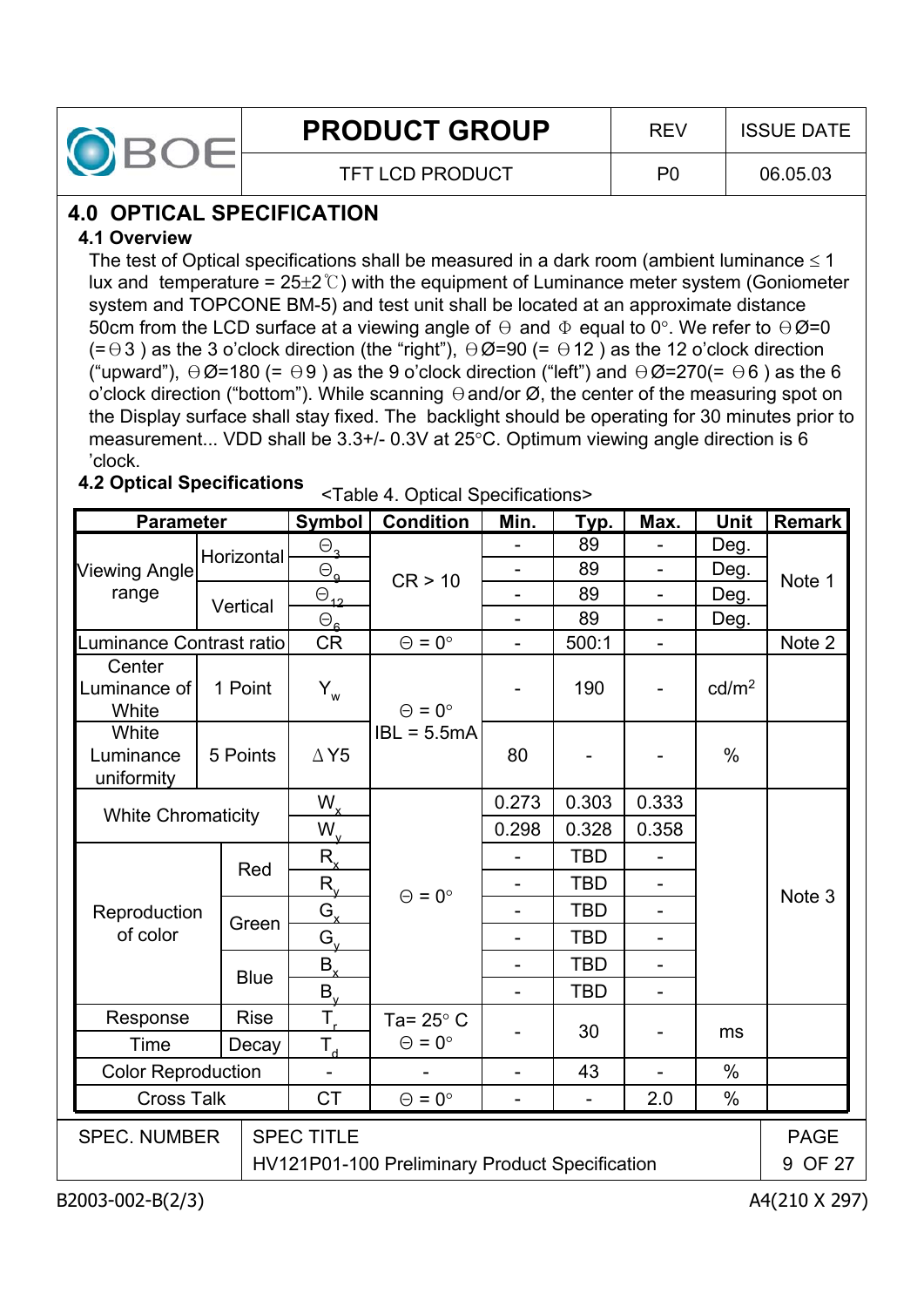

- Notes : 1. Viewing angle is the angle at which the contrast ratio is greater than 10. The viewing angles are determined for the horizontal or 3, 9 o'clock direction and the vertical or 6, 12 o'clock direction with respect to the optical axis which is normal to the LCD surface (see FIGURE1 as below).
	- 2. Contrast measurements shall be made at viewing angle of  $\Theta$  = 0 and at the center of the LCD surface. Luminance shall be measured with all pixels in the view field set first to white, then to the dark (black) state . Luminance Contrast Ratio (CR) is defined mathematically as CR = Luminance when displaying a white raster / Luminance when displaying a black raster.
	- 3. The color chromaticity coordinates specified in Table 4. shall be calculated from the spectral data measured with all pixels first in red, green, blue, and white. Measurements shall be made at the center of the panel.

#### **4.3 Optical measurements**

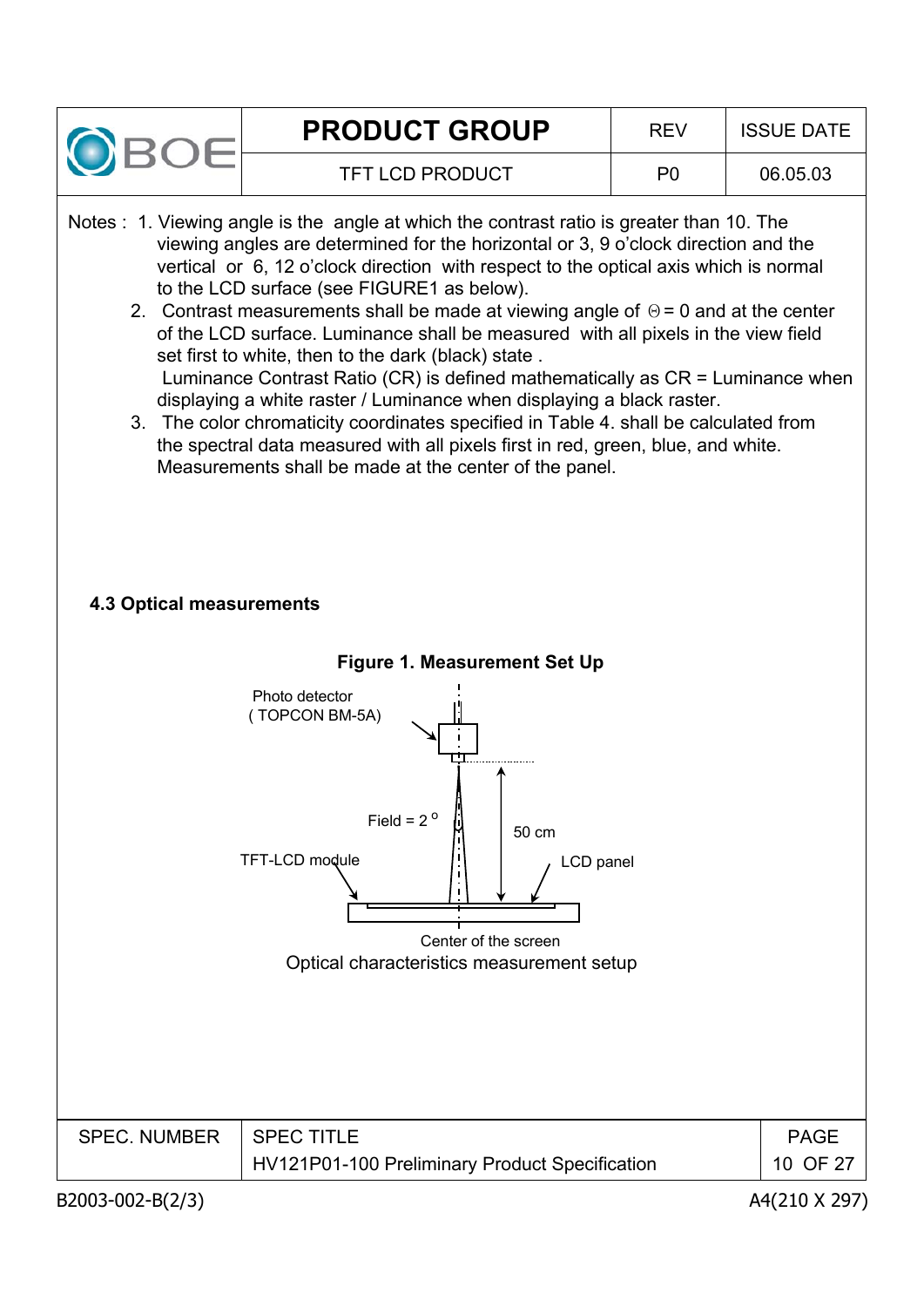

#### **Figure 2. White Luminance (Center) and Uniformity Measurement Locations (5 points)**



White luminance : Center Luminance of white is defined as luminance values of center 1 point. Luminance shall be measured with all pixels in the view field set first to white. This measurement shall be taken at the locations shown in FIGURE 2.

Uniformity of 5 points : The White luminance uniformity on LCD surface is expressed as :  $\triangle Y5$  = Minimum Luminance of five points / Maximum Luminance of five points (see FIGURE 2)



**Figure 3. Response Time Testing**

B2003-002-B(2/3) A4(210 X 297)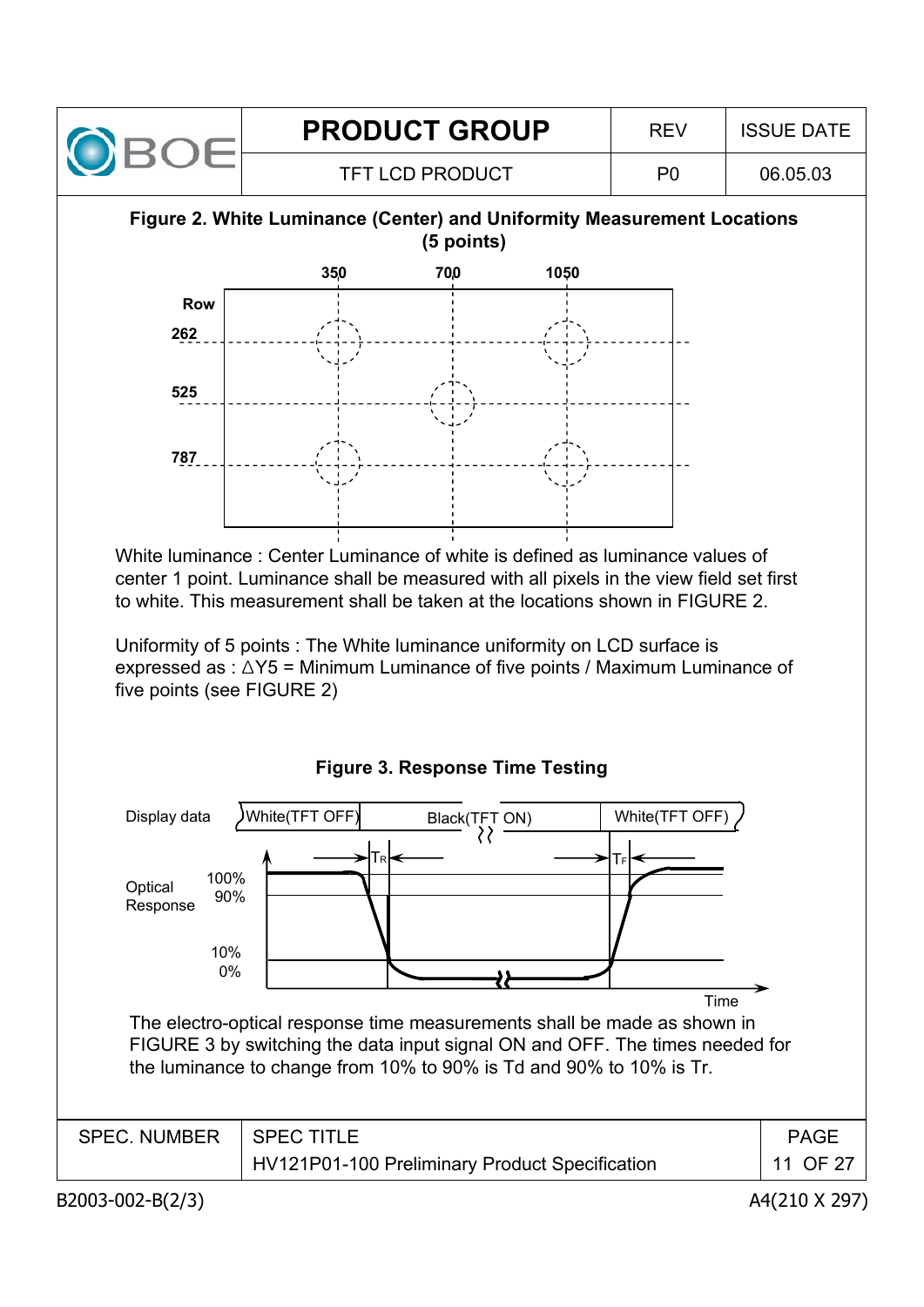

#### **Figure 4. Cross Modulation Test Description**



Test point of Y<sub>A</sub> / Y<sub>B</sub>: Point of Y<sub>B</sub> (1225, 525)

Cross-Talk (%) = 
$$
\left| \frac{Y_B - Y_A}{Y_B} \right| \times 100
$$

Where:

 $Y_A$  = Initial luminance of measured area (cd/m<sup>2</sup>)  $Y_B =$  Subsequent luminance of measured area (cd/m<sup>2</sup>) The location measured will be exactly same position in both patterns

Cross-Talk of one area of the LCD surface by another shall be measured by comparing the luminance  $(Y_A)$  of a 25mm diameter area, with all display pixels set to a gray level, to the luminance  $(Y_B)$  of that same area when any adjacent area is driven dark (Refer to FIGURE 4).

| <b>SPEC. NUMBER</b> | SPEC TITLE                                     | PAGF     |
|---------------------|------------------------------------------------|----------|
|                     | HV121P01-100 Preliminary Product Specification | 12 OF 27 |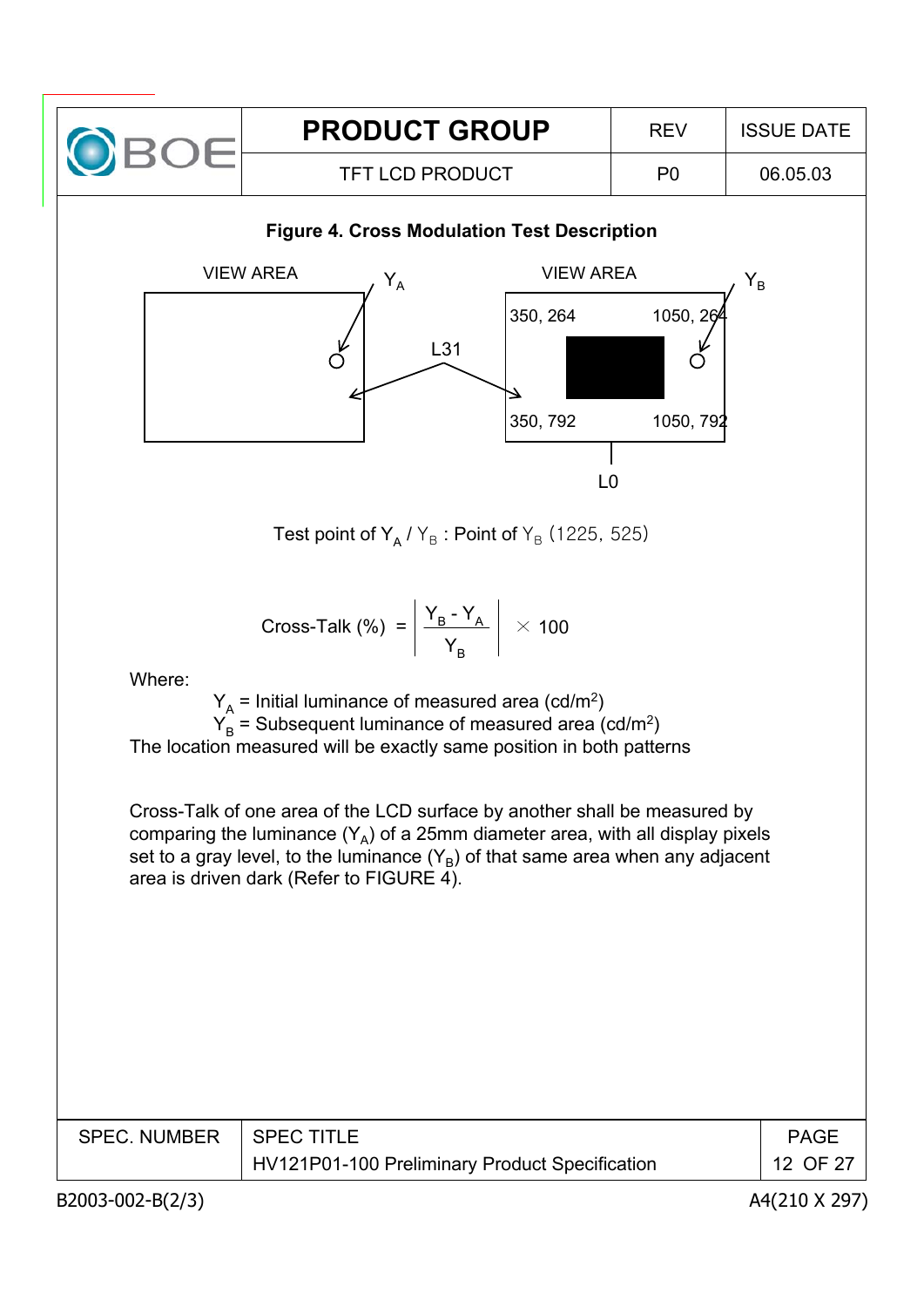

### **5.0 INTERFACE CONNECTION.**

### **5.1 Electrical Interface Connection**

CN 1 : Interface connector : DF19L-20P-1H (Hirose) User side connector : DF19G-20S-1C (Hirose)

#### <Table 5. Pin Assignments for the Interface Connector>

| <b>Terminal</b>          | <b>Symbol</b>    | <b>Functions</b>                                |
|--------------------------|------------------|-------------------------------------------------|
| $\mathbf 1$              | <b>VDD</b>       | Power Supply: +3.3V (typical)                   |
| $\overline{2}$           | <b>VDD</b>       | Power Supply: +3.3V (typical)                   |
| 3                        | <b>GND</b>       | Ground                                          |
| $\overline{\mathcal{A}}$ | <b>GND</b>       | Ground                                          |
| 5                        | RINO-            | -LVDS differential data input (R0~R5,G0)        |
| 6                        | $RINO+$          | +LVDS differential data input (R0~R5,G0)        |
| $\overline{7}$           | <b>GND</b>       | Ground                                          |
| 8                        | RIN1-            | -LVDS differential data input (G1~G5,B0,B1)     |
| 9                        | $RIN1+$          | +LVDS differential data input (G1~G5,B0,B1)     |
| 10                       | <b>GND</b>       | Ground                                          |
| 11                       | RIN2-            | -LVDS differential data input (B2~B5,HS,VS,DE)) |
| 12                       | <b>RIN2+</b>     | +LVDS differential data input (B2~B5,HS,VS,DE)  |
| 13                       | <b>GND</b>       | Ground                                          |
| 14                       | CLKIN-           | -LVDS differential Clock input                  |
| 15                       | CLKIN+           | +LVDS differential Clock input                  |
| 16                       | <b>GND</b>       | Ground                                          |
| 17                       | EDID 3.3V        | EDID 3.3V                                       |
| 18                       | <b>VSS</b>       | Ground                                          |
| 19                       | <b>EDID CIK</b>  | <b>EDID CIK</b>                                 |
| 20                       | <b>EDID Data</b> | <b>EDID Data</b>                                |

| <b>SPEC. NUMBER</b> | I SPEC TITLE                                   | <b>PAGE</b> |
|---------------------|------------------------------------------------|-------------|
|                     | HV121P01-100 Preliminary Product Specification | 13 OF 27    |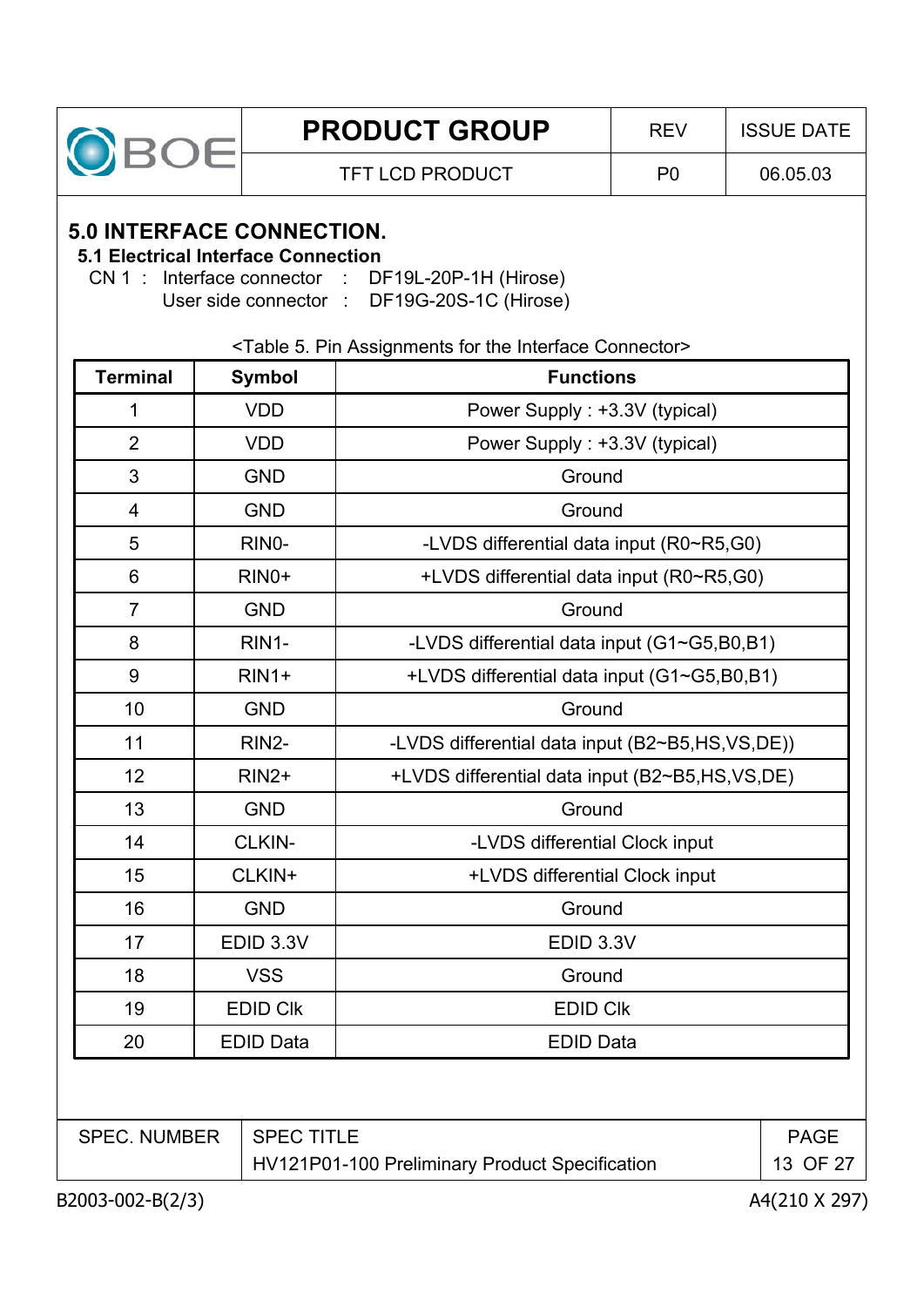

#### **5-2. LVDS Interface**



Note. Transmitter : Thine THC63LVDM63A or equivalent. Transmitter is not contained in Module.

#### **5.3.LVDS Input signal**

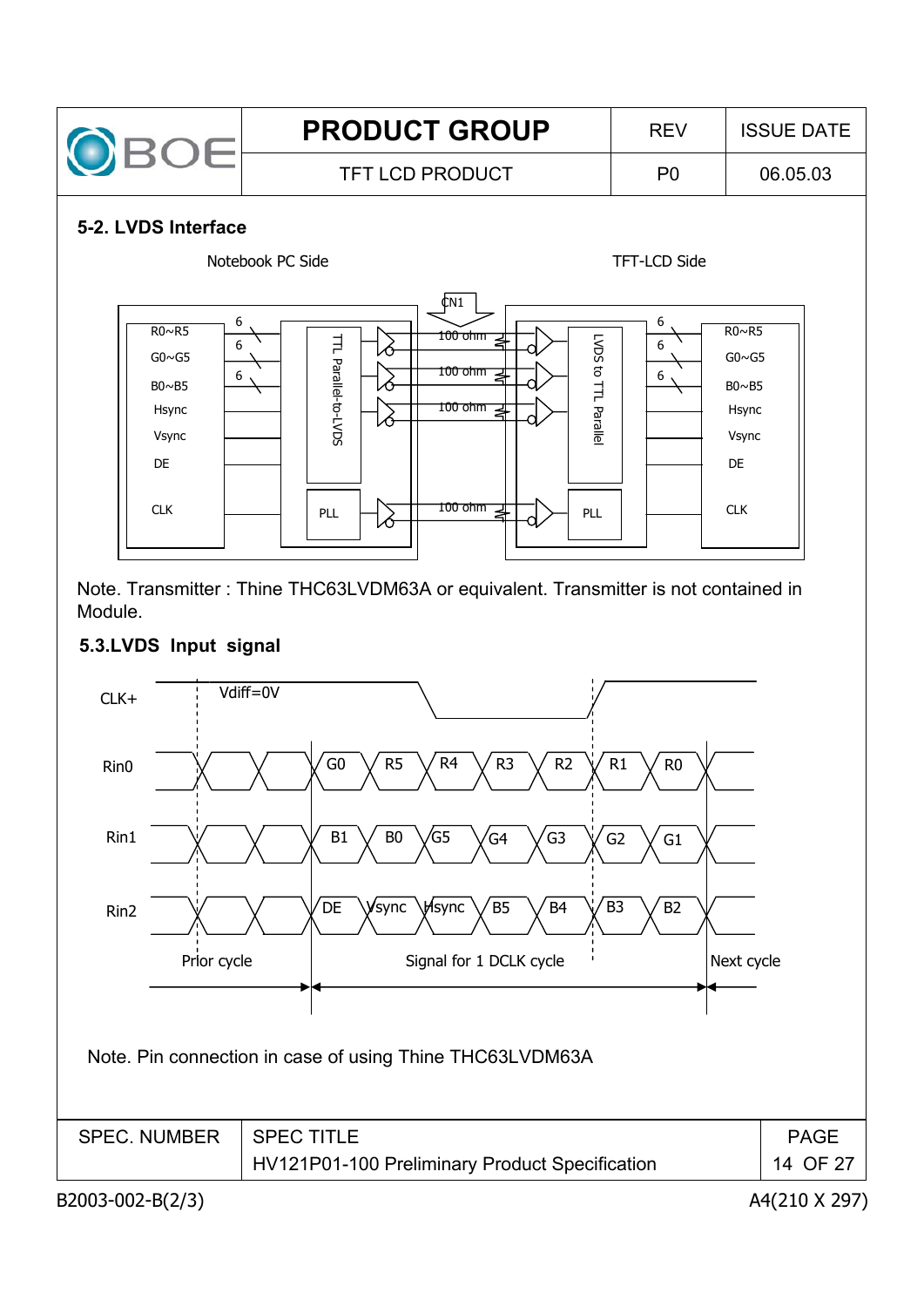

#### <Table 6. Pin connection in case of using Thine THC63LVDM63A>

| <b>Input signal</b> | <b>Transmitter</b> | <b>Input signal</b> | <b>Transmitter</b> |
|---------------------|--------------------|---------------------|--------------------|
| <b>DCLK</b>         | CLK IN(TBD)        | G4                  | TB3(TBD)           |
| R <sub>0</sub>      | TA0(TBD)           | G5                  | TB4(TBD)           |
| R1                  | TA1(TBD)           | B <sub>0</sub>      | TB5(TBD)           |
| R <sub>2</sub>      | TA2(TBD)           | <b>B1</b>           | TB6(TBD)           |
| R <sub>3</sub>      | TA3(TBD)           | B <sub>2</sub>      | TC0(TBD)           |
| R <sub>4</sub>      | TA4(TBD)           | B <sub>3</sub>      | TC1(TBD)           |
| R <sub>5</sub>      | TA5(TBD)           | B <sub>4</sub>      | TC2(TBD)           |
| G <sub>0</sub>      | TA6(TBD)           | <b>B5</b>           | TC3(TBD)           |
| G <sub>1</sub>      | TB0(TBD)           | <b>Hsync</b>        | TC4(TBD)           |
| G <sub>2</sub>      | TB1(TBD)           | <b>Vsync</b>        | TC5(TBD)           |
| G <sub>3</sub>      | TB2(TBD)           | DE                  | TC6(TBD)           |

#### **5.4.Back-light Interface**

The Back-light interface connector is a model BHSR-02VS-1 manufactured by JST or equivalent. The connector interface pin assignments are listed in Table 7.

#### <Table 7. Back-light Electrical Interface>

| <b>Terminal No.</b> | <b>Symbol</b> | <b>Function</b>                  | Color        |
|---------------------|---------------|----------------------------------|--------------|
|                     | <b>VL</b>     | CCFL Power Supply (High Voltage) | Pink         |
|                     | GL            | CCFL Power Supply (GND Side)     | <b>Black</b> |

| SPEC. NUMBER | <b>SPECTITLE</b>                               | <b>PAGE</b> |
|--------------|------------------------------------------------|-------------|
|              | HV121P01-100 Preliminary Product Specification | 15 OF 27    |

B2003-002-B(2/3) A4(210 X 297)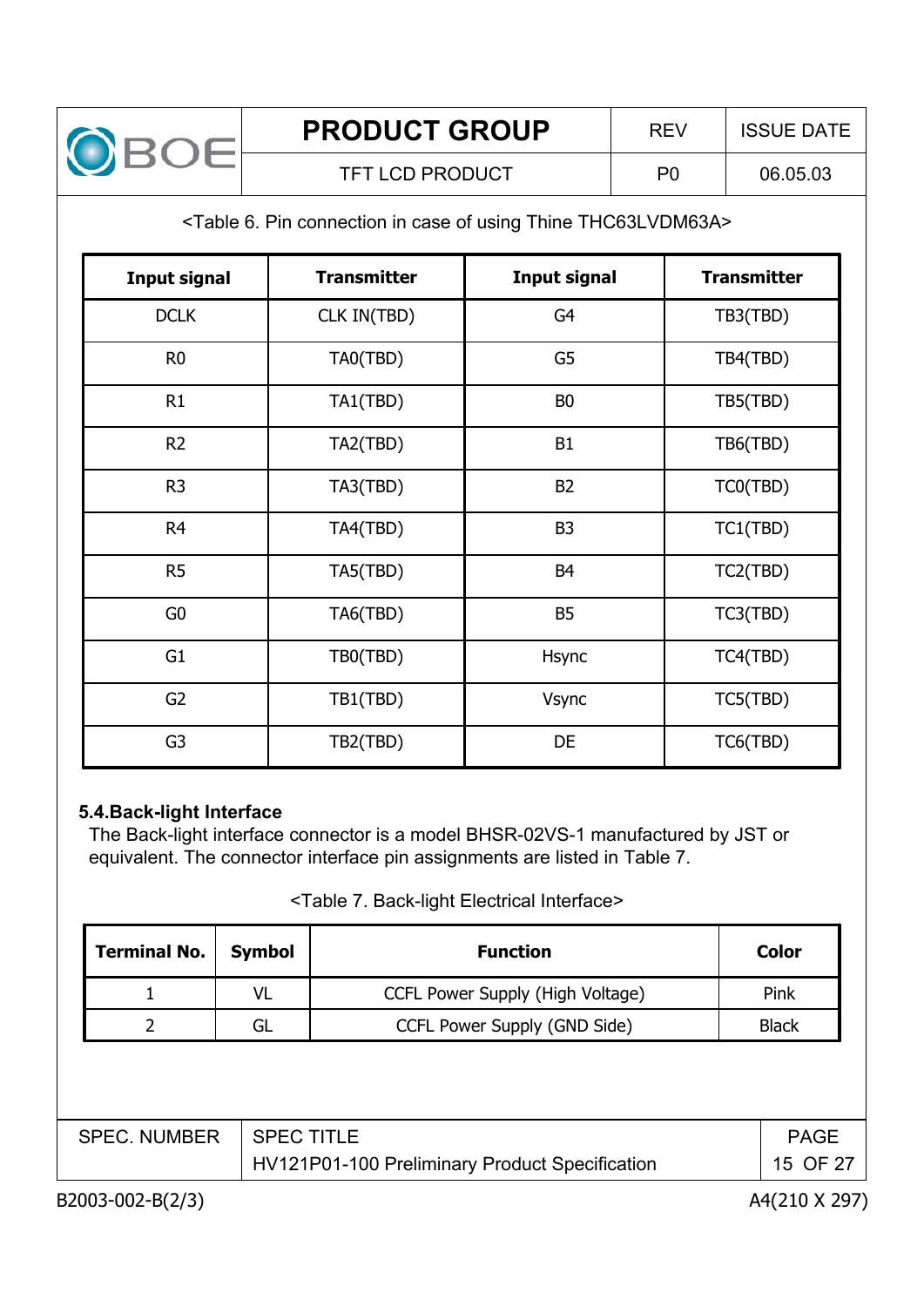

# **6.0. SIGNAL TIMING SPECIFICATION**

The specification of the signal timing parameters are listed in Table 8.

| <b>Item</b>                      | <b>Symbols</b> | Min  | <b>Typ</b>               | <b>Max</b>               | Unit          |
|----------------------------------|----------------|------|--------------------------|--------------------------|---------------|
| <b>Frame Period</b>              | Τ1             | 1080 | $\overline{\phantom{0}}$ | $\overline{\phantom{0}}$ | Lines         |
| <b>Vertical Display Period</b>   | T2             | 1050 | -                        |                          | Lines         |
| One line Scanning Period         | T3             | 1560 | $\blacksquare$           |                          | <b>Clocks</b> |
| <b>Horizontal Display Period</b> | T4             | 1400 |                          |                          | <b>Clocks</b> |
| <b>Clock Frequency</b>           | 1/T5           |      | 101                      | 110                      | <b>MHz</b>    |

<Table 8. Signal Timing Specification.>

# **7.0 SIGNAL TIMING WAVEFORMS**

**7.1 Timing wave forms of interface signal**

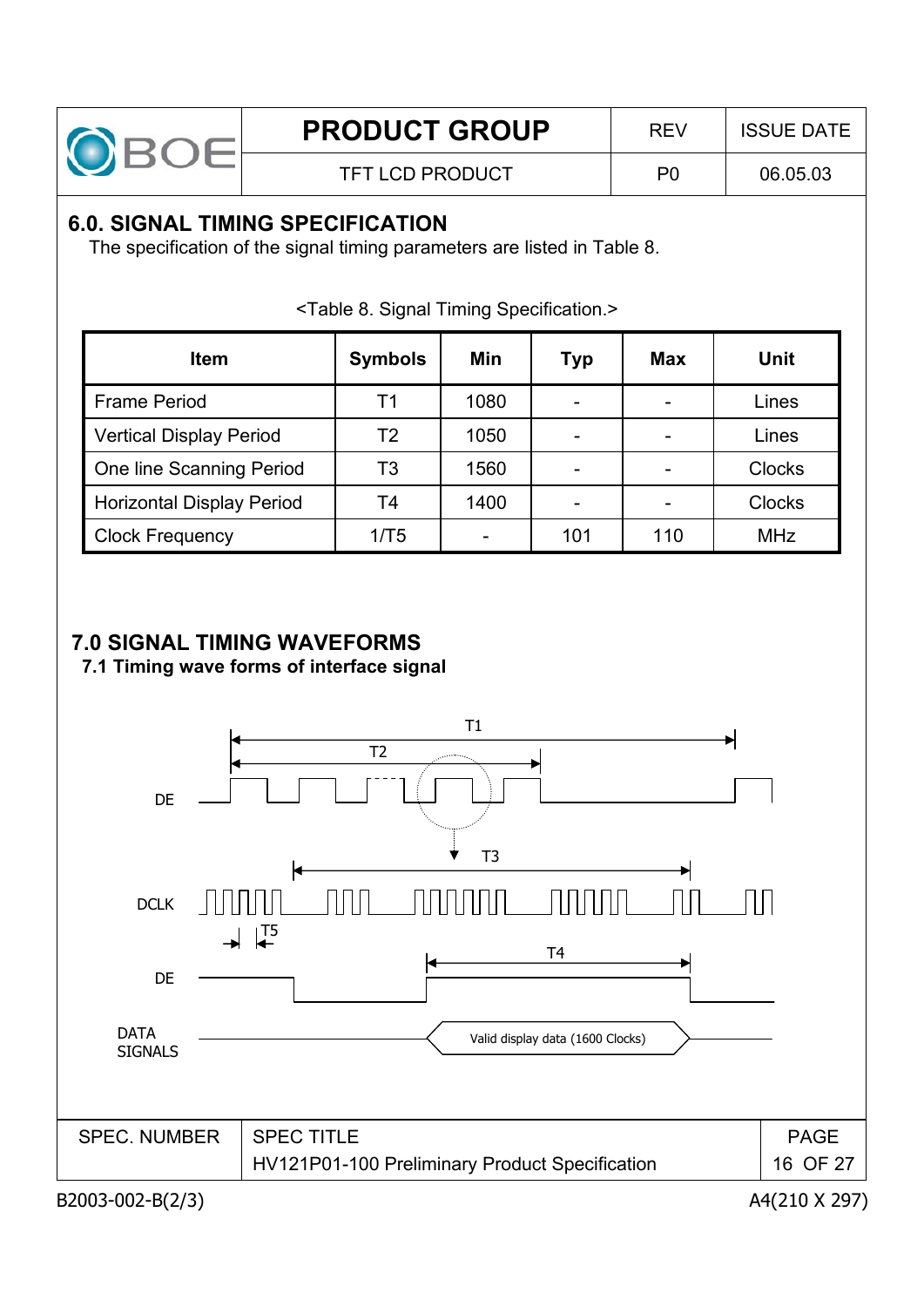

# **7.2 LVDS Rx Interface Timing Parameter**

The specification of the LVDS Rx interface timing parameter is listed in Table 9.

| <b>Item</b>          | <b>Symbol</b>     | Min                     | <b>Typ</b>           | <b>Max</b>              | <b>Unit</b> | <b>Remark</b> |
|----------------------|-------------------|-------------------------|----------------------|-------------------------|-------------|---------------|
| <b>PLL Set</b>       | tRPLL             |                         |                      | 10.0                    | lmsec       |               |
| <b>ICLKIN Period</b> | tRICP             | 11.77                   | 12.35                | 21.16                   | nsec        |               |
| Input Data 0         | tRIP <sub>0</sub> | $-0.4$                  | 0.0                  | $+0.4$                  | nsec        |               |
| Input Data 1         | tRIP1             | tRICP/7-0.4             | tRICP/7              | tRICP/7+0.4             | nsec        |               |
| Input Data 2         | tRIP2             | $2 \times$ tRICP/7-0.4  | $2 \times$ tricp/7   | $2 \times$ tricp/7+0.4  | nsec        |               |
| Input Data 3         | tRIP3             | $3 \times$ tRICP/7-0.4  | $3 \times$ tRICP/7   | $3 \times$ tRICP/7+0.4  | nsec        |               |
| Input Data 4         | tRIP4             | $4 \times$ tRICP/7-0.4  | $4 \times$ tRICP/7   | $4 \times$ tRICP/7+0.4  | nsec        |               |
| Input Data 5         | tRIP5             | $15 \times$ tRICP/7-0.4 | $15 \times tRICP/7$  | $15 \times$ tRICP/7+0.4 | nsec        |               |
| Input Data 6         | tRIP6             | $6 \times$ tRICP/7-0.4  | $ 6 \times tRICP/7 $ | $6 \times$ tRICP/7+0.4  | nsec        |               |

#### <Table 9. LVDS Rx Interface Timing Specification>



B2003-002-B(2/3) A4(210 X 297)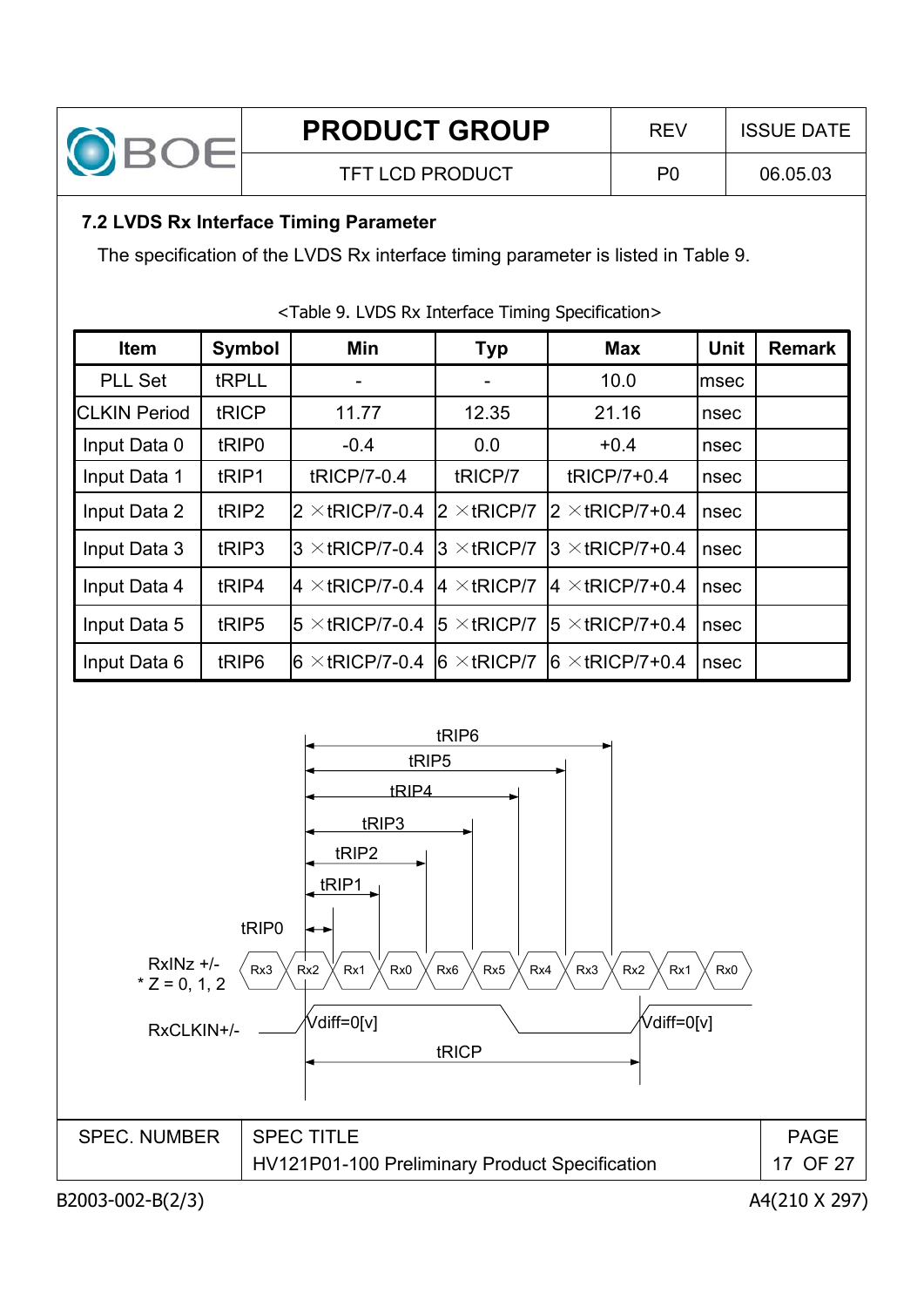

#### **8.0 INPUT SIGNALS, BASIC DISPLAY COLORS & GRAY SCALE OF COLORS**

Each color is displayed in 64 gray scales from a 6 bit data signal input. A total of 262,144 colors are derived from the resultant 18 bit data. Table 10. shows the input signals, basic display colors and gray scale for each color.

| R <sub>5</sub><br>G <sub>5</sub><br>R <sub>0</sub><br>R <sub>1</sub><br>R <sub>2</sub><br>R <sub>3</sub><br>R4<br>G0<br>G1<br>G2<br>G <sub>3</sub><br>G4<br>B1<br>B <sub>2</sub><br>B <sub>3</sub><br>B <sub>4</sub><br>B <sub>5</sub><br>Gray scale<br>B <sub>0</sub><br>$\boldsymbol{0}$<br>$\boldsymbol{0}$<br>$\boldsymbol{0}$<br>$\boldsymbol{0}$<br>$\boldsymbol{0}$<br>$\boldsymbol{0}$<br>Black<br>$\bf{0}$<br>$\bf{0}$<br>$\mathbf 0$<br>$\bf{0}$<br>$\bf{0}$<br>$\bf{0}$<br>$\bf{0}$<br>$\bf{0}$<br>$\mathbf 0$<br>$\bf{0}$<br>$\bf{0}$<br>0<br>$\boldsymbol{0}$<br>$\mathbf 0$<br>$\boldsymbol{0}$<br>$\mathbf 0$<br>$\boldsymbol{0}$<br>$\boldsymbol{0}$<br>$\mathbf 0$<br>$\boldsymbol{0}$<br>$\mathbf{1}$<br>$\mathbf{1}$<br>$\mathbf{1}$<br>$\mathbf{1}$<br><b>B</b> lue<br>$\mathbf{0}$<br>$\mathbf 0$<br>$\mathbf{0}$<br>$\bf{0}$<br>$\mathbf{1}$<br>1<br>Green<br>$\boldsymbol{0}$<br>$\mathbf{0}$<br>$\boldsymbol{0}$<br>$\boldsymbol{0}$<br>$\bf{0}$<br>$\boldsymbol{0}$<br>$\mathbf{1}$<br>$\mathbf{1}$<br>$\mathbf{1}$<br>$\mathbf{1}$<br>$\boldsymbol{0}$<br>$\mathbf{0}$<br>$\boldsymbol{0}$<br>$\mathbf{0}$<br>$\boldsymbol{0}$<br><b>Basic</b><br>1<br>1<br>0<br>$\boldsymbol{0}$<br>Light Blue<br>$\boldsymbol{0}$<br>$\boldsymbol{0}$<br>$\boldsymbol{0}$<br>$\boldsymbol{0}$<br>$\boldsymbol{0}$<br>$\mathbf{1}$<br>$\mathbf{1}$<br>$\mathbf{1}$<br>$\mathbf{1}$<br>$\mathbf{1}$<br>$\mathbf{1}$<br>$\mathbf{1}$<br>$\mathbf{1}$<br>$\mathbf{1}$<br>$\mathbf{1}$<br>colors<br>1<br>1<br>Red<br>$\mathbf{1}$<br>$\mathbf{1}$<br>$\mathbf{1}$<br>$\mathbf{1}$<br>$\boldsymbol{0}$<br>$\mathbf{0}$<br>$\boldsymbol{0}$<br>$\mathbf{0}$<br>$\mathbf{0}$<br>$\mathbf{0}$<br>$\boldsymbol{0}$<br>$\boldsymbol{0}$<br>$\mathbf{0}$<br>$\mathbf{0}$<br>$\mathbf{1}$<br>1<br>$\bf{0}$<br>$\bf{0}$<br>$\mathbf 1$<br>$\mathbf{1}$<br>$\mathbf{1}$<br>Purple<br>$\mathbf{1}$<br>$\mathbf{1}$<br>$\mathbf{1}$<br>$\mathbf{1}$<br>$\mathbf{1}$<br>$\boldsymbol{0}$<br>$\mathbf{0}$<br>$\boldsymbol{0}$<br>$\boldsymbol{0}$<br>$\boldsymbol{0}$<br>0<br>$\mathbf{1}$<br>$\mathbf{1}$<br>$\mathbf{1}$<br>$\mathbf{1}$<br>Yellow<br>$\mathbf{1}$<br>$\mathbf{1}$<br>$\mathbf{1}$<br>$\boldsymbol{0}$<br>$\boldsymbol{0}$<br>$\boldsymbol{0}$<br>$\boldsymbol{0}$<br>$\boldsymbol{0}$<br>1<br>$\mathbf{1}$<br>1<br>$\mathbf{1}$<br>1<br>1<br>1<br>$\mathbf{1}$<br>$\mathbf{1}$<br>$\boldsymbol{0}$<br>White<br>$\mathbf{1}$<br>$\mathbf{1}$<br>$\mathbf{1}$<br>$\mathbf{1}$<br>$\mathbf{1}$<br>$\mathbf{1}$<br>$\mathbf{1}$<br>$\mathbf{1}$<br>$\mathbf{1}$<br>$\mathbf{1}$<br>$\mathbf{1}$<br>$\mathbf{1}$<br>$\mathbf{1}$<br>$\mathbf{1}$<br>1<br>1<br>1<br>$\mathbf{1}$<br>$\bf{0}$<br>$\bf{0}$<br>$\mathbf 0$<br>$\bf{0}$<br>$\mathbf{0}$<br>$\bf{0}$<br>$\mathbf{0}$<br>Black<br>$\mathbf 0$<br>$\boldsymbol{0}$<br>$\bf{0}$<br>$\bf{0}$<br>$\bf{0}$<br>$\bf{0}$<br>$\bf{0}$<br>$\mathbf 0$<br>$\bf{0}$<br>$\mathbf 0$<br>$\bf{0}$<br>$\overline{0}$<br>$\overline{0}$<br>$\overline{0}$<br>$\mathbf{0}$<br>$\overline{0}$<br>$\overline{0}$<br>$\triangle$<br>$\mathbf{1}$<br>$\bf{0}$<br>$\bf{0}$<br>$\mathbf 0$<br>$\bf{0}$<br>$\bf{0}$<br>$\bf{0}$<br>$\bf{0}$<br>$\mathbf{0}$<br>$\mathbf{0}$<br>$\boldsymbol{0}$<br>$\mathbf{0}$<br>$\mathbf{0}$<br>$\mathbf 0$<br>$\mathbf{0}$<br>$\mathbf 0$<br>$\mathbf{0}$<br>$\mathbf{0}$<br>$\mathbf 0$<br>$\mathbf 0$<br>$\mathbf 0$<br>$\mathbf{0}$<br>$\mathbf{0}$<br>$\mathbf{0}$<br>$\mathbf{0}$<br>$\mathbf{0}$<br>$\mathbf 0$<br>$\mathbf{0}$<br>Darker<br>$\mathbf{1}$<br>$\mathbf{0}$<br>Gray<br>$\triangle$<br>scale<br>T<br>↓<br>$\bigtriangledown$<br>of<br><b>Brighter</b><br>$\mathbf 1$<br>$\boldsymbol{0}$<br>$\boldsymbol{0}$<br>$\boldsymbol{0}$<br>$\boldsymbol{0}$<br>$\boldsymbol{0}$<br>$\boldsymbol{0}$<br>Red<br>1<br>$\bf{0}$<br>$\mathbf{1}$<br>1<br>1<br>$\bf{0}$<br>$\bf{0}$<br>$\bf{0}$<br>$\bf{0}$<br>0<br>0<br>$\mathbf{1}$<br>$\mathbf 1$<br>$\mathbf 0$<br>$\mathbf 0$<br>$\bigtriangledown$<br>$\mathbf{0}$<br>$\mathbf{1}$<br>$\mathbf{1}$<br>$\mathbf{1}$<br>$\boldsymbol{0}$<br>$\bf{0}$<br>$\bf{0}$<br>$\boldsymbol{0}$<br>$\bf{0}$<br>$\bf{0}$<br>$\bf{0}$<br>$\bf{0}$<br>$\bf{0}$<br>$\bf{0}$<br>Red<br>$\mathbf{1}$<br>$\mathbf{1}$<br>$\mathbf 0$<br>$\bf{0}$<br>$\mathbf{0}$<br>$\bf{0}$<br>$\boldsymbol{0}$<br>$\mathbf{0}$<br>$\mathbf{0}$<br>$\bf{0}$<br>$\bf{0}$<br>$\bf{0}$<br>$\mathbf{1}$<br>$\mathbf{1}$<br>1<br>1<br>$\mathbf 0$<br>$\mathbf{0}$<br><b>Black</b><br>$\boldsymbol{0}$<br>$\boldsymbol{0}$<br>$\boldsymbol{0}$<br>$\boldsymbol{0}$<br>$\boldsymbol{0}$<br>$\boldsymbol{0}$<br>$\mathbf 0$<br>$\bf{0}$<br>$\mathbf 0$<br>$\mathbf 0$<br>$\bf{0}$<br>$\bf{0}$<br>$\bf{0}$<br>$\bf{0}$<br>$\boldsymbol{0}$<br>$\mathbf{0}$<br>$\mathbf 0$<br>$\mathbf{0}$<br>$\triangle$<br>$\mathbf{0}$<br>$\boldsymbol{0}$<br>$\boldsymbol{0}$<br>$\boldsymbol{0}$<br>$\mathbf 0$<br>$\mathbf{0}$<br>$\mathbf{0}$<br>$\bf{0}$<br>$\mathbf{0}$<br>$\mathbf 0$<br>$\bf{0}$<br>$\mathbf{1}$<br>$\mathbf{0}$<br>$\mathbf 0$<br>$\mathbf{0}$<br>$\mathbf{0}$<br>$\bf{0}$<br>$\mathbf{0}$<br>$\mathbf{0}$<br>Darker<br>$\Omega$<br>$\mathbf{0}$<br>$\mathbf{0}$<br>$\mathbf{0}$<br>$\mathbf{0}$<br>$\Omega$<br>$\mathbf{1}$<br>$\mathbf{0}$<br>$\mathbf{0}$<br>$\mathbf{0}$<br>$\mathbf{0}$<br>$\Omega$<br>$\mathbf{0}$<br>$\mathbf{0}$<br>$\bf{0}$<br>$\mathbf{0}$<br>$\mathbf{0}$<br>Gray<br>scale<br>$\triangle$<br>$\overline{\nabla}$<br>of<br>$\boldsymbol{0}$<br>$\mathbf{1}$<br>$\mathbf{1}$<br>$\mathbf{1}$<br>$\mathbf 0$<br><b>Brighter</b><br>$\boldsymbol{0}$<br>$\bf{0}$<br>$\mathbf 0$<br>$\bf{0}$<br>$\bf{0}$<br>1<br>1<br>$\bf{0}$<br>$\mathbf 0$<br>$\mathbf{0}$<br>$\bf{0}$<br>$\mathbf{0}$<br>Green<br>0<br>$\bigtriangledown$<br>$\mathbf{0}$<br>$\bf{0}$<br>$\boldsymbol{0}$<br>$\boldsymbol{0}$<br>$\bf{0}$<br>$\mathbf{1}$<br>$\mathbf{1}$<br>$\mathbf{1}$<br>$\mathbf{1}$<br>$\mathbf{1}$<br>$\mathbf 0$<br>$\bf{0}$<br>$\boldsymbol{0}$<br>$\bf{0}$<br>$\bf{0}$<br>0<br>0<br>$\bf{0}$<br>Green<br>$\mathbf{0}$<br>$\bf{0}$<br>$\boldsymbol{0}$<br>$\bf{0}$<br>$\boldsymbol{0}$<br>$\mathbf{1}$<br>$\mathbf{1}$<br>$\mathbf{1}$<br>$\mathbf{0}$<br>$\bf{0}$<br>$\boldsymbol{0}$<br>$\bf{0}$<br>$\bf{0}$<br>$\mathbf{1}$<br>$\mathbf{1}$<br>$\mathbf{1}$<br>$\bf{0}$<br>$\bf{0}$<br>$\boldsymbol{0}$<br>$\boldsymbol{0}$<br>$\boldsymbol{0}$<br>$\boldsymbol{0}$<br>$\mathbf 0$<br>$\boldsymbol{0}$<br>$\boldsymbol{0}$<br>$\boldsymbol{0}$<br>$\boldsymbol{0}$<br>$\boldsymbol{0}$<br>$\boldsymbol{0}$<br>$\bf{0}$<br>$\boldsymbol{0}$<br>$\bf{0}$<br>$\bf{0}$<br>$\boldsymbol{0}$<br>$\bf{0}$<br>$\boldsymbol{0}$<br><b>Black</b><br>$\triangle$<br>$\mathbf{0}$<br>$\boldsymbol{0}$<br>$\mathbf{0}$<br>$\boldsymbol{0}$<br>$\boldsymbol{0}$<br>$\mathbf{1}$<br>$\boldsymbol{0}$<br>$\bf{0}$<br>$\mathbf 0$<br>$\bf{0}$<br>$\boldsymbol{0}$<br>$\bf{0}$<br>$\bf{0}$<br>$\mathbf 0$<br>$\bf{0}$<br>0<br>$\bf{0}$<br>$\boldsymbol{0}$<br>$\mathbf{O}$<br>$\mathbf{0}$<br>$\mathbf{0}$<br>$\mathbf{0}$<br>$\mathbf{0}$<br>$\mathbf{0}$<br>$\Omega$<br>$\mathbf{0}$<br>$\mathbf{0}$<br>$\mathbf{0}$<br>$\mathbf{0}$<br>$\mathbf{0}$<br>$\mathbf{0}$<br>$\mathbf{0}$<br>$\mathbf{0}$<br>$\mathbf{0}$<br>$\mathbf{0}$<br>Darker<br>$\mathbf{1}$<br>Gray<br>scale<br>$\triangle$<br>J.<br>↓<br>J.<br>$\bigtriangledown$<br>of<br>$\overline{0}$<br>$\overline{0}$<br><b>Brighter</b><br>$\mathbf 0$<br>$\bf{0}$<br>$\bf{0}$<br>$\bf{0}$<br>$\bf{0}$<br>$\bf{0}$<br>$\bf{0}$<br>$\bf{0}$<br>$\bf{0}$<br>$\bf{0}$<br>$\bf{0}$<br>$\mathbf{1}$<br>$\mathbf{1}$<br>$\mathbf{1}$<br>$\mathbf{1}$<br>$\mathbf{1}$<br><b>B</b> lue<br>$\boldsymbol{0}$<br>$\mathbf 0$<br>$\boldsymbol{0}$<br>$\bf{0}$<br>$\boldsymbol{0}$<br>$\bf{0}$<br>$\boldsymbol{0}$<br>$\boldsymbol{0}$<br>$\bigtriangledown$<br>$\bf{0}$<br>$\bf{0}$<br>$\bf{0}$<br>$\bf{0}$<br>$\bf{0}$<br>1<br>1<br>1<br>1<br>1<br>$\overline{0}$<br>$\overline{0}$<br><b>B</b> lue<br>$\mathbf 0$<br>$\boldsymbol{0}$<br>$\boldsymbol{0}$<br>$\boldsymbol{0}$<br>$\boldsymbol{0}$<br>$\boldsymbol{0}$<br>$\boldsymbol{0}$<br>$\mathbf{1}$<br>$\mathbf{1}$<br>$\mathbf{1}$<br>$\mathbf{1}$<br>$\mathbf{1}$<br>$\mathbf{1}$<br>$\bf{0}$<br>$\mathbf 0$<br>$\mathbf{0}$<br>$\boldsymbol{0}$<br>$\boldsymbol{0}$<br>$\boldsymbol{0}$<br>Black<br>$\bf{0}$<br>$\bf{0}$<br>$\bf{0}$<br>$\mathbf{0}$<br>$\bf{0}$<br>$\bf{0}$<br>$\bf{0}$<br>$\boldsymbol{0}$<br>$\bf{0}$<br>$\mathbf 0$<br>$\mathbf 0$<br>0<br>$\bf{0}$<br>$\mathbf{0}$<br>$\mathbf{0}$<br>Gray<br>$\wedge$<br>$\mathbf{1}$<br>$\mathbf{0}$<br>$\bf{0}$<br>$\boldsymbol{0}$<br>$\mathbf{0}$<br>$\mathbf{0}$<br>$\mathbf{1}$<br>$\mathbf{0}$<br>$\bf{0}$<br>$\boldsymbol{0}$<br>$\mathbf{0}$<br>$\boldsymbol{0}$<br>$\mathbf{1}$<br>$\mathbf{0}$<br>$\mathbf{0}$<br>$\bf{0}$<br>$\mathbf{0}$<br>0<br>$\boldsymbol{0}$<br>$\boldsymbol{0}$<br>$\mathbf 0$<br>$\boldsymbol{0}$<br>$\boldsymbol{0}$<br>$\mathbf{1}$<br>$\boldsymbol{0}$<br>$\boldsymbol{0}$<br>$\boldsymbol{0}$<br>$\boldsymbol{0}$<br>$\boldsymbol{0}$<br>$\mathbf{1}$<br>$\mathbf{0}$<br>$\boldsymbol{0}$<br>$\boldsymbol{0}$<br>$\boldsymbol{0}$<br>scale<br>Darker<br>$\mathbf{0}$<br>$\mathbf{1}$<br>of<br>$\triangle$<br>$\overline{\vee}$<br>White<br>&<br><b>Brighter</b><br>$\mathbf{1}$<br>$\mathbf{1}$<br>$\mathbf{1}$<br>$\mathbf{1}$<br>$\mathbf{1}$<br>$\mathbf{0}$<br>$\mathbf{1}$<br>$\mathbf{1}$<br>1<br>$\mathbf{1}$<br>$\mathbf{0}$<br>$\mathbf{1}$<br>1<br>1<br>$\mathbf{0}$<br>$\mathbf{1}$<br>$\mathbf{1}$<br>$\mathbf{1}$<br>$\bigtriangledown$<br>$\boldsymbol{0}$<br>$\mathbf{1}$<br>$\mathbf{0}$<br>$\mathbf{1}$<br>$\mathbf{0}$<br>$\mathbf{1}$<br>$\mathbf{1}$<br><b>Black</b><br>1<br>1<br>1<br>1<br>1<br>1<br>1<br>1<br>1<br>1<br>$\mathbf{1}$<br>White<br>$\mathbf{1}$<br>$\mathbf{1}$<br>$\mathbf{1}$<br>$\mathbf{1}$<br>$\mathbf{1}$<br>$\mathbf{1}$<br>$\mathbf{1}$<br>$\mathbf{1}$<br>$\mathbf{1}$<br>$\mathbf{1}$<br>$\mathbf{1}$<br>$\mathbf{1}$<br>$\mathbf{1}$<br>$\mathbf{1}$<br>$\mathbf{1}$<br>$\mathbf{1}$<br>$\mathbf{1}$<br>$\mathbf{1}$<br><b>SPEC. NUMBER</b><br><b>SPEC TITLE</b><br><b>PAGE</b><br>18 OF 2<br>HV121P01-100 Preliminary Product Specification | Colors $\&$ |  |  |  | Data signal |  |  |  |  |  |  |
|------------------------------------------------------------------------------------------------------------------------------------------------------------------------------------------------------------------------------------------------------------------------------------------------------------------------------------------------------------------------------------------------------------------------------------------------------------------------------------------------------------------------------------------------------------------------------------------------------------------------------------------------------------------------------------------------------------------------------------------------------------------------------------------------------------------------------------------------------------------------------------------------------------------------------------------------------------------------------------------------------------------------------------------------------------------------------------------------------------------------------------------------------------------------------------------------------------------------------------------------------------------------------------------------------------------------------------------------------------------------------------------------------------------------------------------------------------------------------------------------------------------------------------------------------------------------------------------------------------------------------------------------------------------------------------------------------------------------------------------------------------------------------------------------------------------------------------------------------------------------------------------------------------------------------------------------------------------------------------------------------------------------------------------------------------------------------------------------------------------------------------------------------------------------------------------------------------------------------------------------------------------------------------------------------------------------------------------------------------------------------------------------------------------------------------------------------------------------------------------------------------------------------------------------------------------------------------------------------------------------------------------------------------------------------------------------------------------------------------------------------------------------------------------------------------------------------------------------------------------------------------------------------------------------------------------------------------------------------------------------------------------------------------------------------------------------------------------------------------------------------------------------------------------------------------------------------------------------------------------------------------------------------------------------------------------------------------------------------------------------------------------------------------------------------------------------------------------------------------------------------------------------------------------------------------------------------------------------------------------------------------------------------------------------------------------------------------------------------------------------------------------------------------------------------------------------------------------------------------------------------------------------------------------------------------------------------------------------------------------------------------------------------------------------------------------------------------------------------------------------------------------------------------------------------------------------------------------------------------------------------------------------------------------------------------------------------------------------------------------------------------------------------------------------------------------------------------------------------------------------------------------------------------------------------------------------------------------------------------------------------------------------------------------------------------------------------------------------------------------------------------------------------------------------------------------------------------------------------------------------------------------------------------------------------------------------------------------------------------------------------------------------------------------------------------------------------------------------------------------------------------------------------------------------------------------------------------------------------------------------------------------------------------------------------------------------------------------------------------------------------------------------------------------------------------------------------------------------------------------------------------------------------------------------------------------------------------------------------------------------------------------------------------------------------------------------------------------------------------------------------------------------------------------------------------------------------------------------------------------------------------------------------------------------------------------------------------------------------------------------------------------------------------------------------------------------------------------------------------------------------------------------------------------------------------------------------------------------------------------------------------------------------------------------------------------------------------------------------------------------------------------------------------------------------------------------------------------------------------------------------------------------------------------------------------------------------------------------------------------------------------------------------------------------------------------------------------------------------------------------------------------------------------------------------------------------------------------------------------------------------------------------------------------------------------------------------------------------------------------------------------------------------------------------------------------------------------------------------------------------------------------------------------------------------------------------------------------------------------------------------------------------------------------------------------------------------------------------------------------------------------------------------------------------------------------------------------------------------------------------------------------------------------------------------------------------------------------------------------------------------------------------------------------------------------------------------------------------------------------------------------------------------------------------------------------------------------------------------------------------------------------------------------------------------------------------------------------------------------------------------------------------------------------------------------------------------------------------------------------------------------------------------------------------------------------------------------------------------------------------------------------------------------------------------------------------------------------------------------------------------------------------------------------------------------------------------------------------------------------------------------------------------------------------------------------------------------------------------------------------------------------------------------------------------------------------------------------------------------------------------------------------------------------------------------------------------------------------------------------------------------------------------------------------------------------------------------------------------------------------------------------------------------------------------------------------------------------------------------------------------------------------------------------------------------------------------------------------------------------------------------------------------------------------------------------------------------------------------------------------------------------------------------------------------------------------------------------------------------------------------------------------------------------------------------------------------------------------------------------------------------------------------------------------------------------------------------------------------------------------------------------------------------------------------------------------------------------------------------------------------------------------------------------------------------------------------------------------------------------------------------------------------------------------------------------------------------------------------------------------------------------------------------------------------------------------------------------|-------------|--|--|--|-------------|--|--|--|--|--|--|
|                                                                                                                                                                                                                                                                                                                                                                                                                                                                                                                                                                                                                                                                                                                                                                                                                                                                                                                                                                                                                                                                                                                                                                                                                                                                                                                                                                                                                                                                                                                                                                                                                                                                                                                                                                                                                                                                                                                                                                                                                                                                                                                                                                                                                                                                                                                                                                                                                                                                                                                                                                                                                                                                                                                                                                                                                                                                                                                                                                                                                                                                                                                                                                                                                                                                                                                                                                                                                                                                                                                                                                                                                                                                                                                                                                                                                                                                                                                                                                                                                                                                                                                                                                                                                                                                                                                                                                                                                                                                                                                                                                                                                                                                                                                                                                                                                                                                                                                                                                                                                                                                                                                                                                                                                                                                                                                                                                                                                                                                                                                                                                                                                                                                                                                                                                                                                                                                                                                                                                                                                                                                                                                                                                                                                                                                                                                                                                                                                                                                                                                                                                                                                                                                                                                                                                                                                                                                                                                                                                                                                                                                                                                                                                                                                                                                                                                                                                                                                                                                                                                                                                                                                                                                                                                                                                                                                                                                                                                                                                                                                                                                                                                                                                                                                                                                                                                                                                                                                                                                                                                                                                                                                                                                                                                                                                                                                                                                                                                                                                                                                                                                                                                                                                                                                                                                                                                                                                                                                                                                                                                                                                                                                                                                                                                                                                                                                                                                                                                                                                                                                                                                                                                                                                                                                  |             |  |  |  |             |  |  |  |  |  |  |
|                                                                                                                                                                                                                                                                                                                                                                                                                                                                                                                                                                                                                                                                                                                                                                                                                                                                                                                                                                                                                                                                                                                                                                                                                                                                                                                                                                                                                                                                                                                                                                                                                                                                                                                                                                                                                                                                                                                                                                                                                                                                                                                                                                                                                                                                                                                                                                                                                                                                                                                                                                                                                                                                                                                                                                                                                                                                                                                                                                                                                                                                                                                                                                                                                                                                                                                                                                                                                                                                                                                                                                                                                                                                                                                                                                                                                                                                                                                                                                                                                                                                                                                                                                                                                                                                                                                                                                                                                                                                                                                                                                                                                                                                                                                                                                                                                                                                                                                                                                                                                                                                                                                                                                                                                                                                                                                                                                                                                                                                                                                                                                                                                                                                                                                                                                                                                                                                                                                                                                                                                                                                                                                                                                                                                                                                                                                                                                                                                                                                                                                                                                                                                                                                                                                                                                                                                                                                                                                                                                                                                                                                                                                                                                                                                                                                                                                                                                                                                                                                                                                                                                                                                                                                                                                                                                                                                                                                                                                                                                                                                                                                                                                                                                                                                                                                                                                                                                                                                                                                                                                                                                                                                                                                                                                                                                                                                                                                                                                                                                                                                                                                                                                                                                                                                                                                                                                                                                                                                                                                                                                                                                                                                                                                                                                                                                                                                                                                                                                                                                                                                                                                                                                                                                                                                  |             |  |  |  |             |  |  |  |  |  |  |
|                                                                                                                                                                                                                                                                                                                                                                                                                                                                                                                                                                                                                                                                                                                                                                                                                                                                                                                                                                                                                                                                                                                                                                                                                                                                                                                                                                                                                                                                                                                                                                                                                                                                                                                                                                                                                                                                                                                                                                                                                                                                                                                                                                                                                                                                                                                                                                                                                                                                                                                                                                                                                                                                                                                                                                                                                                                                                                                                                                                                                                                                                                                                                                                                                                                                                                                                                                                                                                                                                                                                                                                                                                                                                                                                                                                                                                                                                                                                                                                                                                                                                                                                                                                                                                                                                                                                                                                                                                                                                                                                                                                                                                                                                                                                                                                                                                                                                                                                                                                                                                                                                                                                                                                                                                                                                                                                                                                                                                                                                                                                                                                                                                                                                                                                                                                                                                                                                                                                                                                                                                                                                                                                                                                                                                                                                                                                                                                                                                                                                                                                                                                                                                                                                                                                                                                                                                                                                                                                                                                                                                                                                                                                                                                                                                                                                                                                                                                                                                                                                                                                                                                                                                                                                                                                                                                                                                                                                                                                                                                                                                                                                                                                                                                                                                                                                                                                                                                                                                                                                                                                                                                                                                                                                                                                                                                                                                                                                                                                                                                                                                                                                                                                                                                                                                                                                                                                                                                                                                                                                                                                                                                                                                                                                                                                                                                                                                                                                                                                                                                                                                                                                                                                                                                                                  |             |  |  |  |             |  |  |  |  |  |  |
|                                                                                                                                                                                                                                                                                                                                                                                                                                                                                                                                                                                                                                                                                                                                                                                                                                                                                                                                                                                                                                                                                                                                                                                                                                                                                                                                                                                                                                                                                                                                                                                                                                                                                                                                                                                                                                                                                                                                                                                                                                                                                                                                                                                                                                                                                                                                                                                                                                                                                                                                                                                                                                                                                                                                                                                                                                                                                                                                                                                                                                                                                                                                                                                                                                                                                                                                                                                                                                                                                                                                                                                                                                                                                                                                                                                                                                                                                                                                                                                                                                                                                                                                                                                                                                                                                                                                                                                                                                                                                                                                                                                                                                                                                                                                                                                                                                                                                                                                                                                                                                                                                                                                                                                                                                                                                                                                                                                                                                                                                                                                                                                                                                                                                                                                                                                                                                                                                                                                                                                                                                                                                                                                                                                                                                                                                                                                                                                                                                                                                                                                                                                                                                                                                                                                                                                                                                                                                                                                                                                                                                                                                                                                                                                                                                                                                                                                                                                                                                                                                                                                                                                                                                                                                                                                                                                                                                                                                                                                                                                                                                                                                                                                                                                                                                                                                                                                                                                                                                                                                                                                                                                                                                                                                                                                                                                                                                                                                                                                                                                                                                                                                                                                                                                                                                                                                                                                                                                                                                                                                                                                                                                                                                                                                                                                                                                                                                                                                                                                                                                                                                                                                                                                                                                                                  |             |  |  |  |             |  |  |  |  |  |  |
|                                                                                                                                                                                                                                                                                                                                                                                                                                                                                                                                                                                                                                                                                                                                                                                                                                                                                                                                                                                                                                                                                                                                                                                                                                                                                                                                                                                                                                                                                                                                                                                                                                                                                                                                                                                                                                                                                                                                                                                                                                                                                                                                                                                                                                                                                                                                                                                                                                                                                                                                                                                                                                                                                                                                                                                                                                                                                                                                                                                                                                                                                                                                                                                                                                                                                                                                                                                                                                                                                                                                                                                                                                                                                                                                                                                                                                                                                                                                                                                                                                                                                                                                                                                                                                                                                                                                                                                                                                                                                                                                                                                                                                                                                                                                                                                                                                                                                                                                                                                                                                                                                                                                                                                                                                                                                                                                                                                                                                                                                                                                                                                                                                                                                                                                                                                                                                                                                                                                                                                                                                                                                                                                                                                                                                                                                                                                                                                                                                                                                                                                                                                                                                                                                                                                                                                                                                                                                                                                                                                                                                                                                                                                                                                                                                                                                                                                                                                                                                                                                                                                                                                                                                                                                                                                                                                                                                                                                                                                                                                                                                                                                                                                                                                                                                                                                                                                                                                                                                                                                                                                                                                                                                                                                                                                                                                                                                                                                                                                                                                                                                                                                                                                                                                                                                                                                                                                                                                                                                                                                                                                                                                                                                                                                                                                                                                                                                                                                                                                                                                                                                                                                                                                                                                                                  |             |  |  |  |             |  |  |  |  |  |  |
|                                                                                                                                                                                                                                                                                                                                                                                                                                                                                                                                                                                                                                                                                                                                                                                                                                                                                                                                                                                                                                                                                                                                                                                                                                                                                                                                                                                                                                                                                                                                                                                                                                                                                                                                                                                                                                                                                                                                                                                                                                                                                                                                                                                                                                                                                                                                                                                                                                                                                                                                                                                                                                                                                                                                                                                                                                                                                                                                                                                                                                                                                                                                                                                                                                                                                                                                                                                                                                                                                                                                                                                                                                                                                                                                                                                                                                                                                                                                                                                                                                                                                                                                                                                                                                                                                                                                                                                                                                                                                                                                                                                                                                                                                                                                                                                                                                                                                                                                                                                                                                                                                                                                                                                                                                                                                                                                                                                                                                                                                                                                                                                                                                                                                                                                                                                                                                                                                                                                                                                                                                                                                                                                                                                                                                                                                                                                                                                                                                                                                                                                                                                                                                                                                                                                                                                                                                                                                                                                                                                                                                                                                                                                                                                                                                                                                                                                                                                                                                                                                                                                                                                                                                                                                                                                                                                                                                                                                                                                                                                                                                                                                                                                                                                                                                                                                                                                                                                                                                                                                                                                                                                                                                                                                                                                                                                                                                                                                                                                                                                                                                                                                                                                                                                                                                                                                                                                                                                                                                                                                                                                                                                                                                                                                                                                                                                                                                                                                                                                                                                                                                                                                                                                                                                                                  |             |  |  |  |             |  |  |  |  |  |  |
|                                                                                                                                                                                                                                                                                                                                                                                                                                                                                                                                                                                                                                                                                                                                                                                                                                                                                                                                                                                                                                                                                                                                                                                                                                                                                                                                                                                                                                                                                                                                                                                                                                                                                                                                                                                                                                                                                                                                                                                                                                                                                                                                                                                                                                                                                                                                                                                                                                                                                                                                                                                                                                                                                                                                                                                                                                                                                                                                                                                                                                                                                                                                                                                                                                                                                                                                                                                                                                                                                                                                                                                                                                                                                                                                                                                                                                                                                                                                                                                                                                                                                                                                                                                                                                                                                                                                                                                                                                                                                                                                                                                                                                                                                                                                                                                                                                                                                                                                                                                                                                                                                                                                                                                                                                                                                                                                                                                                                                                                                                                                                                                                                                                                                                                                                                                                                                                                                                                                                                                                                                                                                                                                                                                                                                                                                                                                                                                                                                                                                                                                                                                                                                                                                                                                                                                                                                                                                                                                                                                                                                                                                                                                                                                                                                                                                                                                                                                                                                                                                                                                                                                                                                                                                                                                                                                                                                                                                                                                                                                                                                                                                                                                                                                                                                                                                                                                                                                                                                                                                                                                                                                                                                                                                                                                                                                                                                                                                                                                                                                                                                                                                                                                                                                                                                                                                                                                                                                                                                                                                                                                                                                                                                                                                                                                                                                                                                                                                                                                                                                                                                                                                                                                                                                                                  |             |  |  |  |             |  |  |  |  |  |  |
|                                                                                                                                                                                                                                                                                                                                                                                                                                                                                                                                                                                                                                                                                                                                                                                                                                                                                                                                                                                                                                                                                                                                                                                                                                                                                                                                                                                                                                                                                                                                                                                                                                                                                                                                                                                                                                                                                                                                                                                                                                                                                                                                                                                                                                                                                                                                                                                                                                                                                                                                                                                                                                                                                                                                                                                                                                                                                                                                                                                                                                                                                                                                                                                                                                                                                                                                                                                                                                                                                                                                                                                                                                                                                                                                                                                                                                                                                                                                                                                                                                                                                                                                                                                                                                                                                                                                                                                                                                                                                                                                                                                                                                                                                                                                                                                                                                                                                                                                                                                                                                                                                                                                                                                                                                                                                                                                                                                                                                                                                                                                                                                                                                                                                                                                                                                                                                                                                                                                                                                                                                                                                                                                                                                                                                                                                                                                                                                                                                                                                                                                                                                                                                                                                                                                                                                                                                                                                                                                                                                                                                                                                                                                                                                                                                                                                                                                                                                                                                                                                                                                                                                                                                                                                                                                                                                                                                                                                                                                                                                                                                                                                                                                                                                                                                                                                                                                                                                                                                                                                                                                                                                                                                                                                                                                                                                                                                                                                                                                                                                                                                                                                                                                                                                                                                                                                                                                                                                                                                                                                                                                                                                                                                                                                                                                                                                                                                                                                                                                                                                                                                                                                                                                                                                                                  |             |  |  |  |             |  |  |  |  |  |  |
|                                                                                                                                                                                                                                                                                                                                                                                                                                                                                                                                                                                                                                                                                                                                                                                                                                                                                                                                                                                                                                                                                                                                                                                                                                                                                                                                                                                                                                                                                                                                                                                                                                                                                                                                                                                                                                                                                                                                                                                                                                                                                                                                                                                                                                                                                                                                                                                                                                                                                                                                                                                                                                                                                                                                                                                                                                                                                                                                                                                                                                                                                                                                                                                                                                                                                                                                                                                                                                                                                                                                                                                                                                                                                                                                                                                                                                                                                                                                                                                                                                                                                                                                                                                                                                                                                                                                                                                                                                                                                                                                                                                                                                                                                                                                                                                                                                                                                                                                                                                                                                                                                                                                                                                                                                                                                                                                                                                                                                                                                                                                                                                                                                                                                                                                                                                                                                                                                                                                                                                                                                                                                                                                                                                                                                                                                                                                                                                                                                                                                                                                                                                                                                                                                                                                                                                                                                                                                                                                                                                                                                                                                                                                                                                                                                                                                                                                                                                                                                                                                                                                                                                                                                                                                                                                                                                                                                                                                                                                                                                                                                                                                                                                                                                                                                                                                                                                                                                                                                                                                                                                                                                                                                                                                                                                                                                                                                                                                                                                                                                                                                                                                                                                                                                                                                                                                                                                                                                                                                                                                                                                                                                                                                                                                                                                                                                                                                                                                                                                                                                                                                                                                                                                                                                                                  |             |  |  |  |             |  |  |  |  |  |  |
|                                                                                                                                                                                                                                                                                                                                                                                                                                                                                                                                                                                                                                                                                                                                                                                                                                                                                                                                                                                                                                                                                                                                                                                                                                                                                                                                                                                                                                                                                                                                                                                                                                                                                                                                                                                                                                                                                                                                                                                                                                                                                                                                                                                                                                                                                                                                                                                                                                                                                                                                                                                                                                                                                                                                                                                                                                                                                                                                                                                                                                                                                                                                                                                                                                                                                                                                                                                                                                                                                                                                                                                                                                                                                                                                                                                                                                                                                                                                                                                                                                                                                                                                                                                                                                                                                                                                                                                                                                                                                                                                                                                                                                                                                                                                                                                                                                                                                                                                                                                                                                                                                                                                                                                                                                                                                                                                                                                                                                                                                                                                                                                                                                                                                                                                                                                                                                                                                                                                                                                                                                                                                                                                                                                                                                                                                                                                                                                                                                                                                                                                                                                                                                                                                                                                                                                                                                                                                                                                                                                                                                                                                                                                                                                                                                                                                                                                                                                                                                                                                                                                                                                                                                                                                                                                                                                                                                                                                                                                                                                                                                                                                                                                                                                                                                                                                                                                                                                                                                                                                                                                                                                                                                                                                                                                                                                                                                                                                                                                                                                                                                                                                                                                                                                                                                                                                                                                                                                                                                                                                                                                                                                                                                                                                                                                                                                                                                                                                                                                                                                                                                                                                                                                                                                                                  |             |  |  |  |             |  |  |  |  |  |  |
|                                                                                                                                                                                                                                                                                                                                                                                                                                                                                                                                                                                                                                                                                                                                                                                                                                                                                                                                                                                                                                                                                                                                                                                                                                                                                                                                                                                                                                                                                                                                                                                                                                                                                                                                                                                                                                                                                                                                                                                                                                                                                                                                                                                                                                                                                                                                                                                                                                                                                                                                                                                                                                                                                                                                                                                                                                                                                                                                                                                                                                                                                                                                                                                                                                                                                                                                                                                                                                                                                                                                                                                                                                                                                                                                                                                                                                                                                                                                                                                                                                                                                                                                                                                                                                                                                                                                                                                                                                                                                                                                                                                                                                                                                                                                                                                                                                                                                                                                                                                                                                                                                                                                                                                                                                                                                                                                                                                                                                                                                                                                                                                                                                                                                                                                                                                                                                                                                                                                                                                                                                                                                                                                                                                                                                                                                                                                                                                                                                                                                                                                                                                                                                                                                                                                                                                                                                                                                                                                                                                                                                                                                                                                                                                                                                                                                                                                                                                                                                                                                                                                                                                                                                                                                                                                                                                                                                                                                                                                                                                                                                                                                                                                                                                                                                                                                                                                                                                                                                                                                                                                                                                                                                                                                                                                                                                                                                                                                                                                                                                                                                                                                                                                                                                                                                                                                                                                                                                                                                                                                                                                                                                                                                                                                                                                                                                                                                                                                                                                                                                                                                                                                                                                                                                                                  |             |  |  |  |             |  |  |  |  |  |  |
|                                                                                                                                                                                                                                                                                                                                                                                                                                                                                                                                                                                                                                                                                                                                                                                                                                                                                                                                                                                                                                                                                                                                                                                                                                                                                                                                                                                                                                                                                                                                                                                                                                                                                                                                                                                                                                                                                                                                                                                                                                                                                                                                                                                                                                                                                                                                                                                                                                                                                                                                                                                                                                                                                                                                                                                                                                                                                                                                                                                                                                                                                                                                                                                                                                                                                                                                                                                                                                                                                                                                                                                                                                                                                                                                                                                                                                                                                                                                                                                                                                                                                                                                                                                                                                                                                                                                                                                                                                                                                                                                                                                                                                                                                                                                                                                                                                                                                                                                                                                                                                                                                                                                                                                                                                                                                                                                                                                                                                                                                                                                                                                                                                                                                                                                                                                                                                                                                                                                                                                                                                                                                                                                                                                                                                                                                                                                                                                                                                                                                                                                                                                                                                                                                                                                                                                                                                                                                                                                                                                                                                                                                                                                                                                                                                                                                                                                                                                                                                                                                                                                                                                                                                                                                                                                                                                                                                                                                                                                                                                                                                                                                                                                                                                                                                                                                                                                                                                                                                                                                                                                                                                                                                                                                                                                                                                                                                                                                                                                                                                                                                                                                                                                                                                                                                                                                                                                                                                                                                                                                                                                                                                                                                                                                                                                                                                                                                                                                                                                                                                                                                                                                                                                                                                                                  |             |  |  |  |             |  |  |  |  |  |  |
|                                                                                                                                                                                                                                                                                                                                                                                                                                                                                                                                                                                                                                                                                                                                                                                                                                                                                                                                                                                                                                                                                                                                                                                                                                                                                                                                                                                                                                                                                                                                                                                                                                                                                                                                                                                                                                                                                                                                                                                                                                                                                                                                                                                                                                                                                                                                                                                                                                                                                                                                                                                                                                                                                                                                                                                                                                                                                                                                                                                                                                                                                                                                                                                                                                                                                                                                                                                                                                                                                                                                                                                                                                                                                                                                                                                                                                                                                                                                                                                                                                                                                                                                                                                                                                                                                                                                                                                                                                                                                                                                                                                                                                                                                                                                                                                                                                                                                                                                                                                                                                                                                                                                                                                                                                                                                                                                                                                                                                                                                                                                                                                                                                                                                                                                                                                                                                                                                                                                                                                                                                                                                                                                                                                                                                                                                                                                                                                                                                                                                                                                                                                                                                                                                                                                                                                                                                                                                                                                                                                                                                                                                                                                                                                                                                                                                                                                                                                                                                                                                                                                                                                                                                                                                                                                                                                                                                                                                                                                                                                                                                                                                                                                                                                                                                                                                                                                                                                                                                                                                                                                                                                                                                                                                                                                                                                                                                                                                                                                                                                                                                                                                                                                                                                                                                                                                                                                                                                                                                                                                                                                                                                                                                                                                                                                                                                                                                                                                                                                                                                                                                                                                                                                                                                                                  |             |  |  |  |             |  |  |  |  |  |  |
|                                                                                                                                                                                                                                                                                                                                                                                                                                                                                                                                                                                                                                                                                                                                                                                                                                                                                                                                                                                                                                                                                                                                                                                                                                                                                                                                                                                                                                                                                                                                                                                                                                                                                                                                                                                                                                                                                                                                                                                                                                                                                                                                                                                                                                                                                                                                                                                                                                                                                                                                                                                                                                                                                                                                                                                                                                                                                                                                                                                                                                                                                                                                                                                                                                                                                                                                                                                                                                                                                                                                                                                                                                                                                                                                                                                                                                                                                                                                                                                                                                                                                                                                                                                                                                                                                                                                                                                                                                                                                                                                                                                                                                                                                                                                                                                                                                                                                                                                                                                                                                                                                                                                                                                                                                                                                                                                                                                                                                                                                                                                                                                                                                                                                                                                                                                                                                                                                                                                                                                                                                                                                                                                                                                                                                                                                                                                                                                                                                                                                                                                                                                                                                                                                                                                                                                                                                                                                                                                                                                                                                                                                                                                                                                                                                                                                                                                                                                                                                                                                                                                                                                                                                                                                                                                                                                                                                                                                                                                                                                                                                                                                                                                                                                                                                                                                                                                                                                                                                                                                                                                                                                                                                                                                                                                                                                                                                                                                                                                                                                                                                                                                                                                                                                                                                                                                                                                                                                                                                                                                                                                                                                                                                                                                                                                                                                                                                                                                                                                                                                                                                                                                                                                                                                                                  |             |  |  |  |             |  |  |  |  |  |  |
|                                                                                                                                                                                                                                                                                                                                                                                                                                                                                                                                                                                                                                                                                                                                                                                                                                                                                                                                                                                                                                                                                                                                                                                                                                                                                                                                                                                                                                                                                                                                                                                                                                                                                                                                                                                                                                                                                                                                                                                                                                                                                                                                                                                                                                                                                                                                                                                                                                                                                                                                                                                                                                                                                                                                                                                                                                                                                                                                                                                                                                                                                                                                                                                                                                                                                                                                                                                                                                                                                                                                                                                                                                                                                                                                                                                                                                                                                                                                                                                                                                                                                                                                                                                                                                                                                                                                                                                                                                                                                                                                                                                                                                                                                                                                                                                                                                                                                                                                                                                                                                                                                                                                                                                                                                                                                                                                                                                                                                                                                                                                                                                                                                                                                                                                                                                                                                                                                                                                                                                                                                                                                                                                                                                                                                                                                                                                                                                                                                                                                                                                                                                                                                                                                                                                                                                                                                                                                                                                                                                                                                                                                                                                                                                                                                                                                                                                                                                                                                                                                                                                                                                                                                                                                                                                                                                                                                                                                                                                                                                                                                                                                                                                                                                                                                                                                                                                                                                                                                                                                                                                                                                                                                                                                                                                                                                                                                                                                                                                                                                                                                                                                                                                                                                                                                                                                                                                                                                                                                                                                                                                                                                                                                                                                                                                                                                                                                                                                                                                                                                                                                                                                                                                                                                                                  |             |  |  |  |             |  |  |  |  |  |  |
|                                                                                                                                                                                                                                                                                                                                                                                                                                                                                                                                                                                                                                                                                                                                                                                                                                                                                                                                                                                                                                                                                                                                                                                                                                                                                                                                                                                                                                                                                                                                                                                                                                                                                                                                                                                                                                                                                                                                                                                                                                                                                                                                                                                                                                                                                                                                                                                                                                                                                                                                                                                                                                                                                                                                                                                                                                                                                                                                                                                                                                                                                                                                                                                                                                                                                                                                                                                                                                                                                                                                                                                                                                                                                                                                                                                                                                                                                                                                                                                                                                                                                                                                                                                                                                                                                                                                                                                                                                                                                                                                                                                                                                                                                                                                                                                                                                                                                                                                                                                                                                                                                                                                                                                                                                                                                                                                                                                                                                                                                                                                                                                                                                                                                                                                                                                                                                                                                                                                                                                                                                                                                                                                                                                                                                                                                                                                                                                                                                                                                                                                                                                                                                                                                                                                                                                                                                                                                                                                                                                                                                                                                                                                                                                                                                                                                                                                                                                                                                                                                                                                                                                                                                                                                                                                                                                                                                                                                                                                                                                                                                                                                                                                                                                                                                                                                                                                                                                                                                                                                                                                                                                                                                                                                                                                                                                                                                                                                                                                                                                                                                                                                                                                                                                                                                                                                                                                                                                                                                                                                                                                                                                                                                                                                                                                                                                                                                                                                                                                                                                                                                                                                                                                                                                                                  |             |  |  |  |             |  |  |  |  |  |  |
|                                                                                                                                                                                                                                                                                                                                                                                                                                                                                                                                                                                                                                                                                                                                                                                                                                                                                                                                                                                                                                                                                                                                                                                                                                                                                                                                                                                                                                                                                                                                                                                                                                                                                                                                                                                                                                                                                                                                                                                                                                                                                                                                                                                                                                                                                                                                                                                                                                                                                                                                                                                                                                                                                                                                                                                                                                                                                                                                                                                                                                                                                                                                                                                                                                                                                                                                                                                                                                                                                                                                                                                                                                                                                                                                                                                                                                                                                                                                                                                                                                                                                                                                                                                                                                                                                                                                                                                                                                                                                                                                                                                                                                                                                                                                                                                                                                                                                                                                                                                                                                                                                                                                                                                                                                                                                                                                                                                                                                                                                                                                                                                                                                                                                                                                                                                                                                                                                                                                                                                                                                                                                                                                                                                                                                                                                                                                                                                                                                                                                                                                                                                                                                                                                                                                                                                                                                                                                                                                                                                                                                                                                                                                                                                                                                                                                                                                                                                                                                                                                                                                                                                                                                                                                                                                                                                                                                                                                                                                                                                                                                                                                                                                                                                                                                                                                                                                                                                                                                                                                                                                                                                                                                                                                                                                                                                                                                                                                                                                                                                                                                                                                                                                                                                                                                                                                                                                                                                                                                                                                                                                                                                                                                                                                                                                                                                                                                                                                                                                                                                                                                                                                                                                                                                                                  |             |  |  |  |             |  |  |  |  |  |  |
|                                                                                                                                                                                                                                                                                                                                                                                                                                                                                                                                                                                                                                                                                                                                                                                                                                                                                                                                                                                                                                                                                                                                                                                                                                                                                                                                                                                                                                                                                                                                                                                                                                                                                                                                                                                                                                                                                                                                                                                                                                                                                                                                                                                                                                                                                                                                                                                                                                                                                                                                                                                                                                                                                                                                                                                                                                                                                                                                                                                                                                                                                                                                                                                                                                                                                                                                                                                                                                                                                                                                                                                                                                                                                                                                                                                                                                                                                                                                                                                                                                                                                                                                                                                                                                                                                                                                                                                                                                                                                                                                                                                                                                                                                                                                                                                                                                                                                                                                                                                                                                                                                                                                                                                                                                                                                                                                                                                                                                                                                                                                                                                                                                                                                                                                                                                                                                                                                                                                                                                                                                                                                                                                                                                                                                                                                                                                                                                                                                                                                                                                                                                                                                                                                                                                                                                                                                                                                                                                                                                                                                                                                                                                                                                                                                                                                                                                                                                                                                                                                                                                                                                                                                                                                                                                                                                                                                                                                                                                                                                                                                                                                                                                                                                                                                                                                                                                                                                                                                                                                                                                                                                                                                                                                                                                                                                                                                                                                                                                                                                                                                                                                                                                                                                                                                                                                                                                                                                                                                                                                                                                                                                                                                                                                                                                                                                                                                                                                                                                                                                                                                                                                                                                                                                                                  |             |  |  |  |             |  |  |  |  |  |  |
|                                                                                                                                                                                                                                                                                                                                                                                                                                                                                                                                                                                                                                                                                                                                                                                                                                                                                                                                                                                                                                                                                                                                                                                                                                                                                                                                                                                                                                                                                                                                                                                                                                                                                                                                                                                                                                                                                                                                                                                                                                                                                                                                                                                                                                                                                                                                                                                                                                                                                                                                                                                                                                                                                                                                                                                                                                                                                                                                                                                                                                                                                                                                                                                                                                                                                                                                                                                                                                                                                                                                                                                                                                                                                                                                                                                                                                                                                                                                                                                                                                                                                                                                                                                                                                                                                                                                                                                                                                                                                                                                                                                                                                                                                                                                                                                                                                                                                                                                                                                                                                                                                                                                                                                                                                                                                                                                                                                                                                                                                                                                                                                                                                                                                                                                                                                                                                                                                                                                                                                                                                                                                                                                                                                                                                                                                                                                                                                                                                                                                                                                                                                                                                                                                                                                                                                                                                                                                                                                                                                                                                                                                                                                                                                                                                                                                                                                                                                                                                                                                                                                                                                                                                                                                                                                                                                                                                                                                                                                                                                                                                                                                                                                                                                                                                                                                                                                                                                                                                                                                                                                                                                                                                                                                                                                                                                                                                                                                                                                                                                                                                                                                                                                                                                                                                                                                                                                                                                                                                                                                                                                                                                                                                                                                                                                                                                                                                                                                                                                                                                                                                                                                                                                                                                                                  |             |  |  |  |             |  |  |  |  |  |  |
|                                                                                                                                                                                                                                                                                                                                                                                                                                                                                                                                                                                                                                                                                                                                                                                                                                                                                                                                                                                                                                                                                                                                                                                                                                                                                                                                                                                                                                                                                                                                                                                                                                                                                                                                                                                                                                                                                                                                                                                                                                                                                                                                                                                                                                                                                                                                                                                                                                                                                                                                                                                                                                                                                                                                                                                                                                                                                                                                                                                                                                                                                                                                                                                                                                                                                                                                                                                                                                                                                                                                                                                                                                                                                                                                                                                                                                                                                                                                                                                                                                                                                                                                                                                                                                                                                                                                                                                                                                                                                                                                                                                                                                                                                                                                                                                                                                                                                                                                                                                                                                                                                                                                                                                                                                                                                                                                                                                                                                                                                                                                                                                                                                                                                                                                                                                                                                                                                                                                                                                                                                                                                                                                                                                                                                                                                                                                                                                                                                                                                                                                                                                                                                                                                                                                                                                                                                                                                                                                                                                                                                                                                                                                                                                                                                                                                                                                                                                                                                                                                                                                                                                                                                                                                                                                                                                                                                                                                                                                                                                                                                                                                                                                                                                                                                                                                                                                                                                                                                                                                                                                                                                                                                                                                                                                                                                                                                                                                                                                                                                                                                                                                                                                                                                                                                                                                                                                                                                                                                                                                                                                                                                                                                                                                                                                                                                                                                                                                                                                                                                                                                                                                                                                                                                                                  |             |  |  |  |             |  |  |  |  |  |  |
|                                                                                                                                                                                                                                                                                                                                                                                                                                                                                                                                                                                                                                                                                                                                                                                                                                                                                                                                                                                                                                                                                                                                                                                                                                                                                                                                                                                                                                                                                                                                                                                                                                                                                                                                                                                                                                                                                                                                                                                                                                                                                                                                                                                                                                                                                                                                                                                                                                                                                                                                                                                                                                                                                                                                                                                                                                                                                                                                                                                                                                                                                                                                                                                                                                                                                                                                                                                                                                                                                                                                                                                                                                                                                                                                                                                                                                                                                                                                                                                                                                                                                                                                                                                                                                                                                                                                                                                                                                                                                                                                                                                                                                                                                                                                                                                                                                                                                                                                                                                                                                                                                                                                                                                                                                                                                                                                                                                                                                                                                                                                                                                                                                                                                                                                                                                                                                                                                                                                                                                                                                                                                                                                                                                                                                                                                                                                                                                                                                                                                                                                                                                                                                                                                                                                                                                                                                                                                                                                                                                                                                                                                                                                                                                                                                                                                                                                                                                                                                                                                                                                                                                                                                                                                                                                                                                                                                                                                                                                                                                                                                                                                                                                                                                                                                                                                                                                                                                                                                                                                                                                                                                                                                                                                                                                                                                                                                                                                                                                                                                                                                                                                                                                                                                                                                                                                                                                                                                                                                                                                                                                                                                                                                                                                                                                                                                                                                                                                                                                                                                                                                                                                                                                                                                                                  |             |  |  |  |             |  |  |  |  |  |  |
|                                                                                                                                                                                                                                                                                                                                                                                                                                                                                                                                                                                                                                                                                                                                                                                                                                                                                                                                                                                                                                                                                                                                                                                                                                                                                                                                                                                                                                                                                                                                                                                                                                                                                                                                                                                                                                                                                                                                                                                                                                                                                                                                                                                                                                                                                                                                                                                                                                                                                                                                                                                                                                                                                                                                                                                                                                                                                                                                                                                                                                                                                                                                                                                                                                                                                                                                                                                                                                                                                                                                                                                                                                                                                                                                                                                                                                                                                                                                                                                                                                                                                                                                                                                                                                                                                                                                                                                                                                                                                                                                                                                                                                                                                                                                                                                                                                                                                                                                                                                                                                                                                                                                                                                                                                                                                                                                                                                                                                                                                                                                                                                                                                                                                                                                                                                                                                                                                                                                                                                                                                                                                                                                                                                                                                                                                                                                                                                                                                                                                                                                                                                                                                                                                                                                                                                                                                                                                                                                                                                                                                                                                                                                                                                                                                                                                                                                                                                                                                                                                                                                                                                                                                                                                                                                                                                                                                                                                                                                                                                                                                                                                                                                                                                                                                                                                                                                                                                                                                                                                                                                                                                                                                                                                                                                                                                                                                                                                                                                                                                                                                                                                                                                                                                                                                                                                                                                                                                                                                                                                                                                                                                                                                                                                                                                                                                                                                                                                                                                                                                                                                                                                                                                                                                                                  |             |  |  |  |             |  |  |  |  |  |  |
|                                                                                                                                                                                                                                                                                                                                                                                                                                                                                                                                                                                                                                                                                                                                                                                                                                                                                                                                                                                                                                                                                                                                                                                                                                                                                                                                                                                                                                                                                                                                                                                                                                                                                                                                                                                                                                                                                                                                                                                                                                                                                                                                                                                                                                                                                                                                                                                                                                                                                                                                                                                                                                                                                                                                                                                                                                                                                                                                                                                                                                                                                                                                                                                                                                                                                                                                                                                                                                                                                                                                                                                                                                                                                                                                                                                                                                                                                                                                                                                                                                                                                                                                                                                                                                                                                                                                                                                                                                                                                                                                                                                                                                                                                                                                                                                                                                                                                                                                                                                                                                                                                                                                                                                                                                                                                                                                                                                                                                                                                                                                                                                                                                                                                                                                                                                                                                                                                                                                                                                                                                                                                                                                                                                                                                                                                                                                                                                                                                                                                                                                                                                                                                                                                                                                                                                                                                                                                                                                                                                                                                                                                                                                                                                                                                                                                                                                                                                                                                                                                                                                                                                                                                                                                                                                                                                                                                                                                                                                                                                                                                                                                                                                                                                                                                                                                                                                                                                                                                                                                                                                                                                                                                                                                                                                                                                                                                                                                                                                                                                                                                                                                                                                                                                                                                                                                                                                                                                                                                                                                                                                                                                                                                                                                                                                                                                                                                                                                                                                                                                                                                                                                                                                                                                                                  |             |  |  |  |             |  |  |  |  |  |  |
|                                                                                                                                                                                                                                                                                                                                                                                                                                                                                                                                                                                                                                                                                                                                                                                                                                                                                                                                                                                                                                                                                                                                                                                                                                                                                                                                                                                                                                                                                                                                                                                                                                                                                                                                                                                                                                                                                                                                                                                                                                                                                                                                                                                                                                                                                                                                                                                                                                                                                                                                                                                                                                                                                                                                                                                                                                                                                                                                                                                                                                                                                                                                                                                                                                                                                                                                                                                                                                                                                                                                                                                                                                                                                                                                                                                                                                                                                                                                                                                                                                                                                                                                                                                                                                                                                                                                                                                                                                                                                                                                                                                                                                                                                                                                                                                                                                                                                                                                                                                                                                                                                                                                                                                                                                                                                                                                                                                                                                                                                                                                                                                                                                                                                                                                                                                                                                                                                                                                                                                                                                                                                                                                                                                                                                                                                                                                                                                                                                                                                                                                                                                                                                                                                                                                                                                                                                                                                                                                                                                                                                                                                                                                                                                                                                                                                                                                                                                                                                                                                                                                                                                                                                                                                                                                                                                                                                                                                                                                                                                                                                                                                                                                                                                                                                                                                                                                                                                                                                                                                                                                                                                                                                                                                                                                                                                                                                                                                                                                                                                                                                                                                                                                                                                                                                                                                                                                                                                                                                                                                                                                                                                                                                                                                                                                                                                                                                                                                                                                                                                                                                                                                                                                                                                                                  |             |  |  |  |             |  |  |  |  |  |  |
|                                                                                                                                                                                                                                                                                                                                                                                                                                                                                                                                                                                                                                                                                                                                                                                                                                                                                                                                                                                                                                                                                                                                                                                                                                                                                                                                                                                                                                                                                                                                                                                                                                                                                                                                                                                                                                                                                                                                                                                                                                                                                                                                                                                                                                                                                                                                                                                                                                                                                                                                                                                                                                                                                                                                                                                                                                                                                                                                                                                                                                                                                                                                                                                                                                                                                                                                                                                                                                                                                                                                                                                                                                                                                                                                                                                                                                                                                                                                                                                                                                                                                                                                                                                                                                                                                                                                                                                                                                                                                                                                                                                                                                                                                                                                                                                                                                                                                                                                                                                                                                                                                                                                                                                                                                                                                                                                                                                                                                                                                                                                                                                                                                                                                                                                                                                                                                                                                                                                                                                                                                                                                                                                                                                                                                                                                                                                                                                                                                                                                                                                                                                                                                                                                                                                                                                                                                                                                                                                                                                                                                                                                                                                                                                                                                                                                                                                                                                                                                                                                                                                                                                                                                                                                                                                                                                                                                                                                                                                                                                                                                                                                                                                                                                                                                                                                                                                                                                                                                                                                                                                                                                                                                                                                                                                                                                                                                                                                                                                                                                                                                                                                                                                                                                                                                                                                                                                                                                                                                                                                                                                                                                                                                                                                                                                                                                                                                                                                                                                                                                                                                                                                                                                                                                                                  |             |  |  |  |             |  |  |  |  |  |  |
|                                                                                                                                                                                                                                                                                                                                                                                                                                                                                                                                                                                                                                                                                                                                                                                                                                                                                                                                                                                                                                                                                                                                                                                                                                                                                                                                                                                                                                                                                                                                                                                                                                                                                                                                                                                                                                                                                                                                                                                                                                                                                                                                                                                                                                                                                                                                                                                                                                                                                                                                                                                                                                                                                                                                                                                                                                                                                                                                                                                                                                                                                                                                                                                                                                                                                                                                                                                                                                                                                                                                                                                                                                                                                                                                                                                                                                                                                                                                                                                                                                                                                                                                                                                                                                                                                                                                                                                                                                                                                                                                                                                                                                                                                                                                                                                                                                                                                                                                                                                                                                                                                                                                                                                                                                                                                                                                                                                                                                                                                                                                                                                                                                                                                                                                                                                                                                                                                                                                                                                                                                                                                                                                                                                                                                                                                                                                                                                                                                                                                                                                                                                                                                                                                                                                                                                                                                                                                                                                                                                                                                                                                                                                                                                                                                                                                                                                                                                                                                                                                                                                                                                                                                                                                                                                                                                                                                                                                                                                                                                                                                                                                                                                                                                                                                                                                                                                                                                                                                                                                                                                                                                                                                                                                                                                                                                                                                                                                                                                                                                                                                                                                                                                                                                                                                                                                                                                                                                                                                                                                                                                                                                                                                                                                                                                                                                                                                                                                                                                                                                                                                                                                                                                                                                                                  |             |  |  |  |             |  |  |  |  |  |  |
|                                                                                                                                                                                                                                                                                                                                                                                                                                                                                                                                                                                                                                                                                                                                                                                                                                                                                                                                                                                                                                                                                                                                                                                                                                                                                                                                                                                                                                                                                                                                                                                                                                                                                                                                                                                                                                                                                                                                                                                                                                                                                                                                                                                                                                                                                                                                                                                                                                                                                                                                                                                                                                                                                                                                                                                                                                                                                                                                                                                                                                                                                                                                                                                                                                                                                                                                                                                                                                                                                                                                                                                                                                                                                                                                                                                                                                                                                                                                                                                                                                                                                                                                                                                                                                                                                                                                                                                                                                                                                                                                                                                                                                                                                                                                                                                                                                                                                                                                                                                                                                                                                                                                                                                                                                                                                                                                                                                                                                                                                                                                                                                                                                                                                                                                                                                                                                                                                                                                                                                                                                                                                                                                                                                                                                                                                                                                                                                                                                                                                                                                                                                                                                                                                                                                                                                                                                                                                                                                                                                                                                                                                                                                                                                                                                                                                                                                                                                                                                                                                                                                                                                                                                                                                                                                                                                                                                                                                                                                                                                                                                                                                                                                                                                                                                                                                                                                                                                                                                                                                                                                                                                                                                                                                                                                                                                                                                                                                                                                                                                                                                                                                                                                                                                                                                                                                                                                                                                                                                                                                                                                                                                                                                                                                                                                                                                                                                                                                                                                                                                                                                                                                                                                                                                                                  |             |  |  |  |             |  |  |  |  |  |  |
|                                                                                                                                                                                                                                                                                                                                                                                                                                                                                                                                                                                                                                                                                                                                                                                                                                                                                                                                                                                                                                                                                                                                                                                                                                                                                                                                                                                                                                                                                                                                                                                                                                                                                                                                                                                                                                                                                                                                                                                                                                                                                                                                                                                                                                                                                                                                                                                                                                                                                                                                                                                                                                                                                                                                                                                                                                                                                                                                                                                                                                                                                                                                                                                                                                                                                                                                                                                                                                                                                                                                                                                                                                                                                                                                                                                                                                                                                                                                                                                                                                                                                                                                                                                                                                                                                                                                                                                                                                                                                                                                                                                                                                                                                                                                                                                                                                                                                                                                                                                                                                                                                                                                                                                                                                                                                                                                                                                                                                                                                                                                                                                                                                                                                                                                                                                                                                                                                                                                                                                                                                                                                                                                                                                                                                                                                                                                                                                                                                                                                                                                                                                                                                                                                                                                                                                                                                                                                                                                                                                                                                                                                                                                                                                                                                                                                                                                                                                                                                                                                                                                                                                                                                                                                                                                                                                                                                                                                                                                                                                                                                                                                                                                                                                                                                                                                                                                                                                                                                                                                                                                                                                                                                                                                                                                                                                                                                                                                                                                                                                                                                                                                                                                                                                                                                                                                                                                                                                                                                                                                                                                                                                                                                                                                                                                                                                                                                                                                                                                                                                                                                                                                                                                                                                                                  |             |  |  |  |             |  |  |  |  |  |  |
|                                                                                                                                                                                                                                                                                                                                                                                                                                                                                                                                                                                                                                                                                                                                                                                                                                                                                                                                                                                                                                                                                                                                                                                                                                                                                                                                                                                                                                                                                                                                                                                                                                                                                                                                                                                                                                                                                                                                                                                                                                                                                                                                                                                                                                                                                                                                                                                                                                                                                                                                                                                                                                                                                                                                                                                                                                                                                                                                                                                                                                                                                                                                                                                                                                                                                                                                                                                                                                                                                                                                                                                                                                                                                                                                                                                                                                                                                                                                                                                                                                                                                                                                                                                                                                                                                                                                                                                                                                                                                                                                                                                                                                                                                                                                                                                                                                                                                                                                                                                                                                                                                                                                                                                                                                                                                                                                                                                                                                                                                                                                                                                                                                                                                                                                                                                                                                                                                                                                                                                                                                                                                                                                                                                                                                                                                                                                                                                                                                                                                                                                                                                                                                                                                                                                                                                                                                                                                                                                                                                                                                                                                                                                                                                                                                                                                                                                                                                                                                                                                                                                                                                                                                                                                                                                                                                                                                                                                                                                                                                                                                                                                                                                                                                                                                                                                                                                                                                                                                                                                                                                                                                                                                                                                                                                                                                                                                                                                                                                                                                                                                                                                                                                                                                                                                                                                                                                                                                                                                                                                                                                                                                                                                                                                                                                                                                                                                                                                                                                                                                                                                                                                                                                                                                                                  |             |  |  |  |             |  |  |  |  |  |  |
|                                                                                                                                                                                                                                                                                                                                                                                                                                                                                                                                                                                                                                                                                                                                                                                                                                                                                                                                                                                                                                                                                                                                                                                                                                                                                                                                                                                                                                                                                                                                                                                                                                                                                                                                                                                                                                                                                                                                                                                                                                                                                                                                                                                                                                                                                                                                                                                                                                                                                                                                                                                                                                                                                                                                                                                                                                                                                                                                                                                                                                                                                                                                                                                                                                                                                                                                                                                                                                                                                                                                                                                                                                                                                                                                                                                                                                                                                                                                                                                                                                                                                                                                                                                                                                                                                                                                                                                                                                                                                                                                                                                                                                                                                                                                                                                                                                                                                                                                                                                                                                                                                                                                                                                                                                                                                                                                                                                                                                                                                                                                                                                                                                                                                                                                                                                                                                                                                                                                                                                                                                                                                                                                                                                                                                                                                                                                                                                                                                                                                                                                                                                                                                                                                                                                                                                                                                                                                                                                                                                                                                                                                                                                                                                                                                                                                                                                                                                                                                                                                                                                                                                                                                                                                                                                                                                                                                                                                                                                                                                                                                                                                                                                                                                                                                                                                                                                                                                                                                                                                                                                                                                                                                                                                                                                                                                                                                                                                                                                                                                                                                                                                                                                                                                                                                                                                                                                                                                                                                                                                                                                                                                                                                                                                                                                                                                                                                                                                                                                                                                                                                                                                                                                                                                                                  |             |  |  |  |             |  |  |  |  |  |  |
|                                                                                                                                                                                                                                                                                                                                                                                                                                                                                                                                                                                                                                                                                                                                                                                                                                                                                                                                                                                                                                                                                                                                                                                                                                                                                                                                                                                                                                                                                                                                                                                                                                                                                                                                                                                                                                                                                                                                                                                                                                                                                                                                                                                                                                                                                                                                                                                                                                                                                                                                                                                                                                                                                                                                                                                                                                                                                                                                                                                                                                                                                                                                                                                                                                                                                                                                                                                                                                                                                                                                                                                                                                                                                                                                                                                                                                                                                                                                                                                                                                                                                                                                                                                                                                                                                                                                                                                                                                                                                                                                                                                                                                                                                                                                                                                                                                                                                                                                                                                                                                                                                                                                                                                                                                                                                                                                                                                                                                                                                                                                                                                                                                                                                                                                                                                                                                                                                                                                                                                                                                                                                                                                                                                                                                                                                                                                                                                                                                                                                                                                                                                                                                                                                                                                                                                                                                                                                                                                                                                                                                                                                                                                                                                                                                                                                                                                                                                                                                                                                                                                                                                                                                                                                                                                                                                                                                                                                                                                                                                                                                                                                                                                                                                                                                                                                                                                                                                                                                                                                                                                                                                                                                                                                                                                                                                                                                                                                                                                                                                                                                                                                                                                                                                                                                                                                                                                                                                                                                                                                                                                                                                                                                                                                                                                                                                                                                                                                                                                                                                                                                                                                                                                                                                                                  |             |  |  |  |             |  |  |  |  |  |  |
|                                                                                                                                                                                                                                                                                                                                                                                                                                                                                                                                                                                                                                                                                                                                                                                                                                                                                                                                                                                                                                                                                                                                                                                                                                                                                                                                                                                                                                                                                                                                                                                                                                                                                                                                                                                                                                                                                                                                                                                                                                                                                                                                                                                                                                                                                                                                                                                                                                                                                                                                                                                                                                                                                                                                                                                                                                                                                                                                                                                                                                                                                                                                                                                                                                                                                                                                                                                                                                                                                                                                                                                                                                                                                                                                                                                                                                                                                                                                                                                                                                                                                                                                                                                                                                                                                                                                                                                                                                                                                                                                                                                                                                                                                                                                                                                                                                                                                                                                                                                                                                                                                                                                                                                                                                                                                                                                                                                                                                                                                                                                                                                                                                                                                                                                                                                                                                                                                                                                                                                                                                                                                                                                                                                                                                                                                                                                                                                                                                                                                                                                                                                                                                                                                                                                                                                                                                                                                                                                                                                                                                                                                                                                                                                                                                                                                                                                                                                                                                                                                                                                                                                                                                                                                                                                                                                                                                                                                                                                                                                                                                                                                                                                                                                                                                                                                                                                                                                                                                                                                                                                                                                                                                                                                                                                                                                                                                                                                                                                                                                                                                                                                                                                                                                                                                                                                                                                                                                                                                                                                                                                                                                                                                                                                                                                                                                                                                                                                                                                                                                                                                                                                                                                                                                                                  |             |  |  |  |             |  |  |  |  |  |  |
|                                                                                                                                                                                                                                                                                                                                                                                                                                                                                                                                                                                                                                                                                                                                                                                                                                                                                                                                                                                                                                                                                                                                                                                                                                                                                                                                                                                                                                                                                                                                                                                                                                                                                                                                                                                                                                                                                                                                                                                                                                                                                                                                                                                                                                                                                                                                                                                                                                                                                                                                                                                                                                                                                                                                                                                                                                                                                                                                                                                                                                                                                                                                                                                                                                                                                                                                                                                                                                                                                                                                                                                                                                                                                                                                                                                                                                                                                                                                                                                                                                                                                                                                                                                                                                                                                                                                                                                                                                                                                                                                                                                                                                                                                                                                                                                                                                                                                                                                                                                                                                                                                                                                                                                                                                                                                                                                                                                                                                                                                                                                                                                                                                                                                                                                                                                                                                                                                                                                                                                                                                                                                                                                                                                                                                                                                                                                                                                                                                                                                                                                                                                                                                                                                                                                                                                                                                                                                                                                                                                                                                                                                                                                                                                                                                                                                                                                                                                                                                                                                                                                                                                                                                                                                                                                                                                                                                                                                                                                                                                                                                                                                                                                                                                                                                                                                                                                                                                                                                                                                                                                                                                                                                                                                                                                                                                                                                                                                                                                                                                                                                                                                                                                                                                                                                                                                                                                                                                                                                                                                                                                                                                                                                                                                                                                                                                                                                                                                                                                                                                                                                                                                                                                                                                                                  |             |  |  |  |             |  |  |  |  |  |  |
|                                                                                                                                                                                                                                                                                                                                                                                                                                                                                                                                                                                                                                                                                                                                                                                                                                                                                                                                                                                                                                                                                                                                                                                                                                                                                                                                                                                                                                                                                                                                                                                                                                                                                                                                                                                                                                                                                                                                                                                                                                                                                                                                                                                                                                                                                                                                                                                                                                                                                                                                                                                                                                                                                                                                                                                                                                                                                                                                                                                                                                                                                                                                                                                                                                                                                                                                                                                                                                                                                                                                                                                                                                                                                                                                                                                                                                                                                                                                                                                                                                                                                                                                                                                                                                                                                                                                                                                                                                                                                                                                                                                                                                                                                                                                                                                                                                                                                                                                                                                                                                                                                                                                                                                                                                                                                                                                                                                                                                                                                                                                                                                                                                                                                                                                                                                                                                                                                                                                                                                                                                                                                                                                                                                                                                                                                                                                                                                                                                                                                                                                                                                                                                                                                                                                                                                                                                                                                                                                                                                                                                                                                                                                                                                                                                                                                                                                                                                                                                                                                                                                                                                                                                                                                                                                                                                                                                                                                                                                                                                                                                                                                                                                                                                                                                                                                                                                                                                                                                                                                                                                                                                                                                                                                                                                                                                                                                                                                                                                                                                                                                                                                                                                                                                                                                                                                                                                                                                                                                                                                                                                                                                                                                                                                                                                                                                                                                                                                                                                                                                                                                                                                                                                                                                                                  |             |  |  |  |             |  |  |  |  |  |  |
|                                                                                                                                                                                                                                                                                                                                                                                                                                                                                                                                                                                                                                                                                                                                                                                                                                                                                                                                                                                                                                                                                                                                                                                                                                                                                                                                                                                                                                                                                                                                                                                                                                                                                                                                                                                                                                                                                                                                                                                                                                                                                                                                                                                                                                                                                                                                                                                                                                                                                                                                                                                                                                                                                                                                                                                                                                                                                                                                                                                                                                                                                                                                                                                                                                                                                                                                                                                                                                                                                                                                                                                                                                                                                                                                                                                                                                                                                                                                                                                                                                                                                                                                                                                                                                                                                                                                                                                                                                                                                                                                                                                                                                                                                                                                                                                                                                                                                                                                                                                                                                                                                                                                                                                                                                                                                                                                                                                                                                                                                                                                                                                                                                                                                                                                                                                                                                                                                                                                                                                                                                                                                                                                                                                                                                                                                                                                                                                                                                                                                                                                                                                                                                                                                                                                                                                                                                                                                                                                                                                                                                                                                                                                                                                                                                                                                                                                                                                                                                                                                                                                                                                                                                                                                                                                                                                                                                                                                                                                                                                                                                                                                                                                                                                                                                                                                                                                                                                                                                                                                                                                                                                                                                                                                                                                                                                                                                                                                                                                                                                                                                                                                                                                                                                                                                                                                                                                                                                                                                                                                                                                                                                                                                                                                                                                                                                                                                                                                                                                                                                                                                                                                                                                                                                                                  |             |  |  |  |             |  |  |  |  |  |  |
|                                                                                                                                                                                                                                                                                                                                                                                                                                                                                                                                                                                                                                                                                                                                                                                                                                                                                                                                                                                                                                                                                                                                                                                                                                                                                                                                                                                                                                                                                                                                                                                                                                                                                                                                                                                                                                                                                                                                                                                                                                                                                                                                                                                                                                                                                                                                                                                                                                                                                                                                                                                                                                                                                                                                                                                                                                                                                                                                                                                                                                                                                                                                                                                                                                                                                                                                                                                                                                                                                                                                                                                                                                                                                                                                                                                                                                                                                                                                                                                                                                                                                                                                                                                                                                                                                                                                                                                                                                                                                                                                                                                                                                                                                                                                                                                                                                                                                                                                                                                                                                                                                                                                                                                                                                                                                                                                                                                                                                                                                                                                                                                                                                                                                                                                                                                                                                                                                                                                                                                                                                                                                                                                                                                                                                                                                                                                                                                                                                                                                                                                                                                                                                                                                                                                                                                                                                                                                                                                                                                                                                                                                                                                                                                                                                                                                                                                                                                                                                                                                                                                                                                                                                                                                                                                                                                                                                                                                                                                                                                                                                                                                                                                                                                                                                                                                                                                                                                                                                                                                                                                                                                                                                                                                                                                                                                                                                                                                                                                                                                                                                                                                                                                                                                                                                                                                                                                                                                                                                                                                                                                                                                                                                                                                                                                                                                                                                                                                                                                                                                                                                                                                                                                                                                                                  |             |  |  |  |             |  |  |  |  |  |  |
|                                                                                                                                                                                                                                                                                                                                                                                                                                                                                                                                                                                                                                                                                                                                                                                                                                                                                                                                                                                                                                                                                                                                                                                                                                                                                                                                                                                                                                                                                                                                                                                                                                                                                                                                                                                                                                                                                                                                                                                                                                                                                                                                                                                                                                                                                                                                                                                                                                                                                                                                                                                                                                                                                                                                                                                                                                                                                                                                                                                                                                                                                                                                                                                                                                                                                                                                                                                                                                                                                                                                                                                                                                                                                                                                                                                                                                                                                                                                                                                                                                                                                                                                                                                                                                                                                                                                                                                                                                                                                                                                                                                                                                                                                                                                                                                                                                                                                                                                                                                                                                                                                                                                                                                                                                                                                                                                                                                                                                                                                                                                                                                                                                                                                                                                                                                                                                                                                                                                                                                                                                                                                                                                                                                                                                                                                                                                                                                                                                                                                                                                                                                                                                                                                                                                                                                                                                                                                                                                                                                                                                                                                                                                                                                                                                                                                                                                                                                                                                                                                                                                                                                                                                                                                                                                                                                                                                                                                                                                                                                                                                                                                                                                                                                                                                                                                                                                                                                                                                                                                                                                                                                                                                                                                                                                                                                                                                                                                                                                                                                                                                                                                                                                                                                                                                                                                                                                                                                                                                                                                                                                                                                                                                                                                                                                                                                                                                                                                                                                                                                                                                                                                                                                                                                                                  |             |  |  |  |             |  |  |  |  |  |  |
|                                                                                                                                                                                                                                                                                                                                                                                                                                                                                                                                                                                                                                                                                                                                                                                                                                                                                                                                                                                                                                                                                                                                                                                                                                                                                                                                                                                                                                                                                                                                                                                                                                                                                                                                                                                                                                                                                                                                                                                                                                                                                                                                                                                                                                                                                                                                                                                                                                                                                                                                                                                                                                                                                                                                                                                                                                                                                                                                                                                                                                                                                                                                                                                                                                                                                                                                                                                                                                                                                                                                                                                                                                                                                                                                                                                                                                                                                                                                                                                                                                                                                                                                                                                                                                                                                                                                                                                                                                                                                                                                                                                                                                                                                                                                                                                                                                                                                                                                                                                                                                                                                                                                                                                                                                                                                                                                                                                                                                                                                                                                                                                                                                                                                                                                                                                                                                                                                                                                                                                                                                                                                                                                                                                                                                                                                                                                                                                                                                                                                                                                                                                                                                                                                                                                                                                                                                                                                                                                                                                                                                                                                                                                                                                                                                                                                                                                                                                                                                                                                                                                                                                                                                                                                                                                                                                                                                                                                                                                                                                                                                                                                                                                                                                                                                                                                                                                                                                                                                                                                                                                                                                                                                                                                                                                                                                                                                                                                                                                                                                                                                                                                                                                                                                                                                                                                                                                                                                                                                                                                                                                                                                                                                                                                                                                                                                                                                                                                                                                                                                                                                                                                                                                                                                                                  |             |  |  |  |             |  |  |  |  |  |  |
|                                                                                                                                                                                                                                                                                                                                                                                                                                                                                                                                                                                                                                                                                                                                                                                                                                                                                                                                                                                                                                                                                                                                                                                                                                                                                                                                                                                                                                                                                                                                                                                                                                                                                                                                                                                                                                                                                                                                                                                                                                                                                                                                                                                                                                                                                                                                                                                                                                                                                                                                                                                                                                                                                                                                                                                                                                                                                                                                                                                                                                                                                                                                                                                                                                                                                                                                                                                                                                                                                                                                                                                                                                                                                                                                                                                                                                                                                                                                                                                                                                                                                                                                                                                                                                                                                                                                                                                                                                                                                                                                                                                                                                                                                                                                                                                                                                                                                                                                                                                                                                                                                                                                                                                                                                                                                                                                                                                                                                                                                                                                                                                                                                                                                                                                                                                                                                                                                                                                                                                                                                                                                                                                                                                                                                                                                                                                                                                                                                                                                                                                                                                                                                                                                                                                                                                                                                                                                                                                                                                                                                                                                                                                                                                                                                                                                                                                                                                                                                                                                                                                                                                                                                                                                                                                                                                                                                                                                                                                                                                                                                                                                                                                                                                                                                                                                                                                                                                                                                                                                                                                                                                                                                                                                                                                                                                                                                                                                                                                                                                                                                                                                                                                                                                                                                                                                                                                                                                                                                                                                                                                                                                                                                                                                                                                                                                                                                                                                                                                                                                                                                                                                                                                                                                                                  |             |  |  |  |             |  |  |  |  |  |  |
|                                                                                                                                                                                                                                                                                                                                                                                                                                                                                                                                                                                                                                                                                                                                                                                                                                                                                                                                                                                                                                                                                                                                                                                                                                                                                                                                                                                                                                                                                                                                                                                                                                                                                                                                                                                                                                                                                                                                                                                                                                                                                                                                                                                                                                                                                                                                                                                                                                                                                                                                                                                                                                                                                                                                                                                                                                                                                                                                                                                                                                                                                                                                                                                                                                                                                                                                                                                                                                                                                                                                                                                                                                                                                                                                                                                                                                                                                                                                                                                                                                                                                                                                                                                                                                                                                                                                                                                                                                                                                                                                                                                                                                                                                                                                                                                                                                                                                                                                                                                                                                                                                                                                                                                                                                                                                                                                                                                                                                                                                                                                                                                                                                                                                                                                                                                                                                                                                                                                                                                                                                                                                                                                                                                                                                                                                                                                                                                                                                                                                                                                                                                                                                                                                                                                                                                                                                                                                                                                                                                                                                                                                                                                                                                                                                                                                                                                                                                                                                                                                                                                                                                                                                                                                                                                                                                                                                                                                                                                                                                                                                                                                                                                                                                                                                                                                                                                                                                                                                                                                                                                                                                                                                                                                                                                                                                                                                                                                                                                                                                                                                                                                                                                                                                                                                                                                                                                                                                                                                                                                                                                                                                                                                                                                                                                                                                                                                                                                                                                                                                                                                                                                                                                                                                                                  |             |  |  |  |             |  |  |  |  |  |  |
|                                                                                                                                                                                                                                                                                                                                                                                                                                                                                                                                                                                                                                                                                                                                                                                                                                                                                                                                                                                                                                                                                                                                                                                                                                                                                                                                                                                                                                                                                                                                                                                                                                                                                                                                                                                                                                                                                                                                                                                                                                                                                                                                                                                                                                                                                                                                                                                                                                                                                                                                                                                                                                                                                                                                                                                                                                                                                                                                                                                                                                                                                                                                                                                                                                                                                                                                                                                                                                                                                                                                                                                                                                                                                                                                                                                                                                                                                                                                                                                                                                                                                                                                                                                                                                                                                                                                                                                                                                                                                                                                                                                                                                                                                                                                                                                                                                                                                                                                                                                                                                                                                                                                                                                                                                                                                                                                                                                                                                                                                                                                                                                                                                                                                                                                                                                                                                                                                                                                                                                                                                                                                                                                                                                                                                                                                                                                                                                                                                                                                                                                                                                                                                                                                                                                                                                                                                                                                                                                                                                                                                                                                                                                                                                                                                                                                                                                                                                                                                                                                                                                                                                                                                                                                                                                                                                                                                                                                                                                                                                                                                                                                                                                                                                                                                                                                                                                                                                                                                                                                                                                                                                                                                                                                                                                                                                                                                                                                                                                                                                                                                                                                                                                                                                                                                                                                                                                                                                                                                                                                                                                                                                                                                                                                                                                                                                                                                                                                                                                                                                                                                                                                                                                                                                                                  |             |  |  |  |             |  |  |  |  |  |  |
|                                                                                                                                                                                                                                                                                                                                                                                                                                                                                                                                                                                                                                                                                                                                                                                                                                                                                                                                                                                                                                                                                                                                                                                                                                                                                                                                                                                                                                                                                                                                                                                                                                                                                                                                                                                                                                                                                                                                                                                                                                                                                                                                                                                                                                                                                                                                                                                                                                                                                                                                                                                                                                                                                                                                                                                                                                                                                                                                                                                                                                                                                                                                                                                                                                                                                                                                                                                                                                                                                                                                                                                                                                                                                                                                                                                                                                                                                                                                                                                                                                                                                                                                                                                                                                                                                                                                                                                                                                                                                                                                                                                                                                                                                                                                                                                                                                                                                                                                                                                                                                                                                                                                                                                                                                                                                                                                                                                                                                                                                                                                                                                                                                                                                                                                                                                                                                                                                                                                                                                                                                                                                                                                                                                                                                                                                                                                                                                                                                                                                                                                                                                                                                                                                                                                                                                                                                                                                                                                                                                                                                                                                                                                                                                                                                                                                                                                                                                                                                                                                                                                                                                                                                                                                                                                                                                                                                                                                                                                                                                                                                                                                                                                                                                                                                                                                                                                                                                                                                                                                                                                                                                                                                                                                                                                                                                                                                                                                                                                                                                                                                                                                                                                                                                                                                                                                                                                                                                                                                                                                                                                                                                                                                                                                                                                                                                                                                                                                                                                                                                                                                                                                                                                                                                                                  |             |  |  |  |             |  |  |  |  |  |  |
|                                                                                                                                                                                                                                                                                                                                                                                                                                                                                                                                                                                                                                                                                                                                                                                                                                                                                                                                                                                                                                                                                                                                                                                                                                                                                                                                                                                                                                                                                                                                                                                                                                                                                                                                                                                                                                                                                                                                                                                                                                                                                                                                                                                                                                                                                                                                                                                                                                                                                                                                                                                                                                                                                                                                                                                                                                                                                                                                                                                                                                                                                                                                                                                                                                                                                                                                                                                                                                                                                                                                                                                                                                                                                                                                                                                                                                                                                                                                                                                                                                                                                                                                                                                                                                                                                                                                                                                                                                                                                                                                                                                                                                                                                                                                                                                                                                                                                                                                                                                                                                                                                                                                                                                                                                                                                                                                                                                                                                                                                                                                                                                                                                                                                                                                                                                                                                                                                                                                                                                                                                                                                                                                                                                                                                                                                                                                                                                                                                                                                                                                                                                                                                                                                                                                                                                                                                                                                                                                                                                                                                                                                                                                                                                                                                                                                                                                                                                                                                                                                                                                                                                                                                                                                                                                                                                                                                                                                                                                                                                                                                                                                                                                                                                                                                                                                                                                                                                                                                                                                                                                                                                                                                                                                                                                                                                                                                                                                                                                                                                                                                                                                                                                                                                                                                                                                                                                                                                                                                                                                                                                                                                                                                                                                                                                                                                                                                                                                                                                                                                                                                                                                                                                                                                                                  |             |  |  |  |             |  |  |  |  |  |  |
|                                                                                                                                                                                                                                                                                                                                                                                                                                                                                                                                                                                                                                                                                                                                                                                                                                                                                                                                                                                                                                                                                                                                                                                                                                                                                                                                                                                                                                                                                                                                                                                                                                                                                                                                                                                                                                                                                                                                                                                                                                                                                                                                                                                                                                                                                                                                                                                                                                                                                                                                                                                                                                                                                                                                                                                                                                                                                                                                                                                                                                                                                                                                                                                                                                                                                                                                                                                                                                                                                                                                                                                                                                                                                                                                                                                                                                                                                                                                                                                                                                                                                                                                                                                                                                                                                                                                                                                                                                                                                                                                                                                                                                                                                                                                                                                                                                                                                                                                                                                                                                                                                                                                                                                                                                                                                                                                                                                                                                                                                                                                                                                                                                                                                                                                                                                                                                                                                                                                                                                                                                                                                                                                                                                                                                                                                                                                                                                                                                                                                                                                                                                                                                                                                                                                                                                                                                                                                                                                                                                                                                                                                                                                                                                                                                                                                                                                                                                                                                                                                                                                                                                                                                                                                                                                                                                                                                                                                                                                                                                                                                                                                                                                                                                                                                                                                                                                                                                                                                                                                                                                                                                                                                                                                                                                                                                                                                                                                                                                                                                                                                                                                                                                                                                                                                                                                                                                                                                                                                                                                                                                                                                                                                                                                                                                                                                                                                                                                                                                                                                                                                                                                                                                                                                                                  |             |  |  |  |             |  |  |  |  |  |  |
|                                                                                                                                                                                                                                                                                                                                                                                                                                                                                                                                                                                                                                                                                                                                                                                                                                                                                                                                                                                                                                                                                                                                                                                                                                                                                                                                                                                                                                                                                                                                                                                                                                                                                                                                                                                                                                                                                                                                                                                                                                                                                                                                                                                                                                                                                                                                                                                                                                                                                                                                                                                                                                                                                                                                                                                                                                                                                                                                                                                                                                                                                                                                                                                                                                                                                                                                                                                                                                                                                                                                                                                                                                                                                                                                                                                                                                                                                                                                                                                                                                                                                                                                                                                                                                                                                                                                                                                                                                                                                                                                                                                                                                                                                                                                                                                                                                                                                                                                                                                                                                                                                                                                                                                                                                                                                                                                                                                                                                                                                                                                                                                                                                                                                                                                                                                                                                                                                                                                                                                                                                                                                                                                                                                                                                                                                                                                                                                                                                                                                                                                                                                                                                                                                                                                                                                                                                                                                                                                                                                                                                                                                                                                                                                                                                                                                                                                                                                                                                                                                                                                                                                                                                                                                                                                                                                                                                                                                                                                                                                                                                                                                                                                                                                                                                                                                                                                                                                                                                                                                                                                                                                                                                                                                                                                                                                                                                                                                                                                                                                                                                                                                                                                                                                                                                                                                                                                                                                                                                                                                                                                                                                                                                                                                                                                                                                                                                                                                                                                                                                                                                                                                                                                                                                                                  |             |  |  |  |             |  |  |  |  |  |  |

<Table 10. Input signals, Basic display colors and Gray scale for each color.>

B2003-002-B(2/3) A4(210 X 297)

27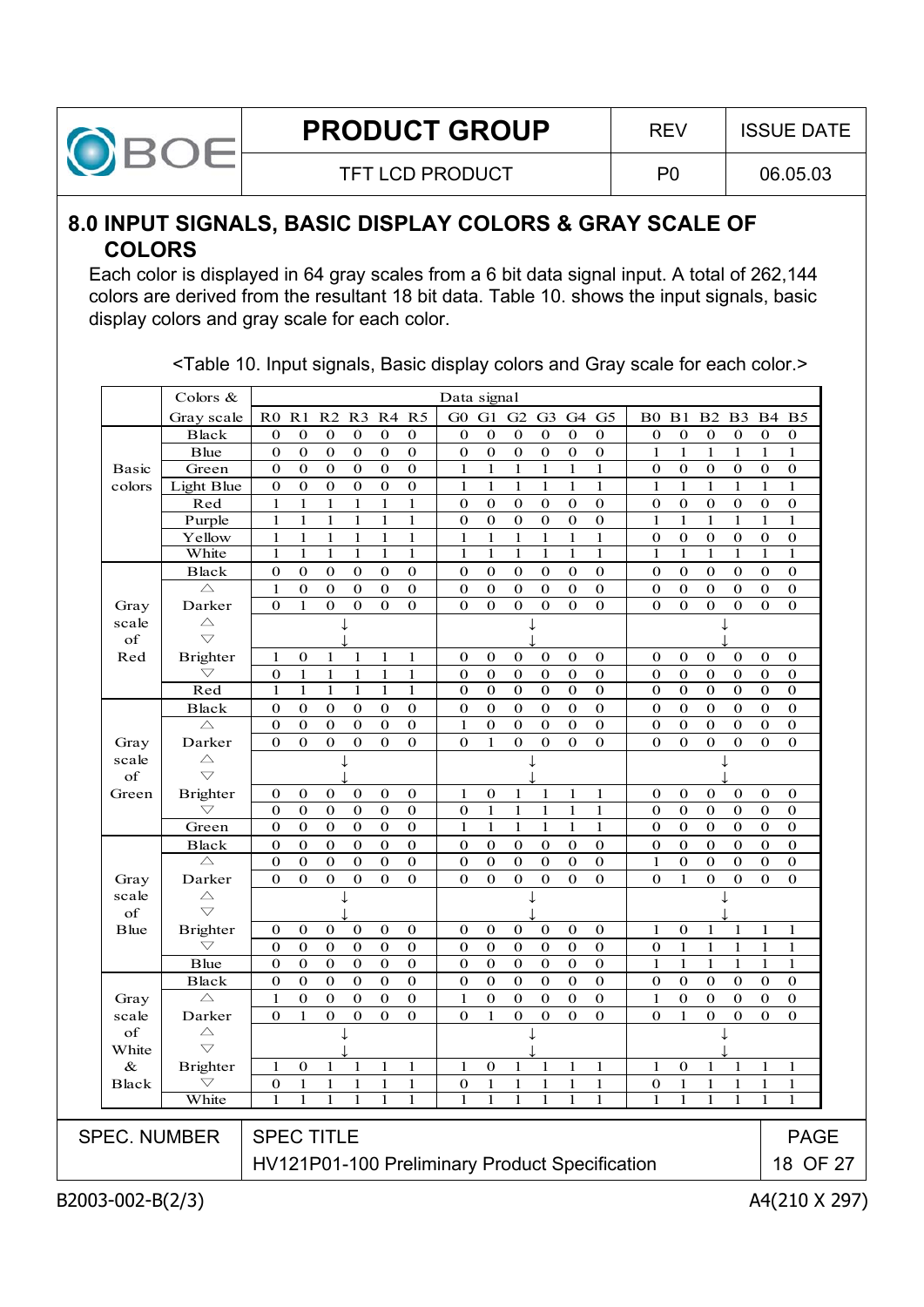|  | <b>PRODUCT GROUP</b>   | <b>RFV</b> | <b>ISSUE DATE</b> |  |
|--|------------------------|------------|-------------------|--|
|  | <b>TFT LCD PRODUCT</b> | P0         | 06.05.03          |  |

### **9.0 POWER SEQUENCE**

To prevent a latch-up or DC operation of the LCD module, the power on/off sequence shall be as shown in below



| <b>SPEC. NUMBER</b> | SPEC TITLE                                     | PAGE     |
|---------------------|------------------------------------------------|----------|
|                     | HV121P01-100 Preliminary Product Specification | 19 OF 27 |
|                     |                                                |          |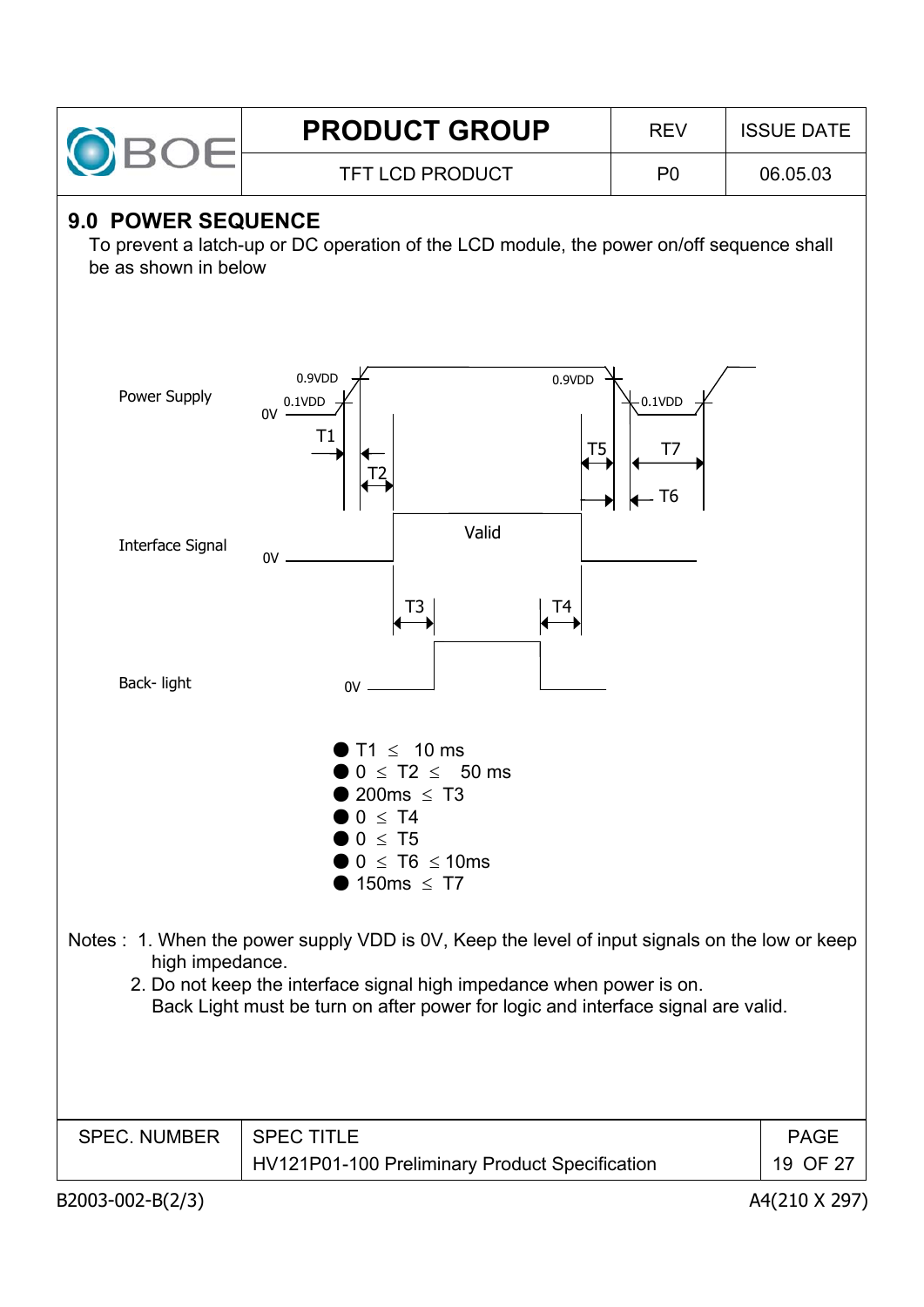

# **10.0 MECHANICAL CHARACTERISTICS**

#### **10.1 Dimensional Requirements**

FIGURE 5 (located in Appendix) shows mechanical outlines for the model HV121P01-100. Other parameters are shown in Table 11.

| <b>Parameter</b>    | <b>Specification</b>                                                    | Unit |
|---------------------|-------------------------------------------------------------------------|------|
| Dimensional outline | $270.0 \pm 0.5 \times 199.0 \pm 0.5$<br>4.8 Typ @ Lamp, 6.7 Typ @ Pouch | mm   |
| Weight              | 305g (Typ.), 315g (Max.)                                                |      |
| Back-light          | Connector: BHSR-02VS-1                                                  |      |
|                     | CCFL, Horizontal & Bottom side lamp type                                |      |
|                     | Length: $55.0 \pm 5.0$                                                  | mm   |

#### <Table 11. Dimensional Parameters>

#### **10.2 Mounting**

See FIGURE 5. (shown in Appendix)

#### **10.3 Anti-Glare and Polarizer Hardness.**

The surface of the LCD has an anti-glare coating to minimize reflection and a coating to reduce scratching.

#### **10.4 Light Leakage**

There shall not be visible light from the back-lighting system around the edges of the screen as seen from a distance 50cm from the screen with an overhead light level of 350lux.

| SPEC. NUMBER | <b>SPECTITLE</b>                               | <b>PAGE</b> |
|--------------|------------------------------------------------|-------------|
|              | HV121P01-100 Preliminary Product Specification | 20 OF 27    |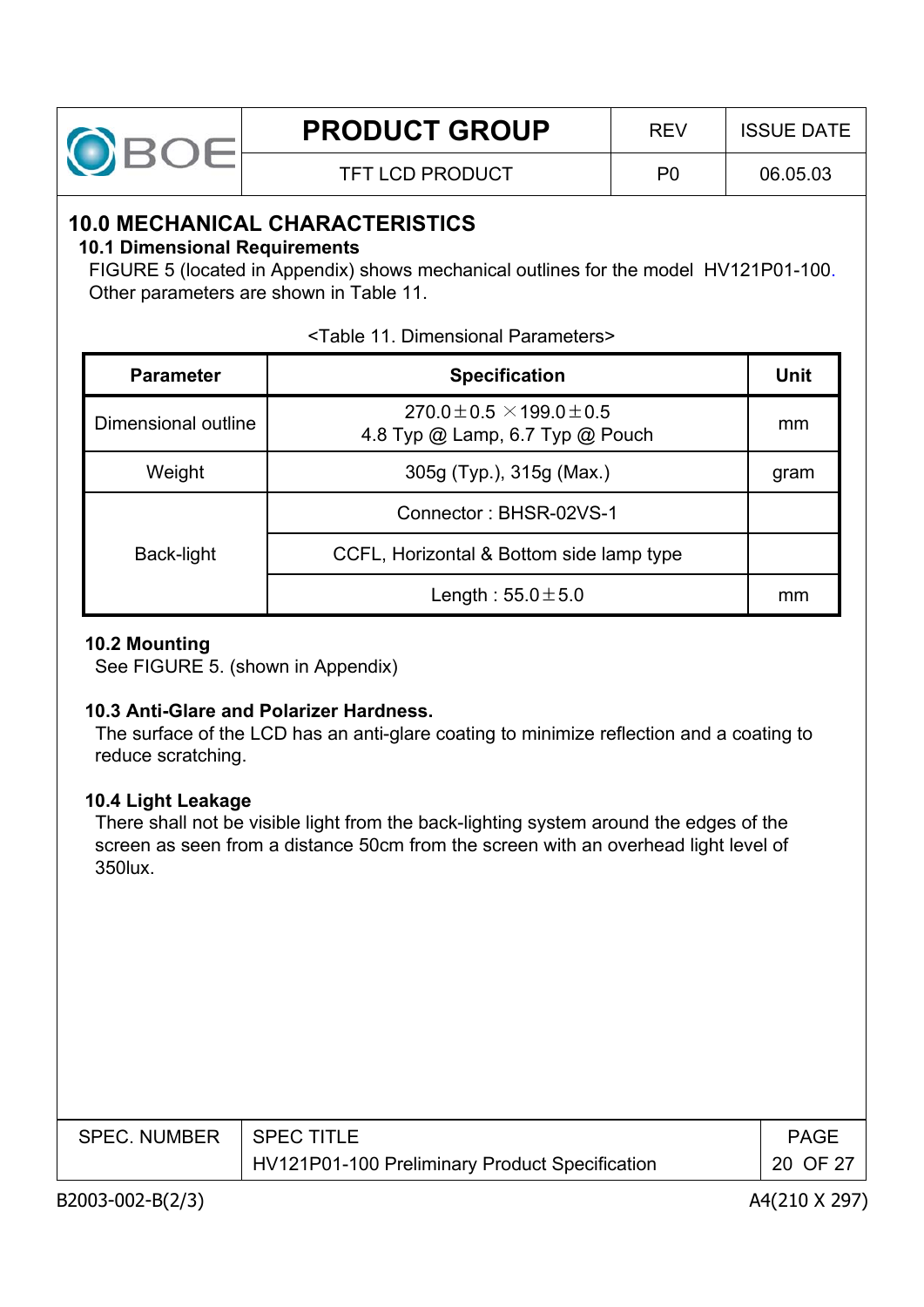

# **11.0 RELIABLITY TEST**

The Reliability test items and its conditions are shown in table 12.

|  |  |  | <table 12.="" reliability="" test=""></table> |  |
|--|--|--|-----------------------------------------------|--|
|--|--|--|-----------------------------------------------|--|

| <b>No</b>      | <b>Test Items</b>                                  | <b>Conditions</b>                                                                  |
|----------------|----------------------------------------------------|------------------------------------------------------------------------------------|
| 1              | High temperature storage test                      | Ta = 60 $\degree$ C, 240 hrs                                                       |
| 2              | Low temperature storage test                       | Ta = -20 $\degree$ C, 240 hrs                                                      |
| 3              | High temperature & high humidity<br>operation test | Ta = 50 $\degree$ C, 80%RH, 1000 hrs                                               |
| 4              | High temperature operation test                    | Ta = 50 $\degree$ C, 240hrs                                                        |
| 5              | Low temperature operation test                     | Ta = $0^{\circ}$ , 1000hrs                                                         |
| 6              | Thermal shock                                      | Ta = -20 $\degree$ C $\leftrightarrow$ 60 $\degree$ C (0.5 hr), 100 cycle          |
| $\overline{7}$ | <b>Vibration test</b><br>(non-operating)           | 1.5G, 10~200Hz for X, Y, Z axis<br>30 minutes for each axis                        |
| 8              | Shock test<br>(non-operating)                      | 210G, 3 ms, half sine (6 times)<br>50 G, 18ms, Trapezoidal                         |
| 9              | Electro-static discharge test<br>(non-operating)   | $\div$ 150 pF, 330 $\Omega$ , 15 KV<br>Air<br>Contact : 150 pF, $330\Omega$ , 8 KV |

| SPEC. NUMBER   SPEC TITLE |                                                | <b>PAGE</b> |
|---------------------------|------------------------------------------------|-------------|
|                           | HV121P01-100 Preliminary Product Specification | 21 OF 27    |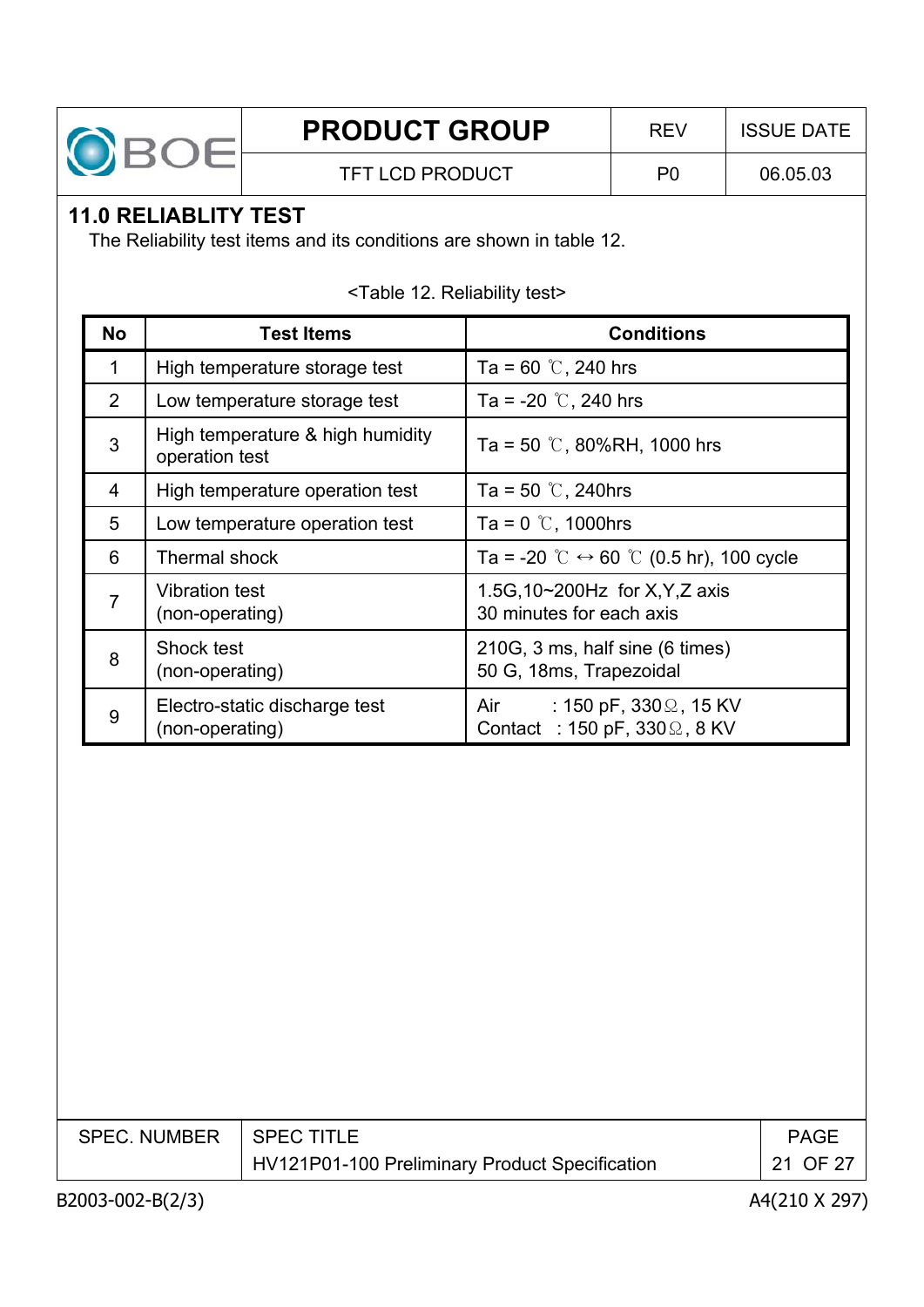

# **12.0 HANDLING & CAUTIONS**

- (1) Cautions when taking out the module
	- Pick the pouch only, when taking out module from a shipping package.
- (2) Cautions for handling the module
	- As the electrostatic discharges may break the LCD module, handle the LCD module with care. Peel a protection sheet off from the LCD panel surface as slowly as possible.
	- As the LCD panel and back light element are made from fragile glass material, impulse and pressure to the LCD module should be avoided.
	- As the surface of the polarizer is very soft and easily scratched, use a soft dry cloth without chemicals for cleaning.
	- Do not pull the interface connector in or out while the LCD module is operating.
	- Put the module display side down on a flat horizontal plane.
	- Handle connectors and cables with care.
- (3) Cautions for the operation
	- When the module is operating, do not lose CLK, ENAB signals. If any one of these signals is lost, the LCD panel would be damaged.
	- Obey the supply voltage sequence. If wrong sequence is applied, the module would be damaged.
- (4) Cautions for the atmosphere
	- Dew drop atmosphere should be avoided.
	- Do not store and/or operate the LCD module in a high temperature and/or humidity atmosphere. Storage in an electro-conductive polymer packing pouch and under relatively low temperature atmosphere is recommended.
- (5) Cautions for the module characteristics
	- Do not apply fixed pattern data signal to the LCD module at product aging.
	- Applying fixed pattern for a long time may cause image sticking.
- (6) Other cautions
	- Do not disassemble and/or re-assemble LCD module.
	- Do not re-adjust variable resistor or switch etc.
	- When returning the module for repair or etc., Please pack the module not to be broken. We recommend to use the original shipping packages.

| SPEC. NUMBER   SPEC TITLE |                                                | PAGF     |
|---------------------------|------------------------------------------------|----------|
|                           | HV121P01-100 Preliminary Product Specification | 22 OF 27 |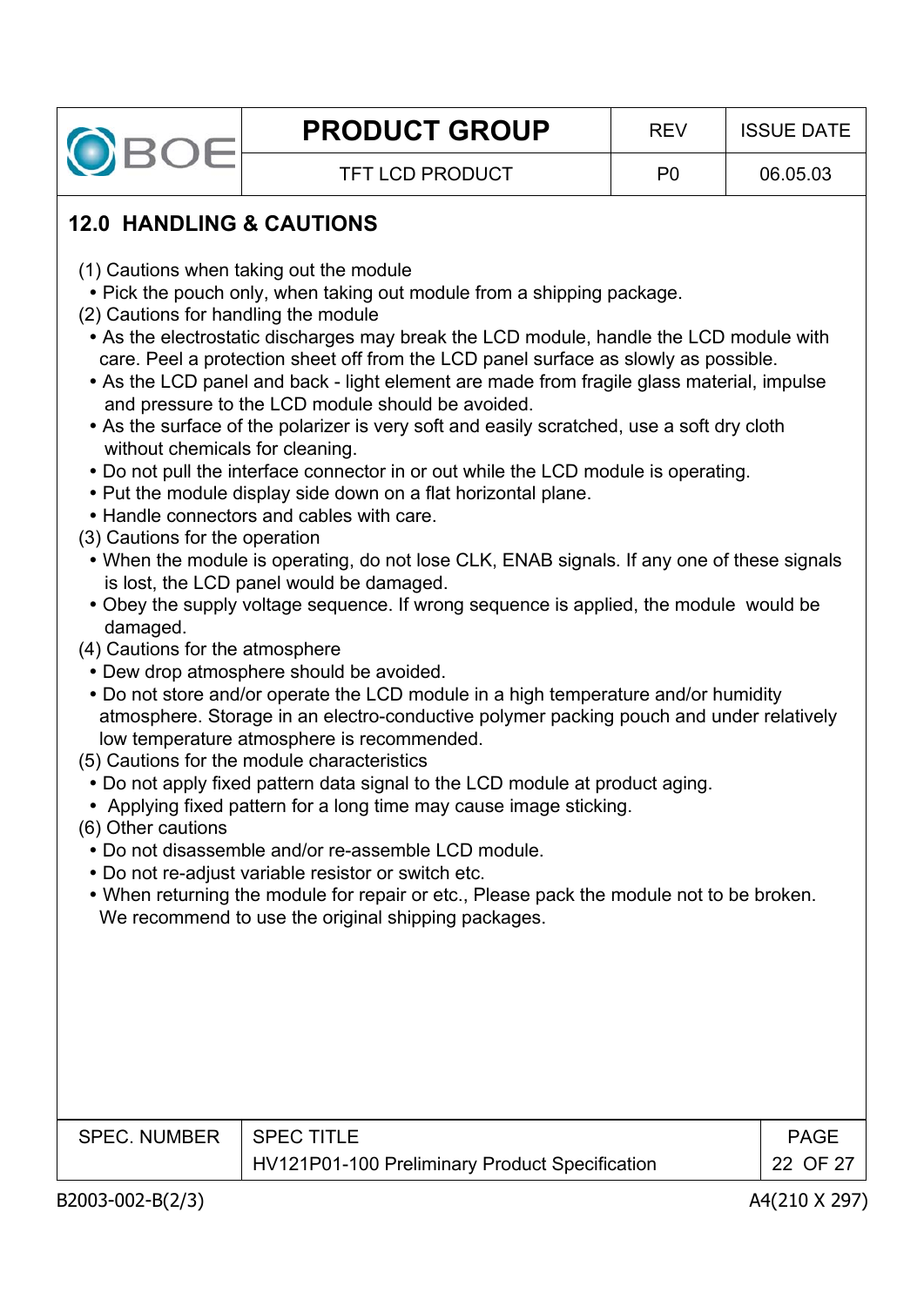

**13.0 PACKING INFORMATION**

13.1 Packing order

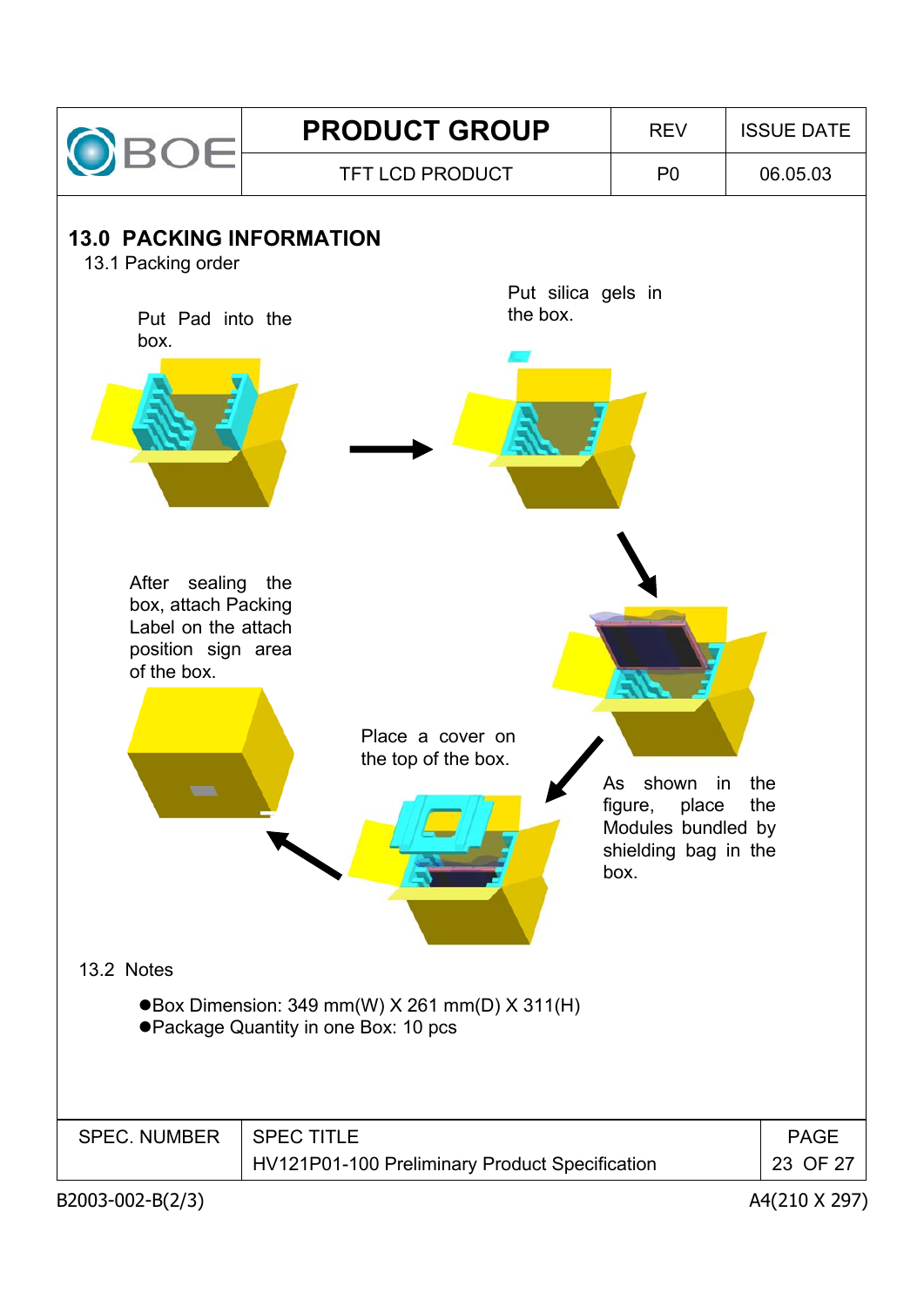| ЭĒ                                                                                                                                            | <b>PRODUCT GROUP</b>                                                                                                                              | <b>REV</b>     | <b>ISSUE DATE</b> |
|-----------------------------------------------------------------------------------------------------------------------------------------------|---------------------------------------------------------------------------------------------------------------------------------------------------|----------------|-------------------|
|                                                                                                                                               | <b>TFT LCD PRODUCT</b>                                                                                                                            | P <sub>0</sub> | 06.05.03          |
| <b>14.0 Label</b><br><b>14.1 Packing Label</b><br>Contents<br>Model: HV121P01-100<br>$Q'$ ty: Module $Q'$ ty in one box<br>Date: Packing Date | $\bullet$ Label size : 108 mm (L) X 56 mm (W)<br>Serial No.: Box Serial No. See next figure for detail description<br>FG Code: FG Code of Product |                |                   |
| <b>BOEhydis</b><br><b>MODEL: HV121P01-100</b>                                                                                                 | <b>BOE HYDIS TECHNOLOGY</b><br>Q'TY:<br>10                                                                                                        |                |                   |
| $00\,$<br>$00\,$<br>0                                                                                                                         | <b>CCO</b><br>(QA)<br>+QAA0330000268<br><b>(хххх</b><br>000000<br>$\pmb{0}$<br>0<br>Type Grade Year Month ITEM-CODE Serial_no<br>FG CODE          | RoHS Mark      |                   |
|                                                                                                                                               |                                                                                                                                                   |                |                   |

# **14.2. High voltage caution label**

|                     | HIGH VOLTAGE<br>CAUTION<br>RISK OF ELECTRIC SHOCK.<br>DISCONNECT THE ELECTRIC<br>POWER BEFORE SERVICING | COLD CATHODE FLUDRESCENT LAMP IN LCD<br>PANEL CONTAINS A SMALL AMOUNT<br>OF MERCURY, PLEASE FOLLOW LOCAL OR-<br>DINANCES OR REGULATIONS FOR DISPOSAL. |                         |
|---------------------|---------------------------------------------------------------------------------------------------------|-------------------------------------------------------------------------------------------------------------------------------------------------------|-------------------------|
| <b>SPEC. NUMBER</b> | <b>SPEC TITLE</b><br>HV121P01-100 Preliminary Product Specification                                     |                                                                                                                                                       | <b>PAGE</b><br>24 OF 27 |

B2003-002-B(2/3) A4(210 X 297)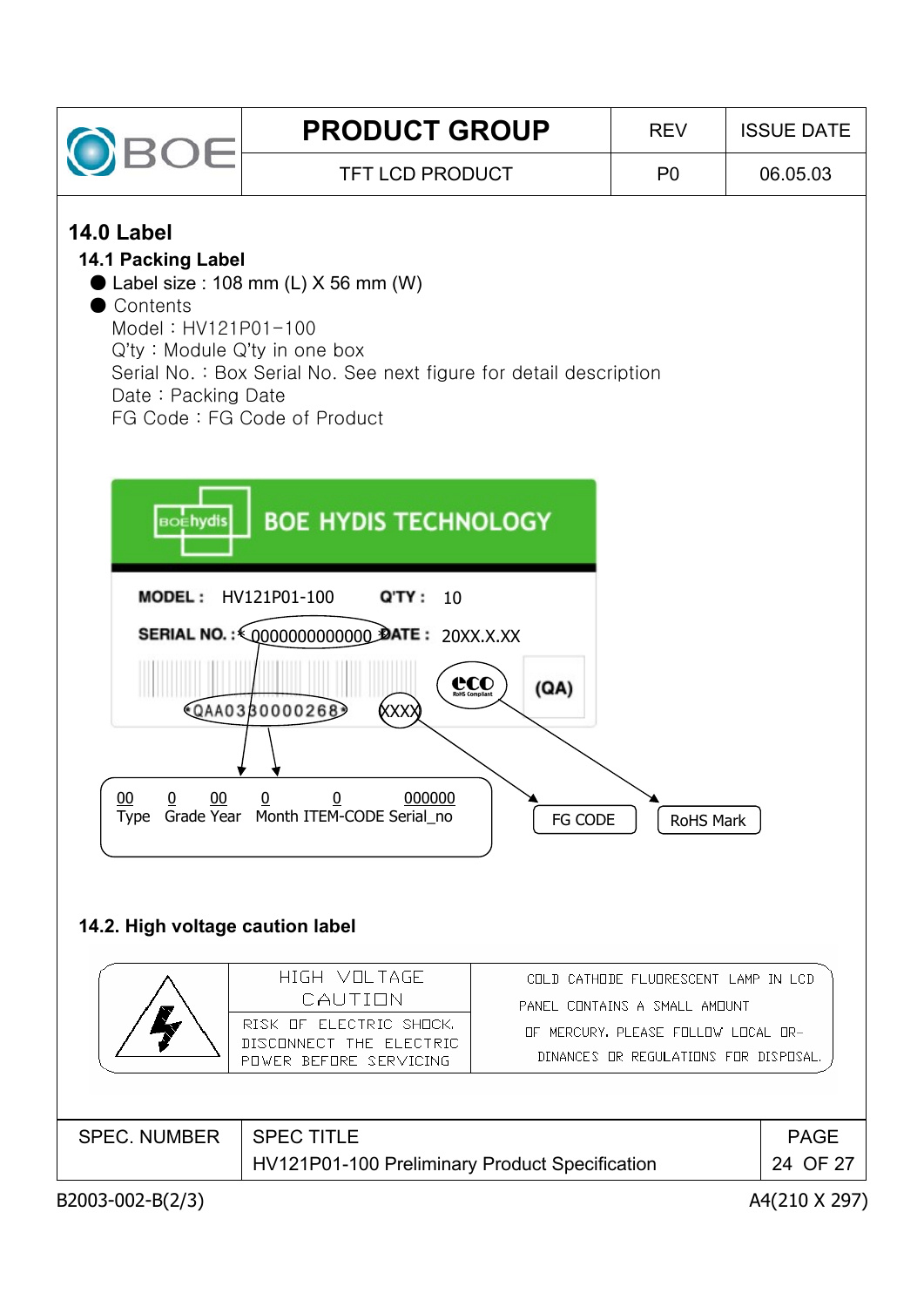

#### **14.3. Product Label**

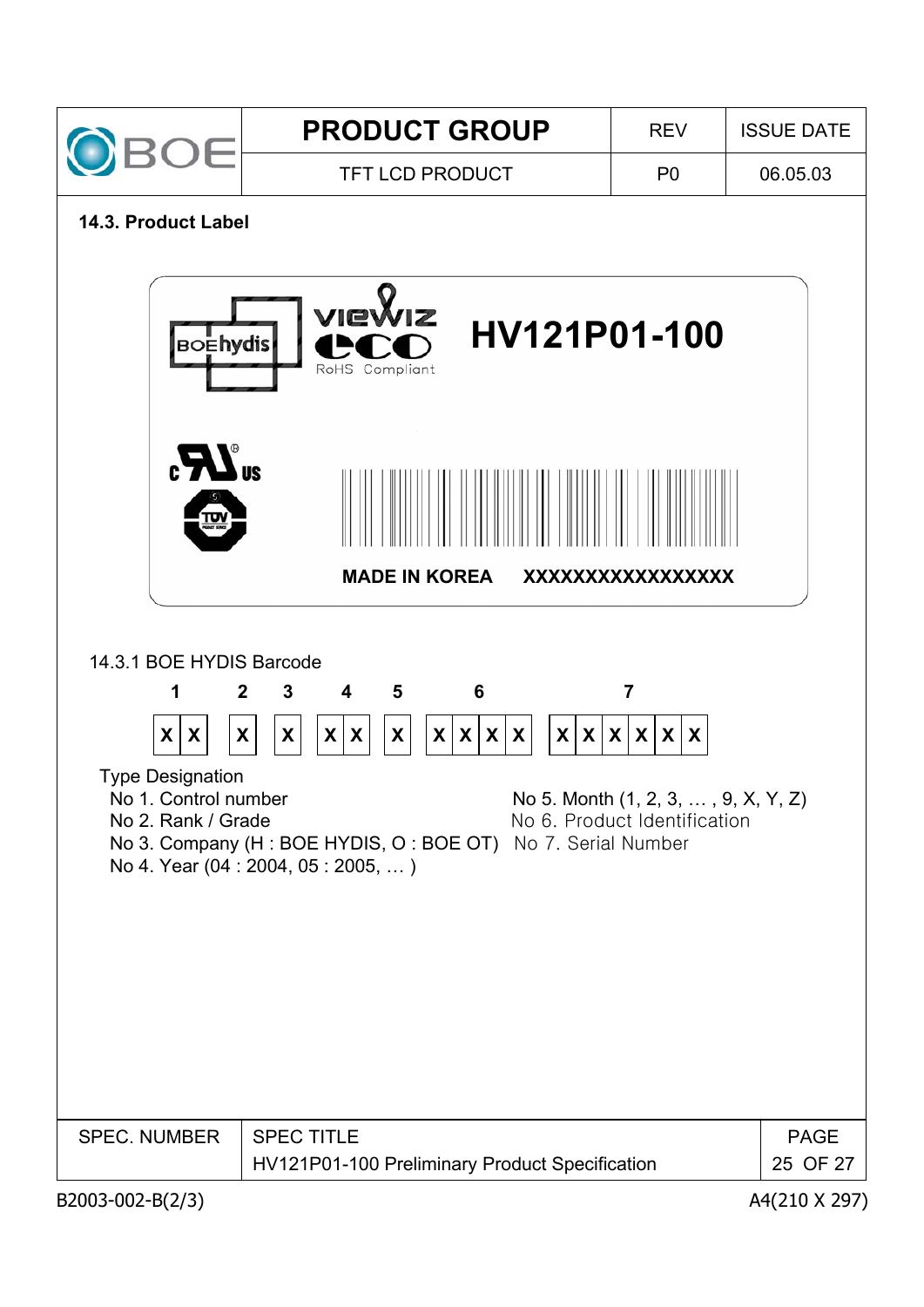